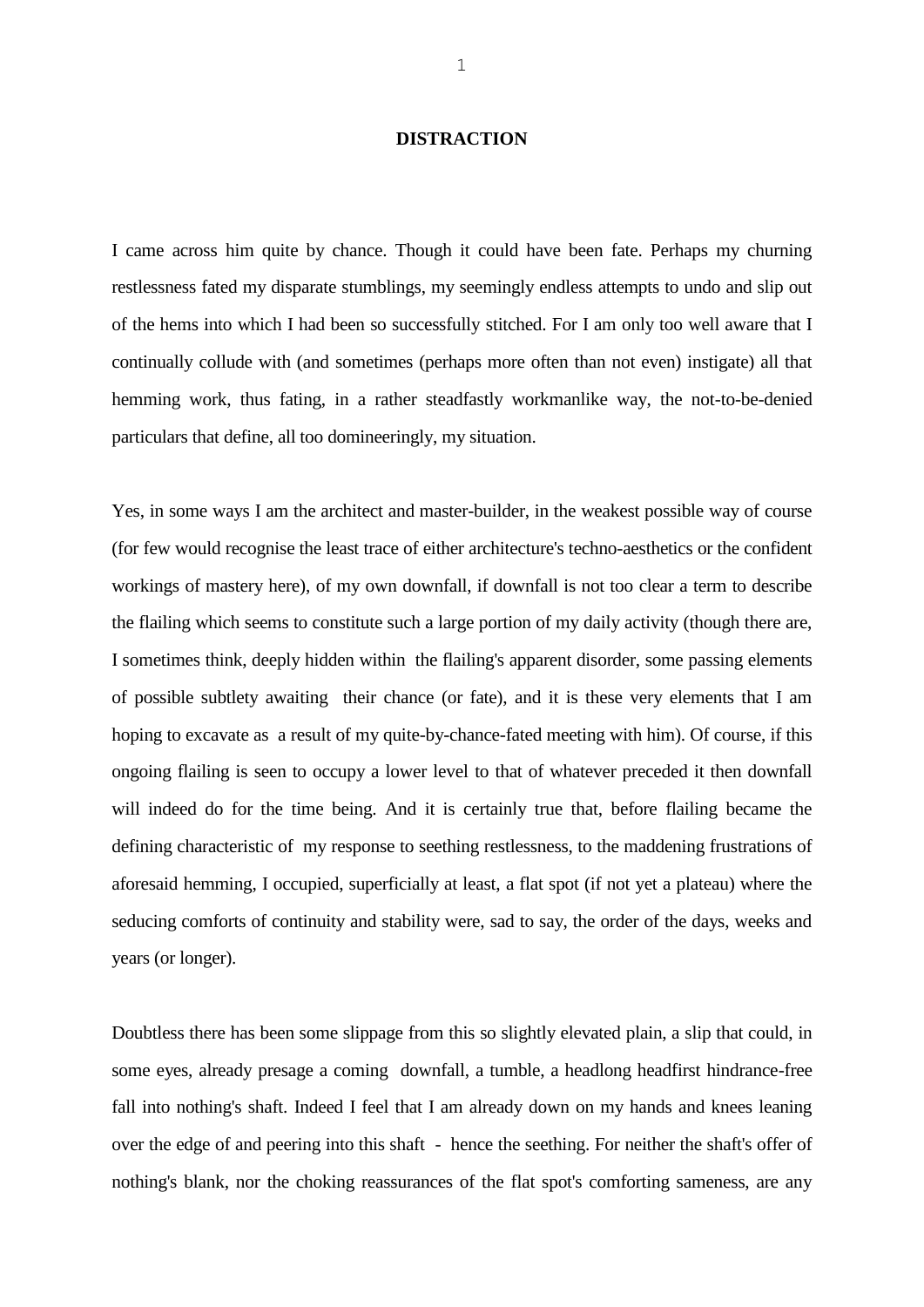longer options for me. I have to get out, slip away, loose the stitches' binds and be off. But how to release these binds, how to make seething creatively generative in its anti-stitchery rather than merely a blind thrashing around?

In my emerging mania I had searched the length, breadth, height and depth of what might be termed the comfort zones (the global but always locally and so concretely experienced (on the ground, as it were, by each and every Tom and Tomasina, self included) flats and the plains with their bright day-and-night-glo interlocked and unending urban and urbanised-rural settlements - the very same self-illumined lowlands which had been and perhaps still are my apparently permanent stamping ground(s)) for models, examples, paradigms, icons, which might offer hints on finding and/or making ways out. But so far, alack, to no avail. The cities of the plain, of the forever-orange-night-and-day, the entire glomerate of out-strung lowland subcommunities, seemed entirely turned in upon themselves, designed precisely to stitch themselves up and in, to turn all the light in the world inwards, to keep themselves in the spotlight as its only subject and focus. By making light of things they made light of themselves, became steadily weightless under the consuming brightness of their self-illumination. But for me, it was a brightness whose dazzling glare blotted out entirely the substance of everything on which it fell. Flesh's pliant solidity and the gritty resisting thickness of things gave way to harshly reflecting surfaces on which we could see nothing other than our own by now paling disappearing reflections.

Needless to say we strung-out lowlanders found these illuminations endlessly fascinating - they consumed all our energy time, for we found ourselves more than enough to be going on with. Who needed to go anywhere else when there was so much to see and when the surfaces of even that which was furthest away could be brought into such magnificently illuminated focus that we could see what little was left of ourselves ever more clearly?

In my agitation I began to ramble, an aimless rambling lacking models. And, naturally enough, rambling of a restricted kind, being a form of circular sight-seeing that brought one back to one's starting point without making a jot of difference to either the sights or to one's self, was actively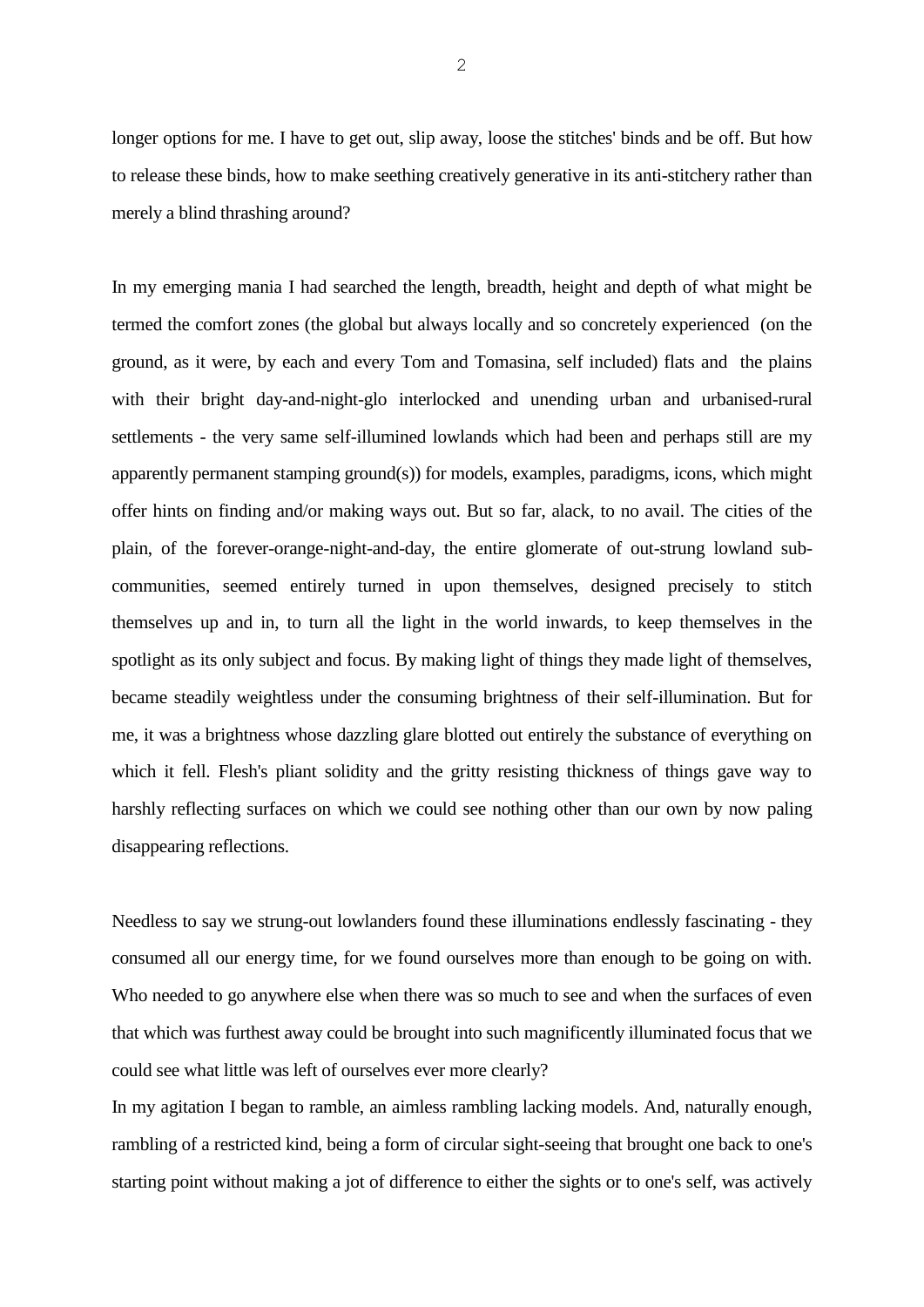encouraged in lowlandia. I went round in circles. I began slowly to sense that I needed to escape from the glare, to find a different kind of light, a sub-fusc barely-light, that, by de-lighting, would let me feel my way around the contours of things. My rambling began to take everso slightly different turnings as I threaded my way out between the stitches of lowlandia's marches and beyond its outlying settlements into the grays of its outside. My forays, tentative at first, gained in confidence as I realised that I could feel-see in the outside's almost-dark. I began to sense inchoately, and very roughly, things' vague rough shapes. Often the ground rose steadily. I began to go further and further afield, although I had left the fields themselves far behind.

It was on my last such excursion that I bumped into him. Almost literally, for I was still looking, almost inevitably, with lowland eyes, eyes all too reliant on sharp beams of revealing light being cast upon and making instantly available whatever confronted me, whatever I needed.

As far as I could see I had reached some kind of rough plateau interrupted by irregular rocky outcrops and it was in these apparently harsh (though it was a harshness softened by the gentle de-lighting) surroundings that I met him. Fortuitously for me as it has subsequently turned out, for the words he left with me, though entirely without tutelary intent, have proved to have some exemplary value for me in my attempts to come to terms with lowlandian conditions, with the white-out life in dear old Alba. They seem to hold out some hope still for any project searching for cracks, rents, tears, ways out, for departures from the known, marked and all-too well lighted paths and routes of the cities of the plain. Of course the whether and the how of the pursuit of that nugget of hope remains an entirely open matter; nevertheless to have exemplary support, from whatever off-beat source, may, at the least, contribute to one's resolution to push ahead with the search, even in the face of the most dismissive and virulent pressures to the contrary. As just such an example, you can take it from me that, almost certainly, he'll still be up there now, at it, at his project that is, suspended in his eyrie, his 'spot', as he calls it.

I met him only on that one occasion but I am convinced that he will still be up there. Short of some catastrophe he has no reason to leave. In fact he has every reason to stay for that's where,

3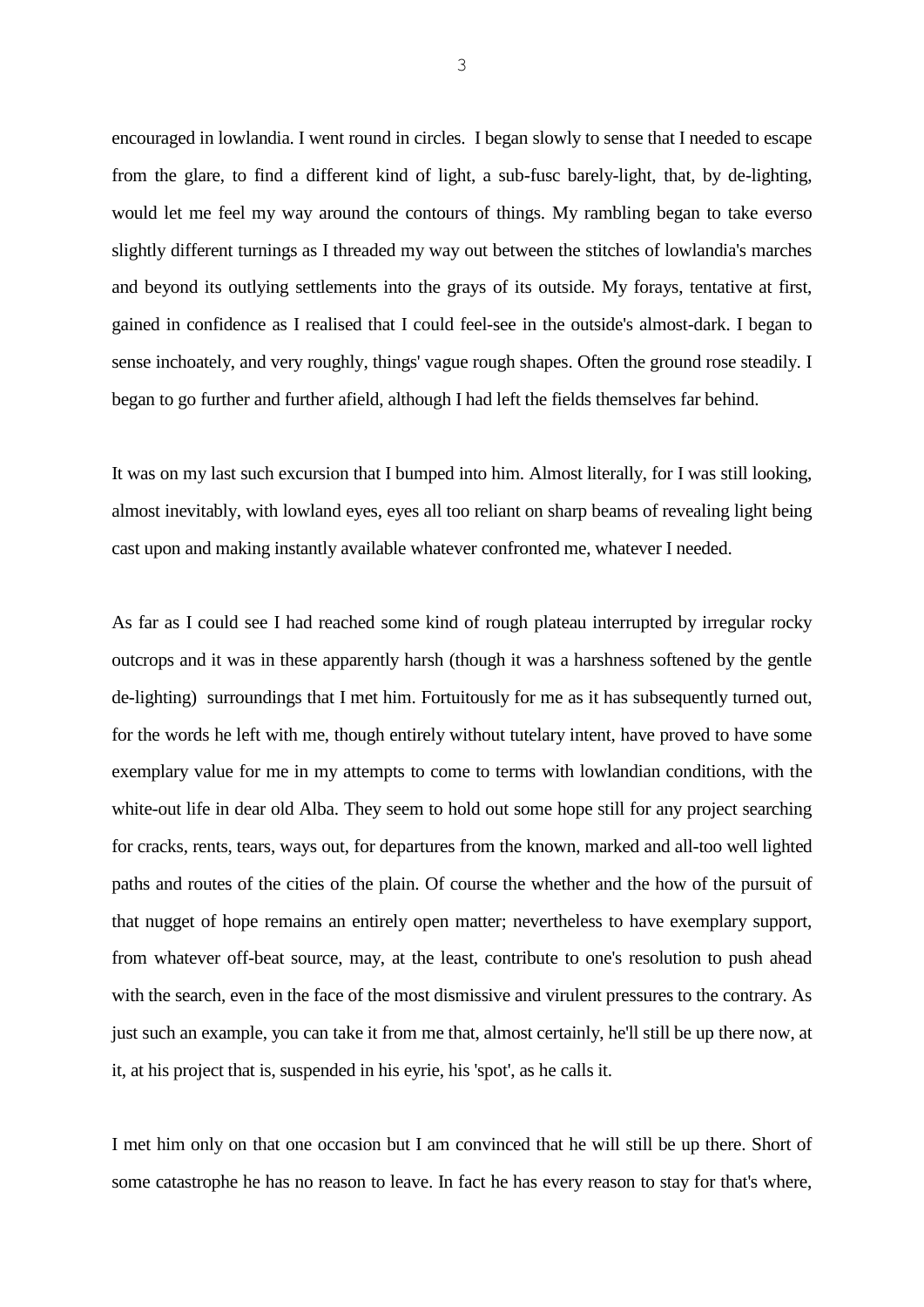as he explained to me, his task lay, where he could (or better perhaps, had to) pursue his 'little conceits'. "I'm filling in a hole," he told me after I had explained that I had lost my bearings and had enquired as to the reasons for his own presence in that lonely spot, "a little gap in the care package that nobody else seems to have noticed or, if they have, then its overwhelming import has not yet struck them, so bound up are they with the urgent pressures of just getting by. But, in trying to sidestep the demands of the everyday, I believe that I can sense the threat that it's under. It requires urgent protection before the predators get to it. I have taken this task upon myself. Certainly there is no pressure group to represent the poor thing, no state aid to tap on its behalf."

I couldn't imagine what he was talking about, perched as we were, high up in the hills, hills that were rarely if ever either explored or exploited by us lowlanders whose explorations and exploitations were now almost exclusively turned in upon ourselves. From down there we tended to regard these distant hills that were not yet quite mountains as rugged, bleak, unforgiving, repelling, as definitely not for us. Now here we were, he and I, above, well above, the tree line. Not a soul for miles - nobody (except perhaps the very occasional lost rambler like myself) and nothing, as far as I could see, in need of any kind of succour, care, or protection, let alone the stultifying promise of supposedly reassuring sameness seemingly guaranteed in the lowland settlements. Even the highest struggling hill farm was several miles away back down a track which had long since petered out. In any case who would want, be able even, to survive, let alone live, way up and out on the far westerly edges exposed to whatever the invariably inclement climate (from whose worst effects we urbanites had become extremely skilled at insulating ourselves) hurled down and through?

"It's managed on its own for millions of years but is now in desperate need of protection from collectors," he went on and added: "Superficially there seems to be nothing here for them, but in their increasingly desperate searches for that new little something they are beginning to wander further and further afield. Even such a little known, rarely visited and isolated a region as this is at risk. Once they get a whiff of a possible collectable, or better still, an exploitable, they'll stop

4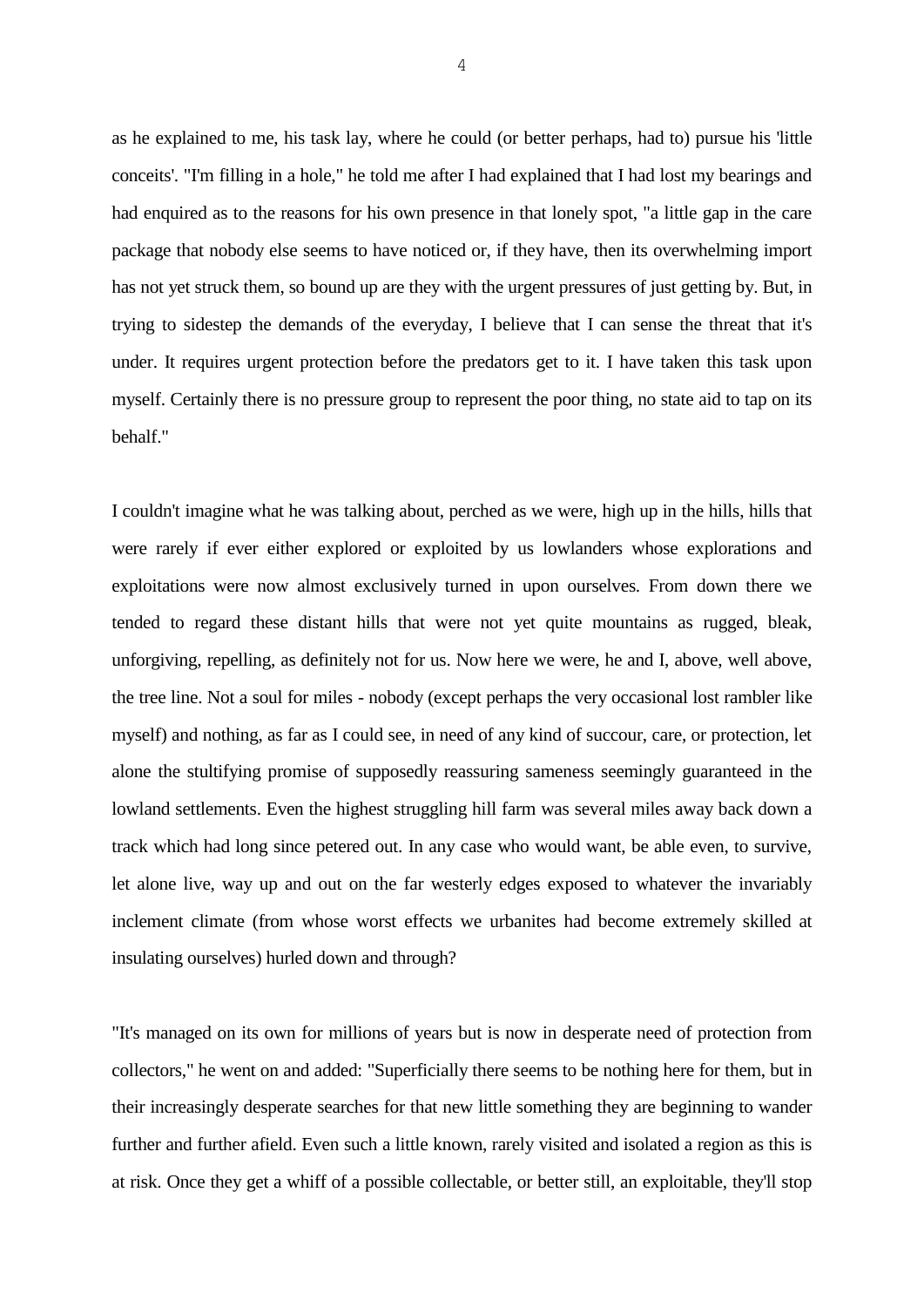at nothing you know. Compulsive. Insane. Destroy the source of the very thing they desire in the process of collecting it. As with the ruined scapes scoured out and abandoned by coal- and goldtakers so with eggs: ospreys, sea eagles, kites - all at risk. It seems, doesn't it, that it is a fundamental constituent of our species-being to endanger all other species."

I felt constrained by circumstances and the force of his rhetoric to concur, although I wasn't sure that I would have gone quite as far myself, for that seemed too fatal, too fixed, a view of the beings we are. I merely nodded as he plunged on in the following terms: "But they're not my concern here for I've only got the choughs for company. Nobody's threatening them - yet." Pausing for breath he then gestured towards a huge boulder in the middle distance. It was in the lee of a lowering escarpment. Sheltering in its shadow and merging into it I could just make out what looked like the end of a stone hut. "That's my sentry box and my quarters. In short, my dwelling. It's a long-abandoned hunting lodge, although lodge overplays its scale and facilities, and it must be many years since there was anything to hunt in these parts. Everything huntable has been hunted to extinction. Now perhaps I'm the last hunter, but a hunter with a difference, a protecting hunter who would hunt only its predators." But what was this 'it' that he claimed to be protecting for there seemed to be nothing but stones, rocks and gravel to protect here? What on earth could be worth risking oneself for in this inhospitable terrain?

"Apart from the usual riff-raff, compulsive collectors driven by some utterly personal obsession, the real threat is from bio-terrorists and the agents of the multi-nationals for they will soon see the world-shaking potential it contains - the secret of life, of power, of force, but this time quite unlike any such secret we have previously so ruthlessly ripped out and transformed for own violent ends, for it's to be found, I believe, in a cold and infinitely slow form that's quite unlike anything we're accustomed to handling. It's been ignored so far perhaps because it leaves us nonplussed. So used are we to the coincidence of heat and might that we cannot imagine cool force, let alone cool gentle force, delicate energy. Imagine getting the patent on that! An almost completely cold bio-power - that's what they'll be after! No more desperately destructive burning consumption - life's, and thus energy's, secret, to be abstracted from the tiniest, the apparently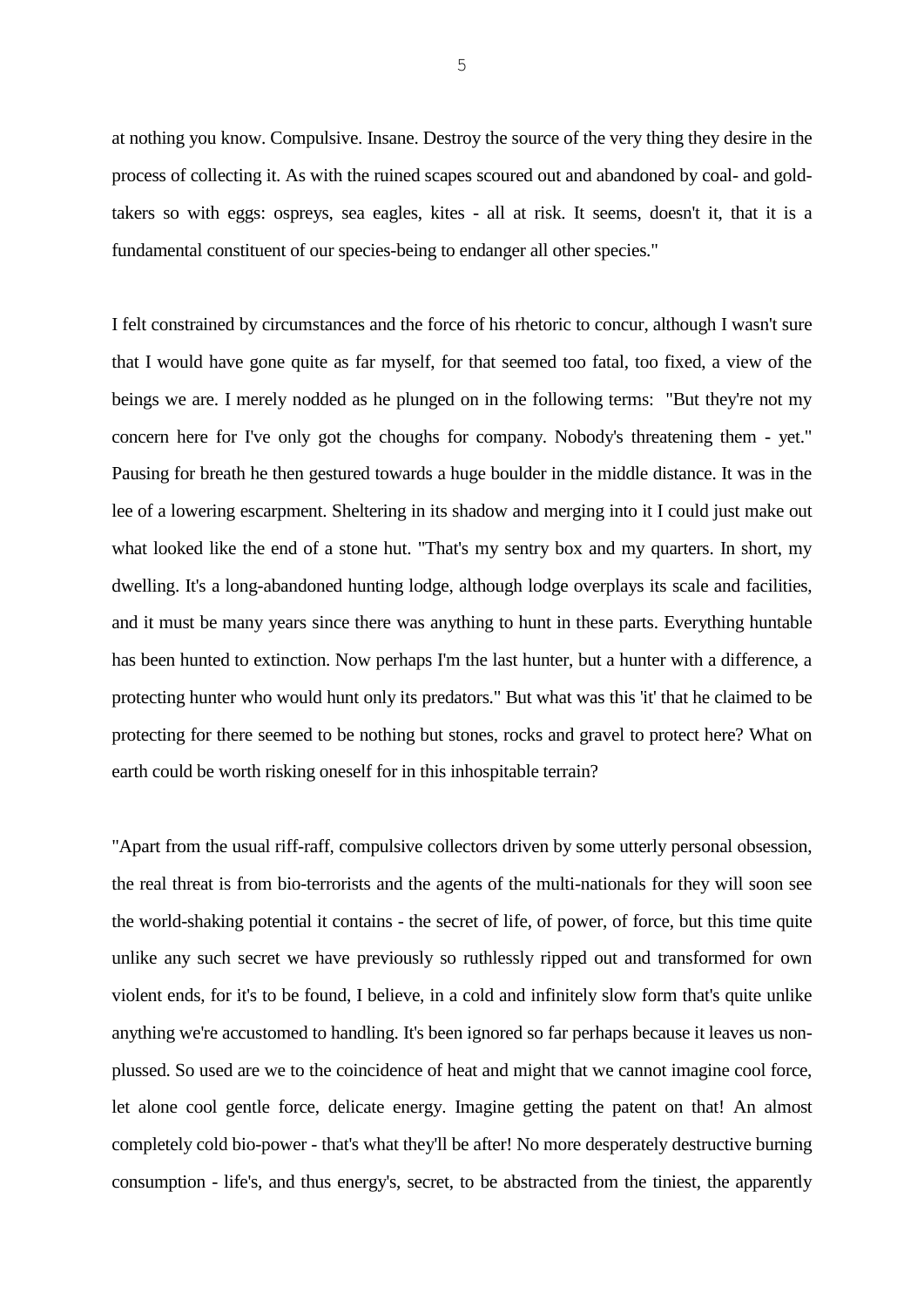simplest, and then to be transformed into a world-shaking power, but shaking only through and as its tremulous weakness."

This all seemed utterly far-fetched, absurd. The sooner I left this nutter, for that was what I took him to be, behind the better. I glanced at my watch. It was hard to get a precise reading in the less-than-gloaming but I knew that I needed to be making tracks plainwards, if tracks there were in these parts. But he seemed to want to take me into his confidence as he continued to elaborate his concerns. "They'll come in the night, almost certainly. But I'm ready for them. I saw you from afar, tracked you, checked you out. I could soon see from your shambling gait and wandering attention that you were no threat. A typical lowland rambler, a surface scanning tourist, I thought. You seemed to have no inkling." No inkling of what I wondered. As if reading my thoughts he went on. "No inkling of the treasure you might be treading on, destroying with those seemingly aimless feet." I looked down at my feet, which I had always regarded with some affection and certainly not as bearers of aimlessness, and then turned slowly around taking in the whole of our surroundings. There was nothing but grey rock. Not even spots of lichen celebrating the ever-fresh, over-fresh, too fresh perhaps, air. I was at a loss.

Then, seemingly apropos of nothing, he said, "It splits the rock you know." I could see no drills, no machinery of any kind, lying around. In any case how could such tools be brought up here there weren't even animal paths let alone haulage tracks. And what would be their purpose in this karstic scape? There were already split, slivered, fissured rocks as far as the eyes could see in every direction, more, far more, than any splitter, builder, road mender, shaleman, sculptress, dry-stone-waller, landscape gardener, dyke builder, dam maker or mason would need in a lifetime's single-minded or cooperative pursuit of their separate or conjoint goals. I began to doubt his sanity, for, whatever the it was that splits the rock, there didn't seem to be a lot left for it to do.

Sensing my confusion he guided me gently but firmly by the elbow towards an area of flattish rock a few yards from his cabin and in full view of its one cobweb-shrouded window. He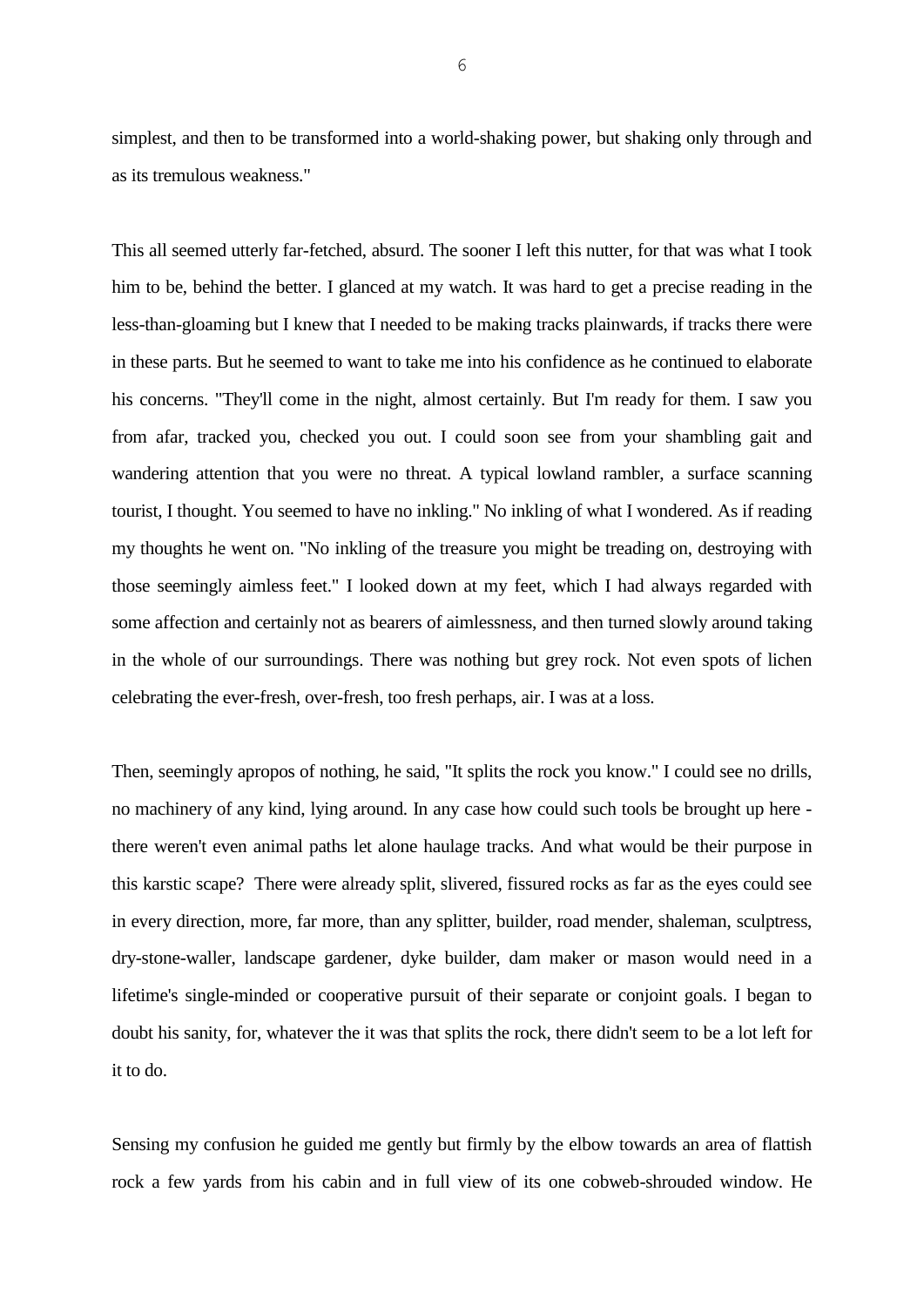pointed down at the rock face on which we were now standing. "Well, what do you think?" he asked me. Again I was non-plussed. The rock's surface was unremarkable, indistinguishable from its surroundings, its blank purplish-grey surface-smoothness striated here and there by a few barely visible hairline cracks, echoes, doubtless, of the fault lines from which the hills themselves had been formed so long ago, and premonitions too, perhaps, of further catastrophes yet to come to these parts. I shrugged. "I'm afraid I'm long-sighted and haven't got my reading glasses with me," I responded feebly.

He sighed, and, crouching down over the slab, indicated that I should do the same. He pulled out a pocket magnifying glass, handed it to me and ran his finger lightly along one of the tiny cracks. "Get close. Take a look at this." On my hands and knees by now, I peered through the glass into the fissure. There nestling in this finest of cracks was a cerulean star of a flower; I could just make out some greenish filaments beneath and to either side of it snaking down into the rock's seemingly brutally repellent solidity. "It splits the rock," he repeated, "Saxifrage. This particular one is unique, site-specific. Never seen anywhere else. A sub-variety absolutely specific to this place and making this place into something special. Yet, strange though it may seem, it has the potential to undo this place, and maybe any place, every place, yes, place itself even, by splitting it apart, opening it right up, making it give way entirely."

But what on earth could he mean by 'place itself' I thought to myself. His wandering abstractions were beginning to lose me; I preferred to stay with the particular, the detail; I knew where I stood with them. Or at least I thought I did; I put my trust in them and felt that they were what enabled me to get by, gave me some kind of purchase on things, some almost firm, if albeit temporary, foundations. If something did go wrong then it was always only something particular, something on a scale big enough for me to cope with, and not the immeasurable and terrifying vagueness of things in general. Place itself indeed! I needed to bring him down to earth and so I asked him what he meant by this particular saxifrage's splitting potential, for I was unwilling to acknowledge that the whole saxifrage family (if such an apparently loose conglomerate could be reasonably called a family, Linnaeus notwithstanding), either as

7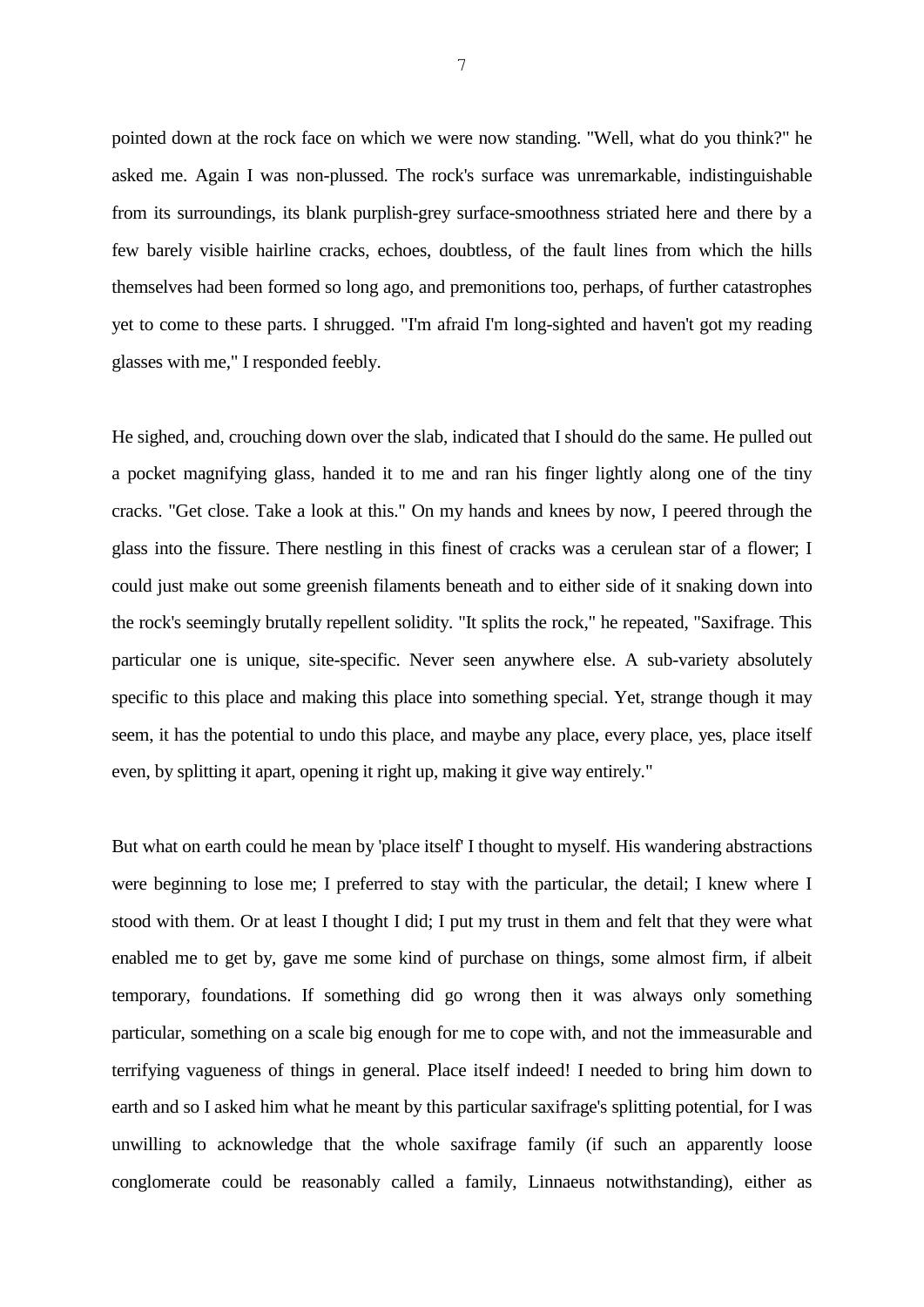individuals or as some organised family project, had this unearthly fearsome latent power.

He went on. "Left to itself, over aeons, this apparently insignificant, barely visible, hair-thin growth, exemplar of the life force in its stellar beauty, can split mountains, generate earthquakes, turn the world upside down, possibly. Given minimal damply cool succour, virtually nothing in fact, its roots reach down, across, down, across, down, across, through, constantly but imperceptibly forcing the rock, however infinitesimally, to give way. Gradually the cleft is widened, deepened, by the plant's immeasurably weak force until eventually, who knows how or after how long, the rock gives up the struggle, is sundered, and place as we know it, yes even this particular place, collapses in on itself. But can we even call this weakest of charges a force? Is what this seemingly insignificant plant does gatherable in the word 'force'? Isn't it, in fact, doing something, living by something, for which we have no terms, about which we are utterly clueless in spite of our seeming to have conquered distance and time through our bravura brilliance with speed?"

I didn't know whether these were rhetorical questions or questions to which I was supposed to respond in a measured way by trying to recall long-lost and never used fragments of my schoolboy knowledge of elementary (although not yet elementary particle) physics. I quickly found out, for he raised his hand towards me indicating, I took it, his need for my complicit silence. With an increasingly vacant but dreamy look in his eyes, which were by now turned vaguely towards the western horizon, he plunged on with the following words. "Heat and speed - our means to our own absolute undoing! Fission - the fastest and the hottest! We career ourselves sunwards, cinderwards. We are sun apes, splitting nuclei to generate mini-(but always already too grossly maxi-)suns on earth. And after fission, hot fusion perhaps, forever and only following the blazing paths of hard energy. But what about the cold and the soft, or even the very slightly warm and the soft?" I didn't even attempt to answer, realising by now that it wasn't, at this moment, conversation, the rejuvenating liveliness of sociality, that he was after. "If only we could suspend our need to get there in an instant," he went on, "wherever our there is, a need which we satisfy by burning all opposition, everything there is, off, ourselves included, in the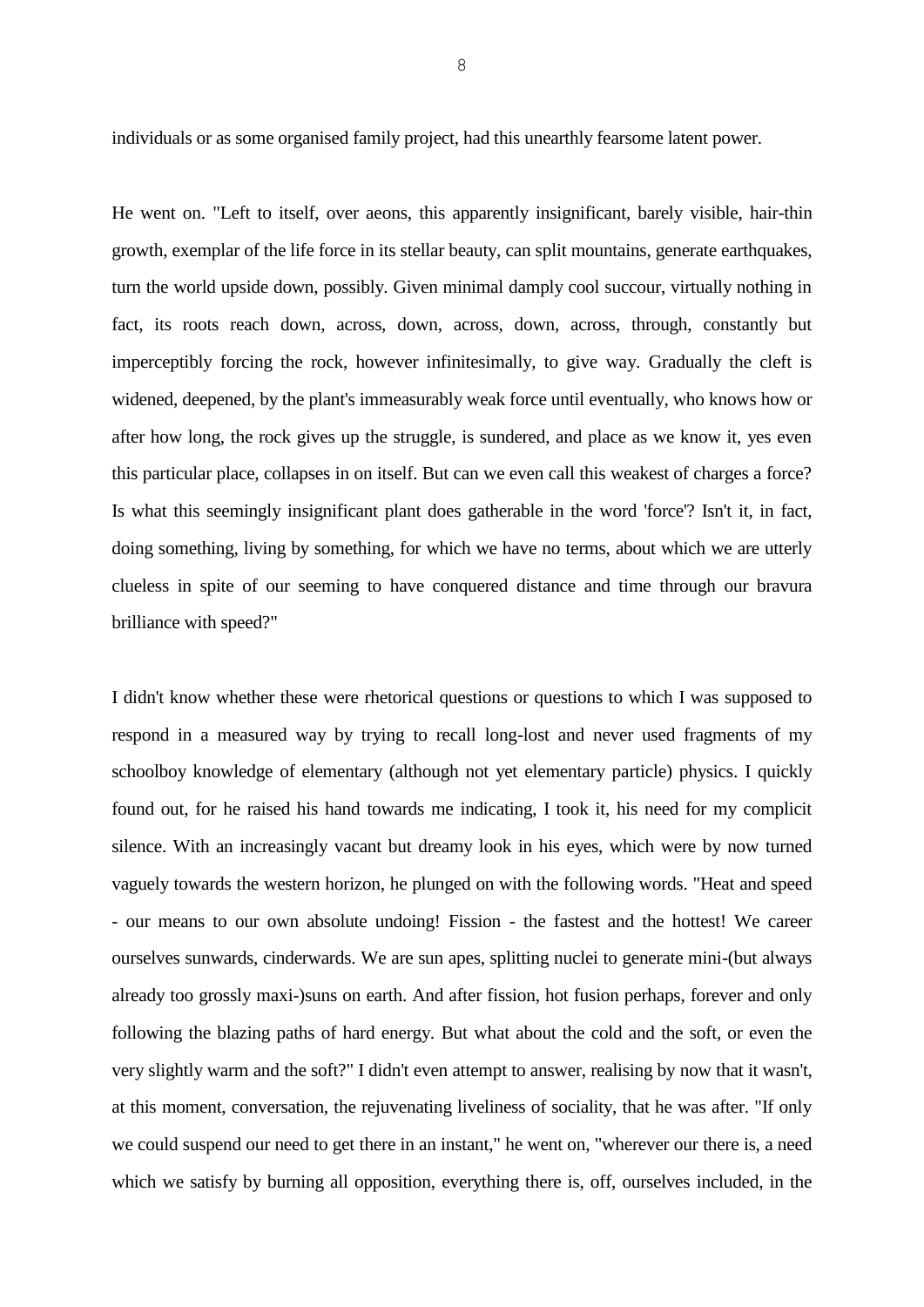very process. Oh, if only we could be happy with the infinitely slow!" His voice was now tinged with an increasingly tender yearning wistfulness. He went on, "For there it is, right at, right beneath, our feet: cold fission, cold fusion, or at least, if there be any heat there at all, only exceptionally tepid, barely warm, fusion - the saxifrage. As it renews itself through fusion by its cellular agglomeration and rhyzomic spread, simultaneously the measureless charge of its almost non-existent life-force is fissuring the place to bits, but everso slowly. If only we had time to wait, to wait on it, to get out of our time and into the difference of its very-very-slow, an absolutely unimaginable time for us at the moment but to which we may just have to retreat when we eventually realise just how wrong we have been about speed and heat, always assuming, of course, that there are still a few of us left behind in the wake of the big burn currently consuming us. But we are filled with and fuelled by a desire for an always distant 'over-there'. Getting by here is simply not on the cards for us, for we are defined by our desperation to get over-there, a somewhere-else that, in all its vagueness, is always beyond us, up ahead. And we're forever trying recklessly to reach it in no time at all, to eliminate any spare time, the time of our lives, by the exorbitant resources we exhaust in fuelling this big burn whose instant heat burns us off along with all the rest. Could we not, finally, before we incinerate ourselves, learn an essential something from that slow minimal depth charge that has made of this inhospitably resistant rock a true and perfect dwelling? Of course it would mean turning our over-heated world and our speed-and-heat-scrambled brains inside out, exchanging the hard and fast and very hot that has penetrated every sinew of our becoming for an as yet unimaginable cool slow softness. And maybe we are just not up to it, for there are few signs of even the tiniest of chinks in our quotidian insulation through which another kind of light might shine. Meaning's pile-driven surfaces, seemingly mighty but perhaps more brittle and inflammable than we are accustomed to believe, have a reassuring familiarity which acts as a comfort barrier between us and the possibility of living differently, of living softly and slowly. Indeed the word-lines that we routinely live by and that seem so easily available to us, words whose lines enmesh us even as we fall into them without thinking, are entirely inadequate for disclosing and spreading out before us the kind of event that is this strange conjunction of the inert and the seemingly barely alive, this coming together in which an epitome of weakness can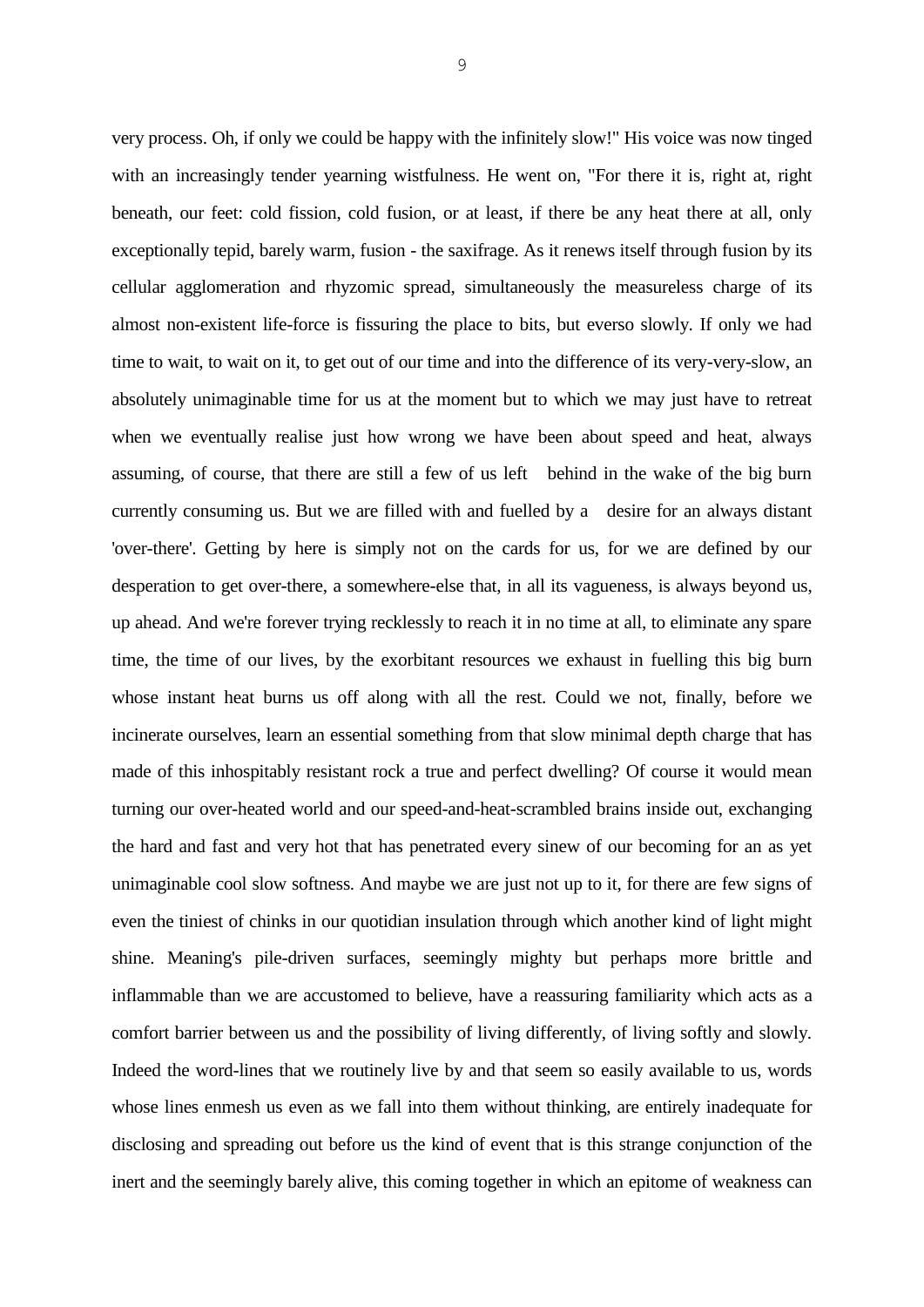cleave the very exemplar of foundation itself. We don't seem yet to have, or to be able to make, ways of saying through which our devastating relation to this very place, a place whose limits we still believe we can overcome through speed-heat, could be utterly displaced and begun all over again."

All this was said with gathering heat and momentum, exemplifying ironically the very things which he seemed to want to most distance us from; his increasingly delirial abstractions were beginning to carry him and his words further and further away from me, yet I could find no way of intervening in the flow for, even as he was speaking, I felt increasingly as if his words were drawing me into the problem, implicating me directly in the hot speed of the plot's spiralling dynamic. It was as if, in some vague way, I was being held responsible for the very crisis he was laying all about us.

"And yet this is not some kind of war of opposites," he continued in a more measured way, "not some struggle to the death. No, certainly not. For the rock is an essential partner, it participates in its own splitting. What is taking place here is a long-term collusion, the strangest of collaborations to scatter place itself: the rock divides, gives way, and in so doing gives up, however briefly, its rockness. For at the point of fission, simultaneously the plant inevitably loses its hold, its place, and is dehisced into uncertainty, its scattered seeds and hair-thin rootlets having to take their chances on being blown, dragged or carried into some new ninth-part-of-ahair fissure where the cycle might, just might, begin again, fate willing. Yes, perhaps it is everything that we intend in that apparently simple and so casually and frequently used phrase 'taking place' which is itself being put into question, put out of place, by the saxifrage's strange becoming."

I was lost, all at sea. What could he mean by 'rockness', 'foundation itself', 'place itself', 'fate willing', or 'strange becoming'? Surely, even if there were such a thing (and here even I am assuming that it makes some kind of sense to call fate, lacking, as it surely must, any defining thingy-like characteristics, a thing) as fate, it would have to be will-less? As for the '-ness' of a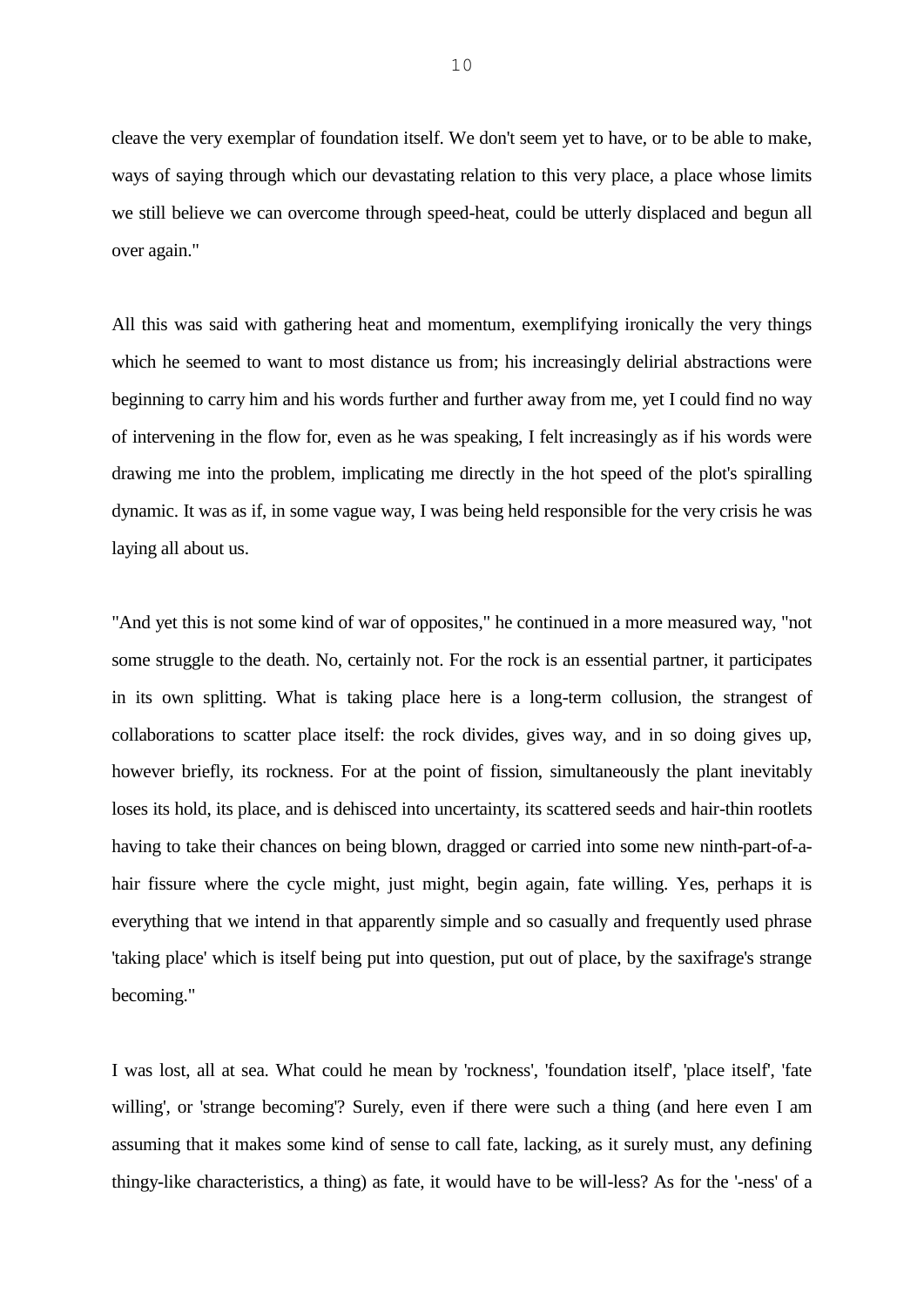rock, and the 'itself' of any foundation or place, I couldn't for the life of me understand how we could have or locate any such qualities for, as far as I could see, we could only ever have particular rocks, specific places, and definite and firm foundations, just like the very spot we were occupying or even the hole that he was digging for us with his catastrophe-laden words at that very moment. I tried to return him to earth (my earth although I'm not sure it was his) by asking him why, if this cycle was so driven and yet so independent of any human time scale, he felt he was needed here?

"To prevent extinction by theft," he replied, "although, to be accurate, taking the plant away from here cannot be theft because there is no law against it. Anyone can pick and collect flowers, and many do, to extinction (think, for example, of the late lamented bluebell), for they are driven to distraction by their compulsion to collect. Think of birds' eggs, toby jugs, nazi memorabilia. Everybody collects something and what they collect defines the parameters of their becoming. In the face of this by now almost universal predation, this viral spread of collecting for collecting's sake, progressively metastasising to all parts of the social body, I have taken it upon myself to step outside the law, to go beyond it, to be there before the law in order to become the protector of this singular yet paradoxical partnership between life and rock, between weakly striving thriving and dour resistant hardness. I'm always on guard here, never off-duty. My daily round is focussed absolutely on that stellar plant, that soft gem whose infinitely slow esemplasticity has the forceless force to move mountains. Life for me has become a vigil-wake compounded of various wary strategies of espial, defence, observation and gentle nurturance. On the assumption that every passing stranger, of which fortunately there are very few for this is not a place of common passage, is a potential threat, I put up a front of nonchalant couldn't-care-lessness, while actually watching them like a buzzard; I have a range of defensive and attacking gambits in reserve with appropriate equipment concealed around the site. All these aids and trappings need continual maintenance, testing and up-dating. Much of my time is spent in the most detailed observation and recording of the precise terms of the constantly evolving relationship between plant, rock and the enfolding environment and climate. And things get pretty complicated for, naturally, I have to include myself, being currently a key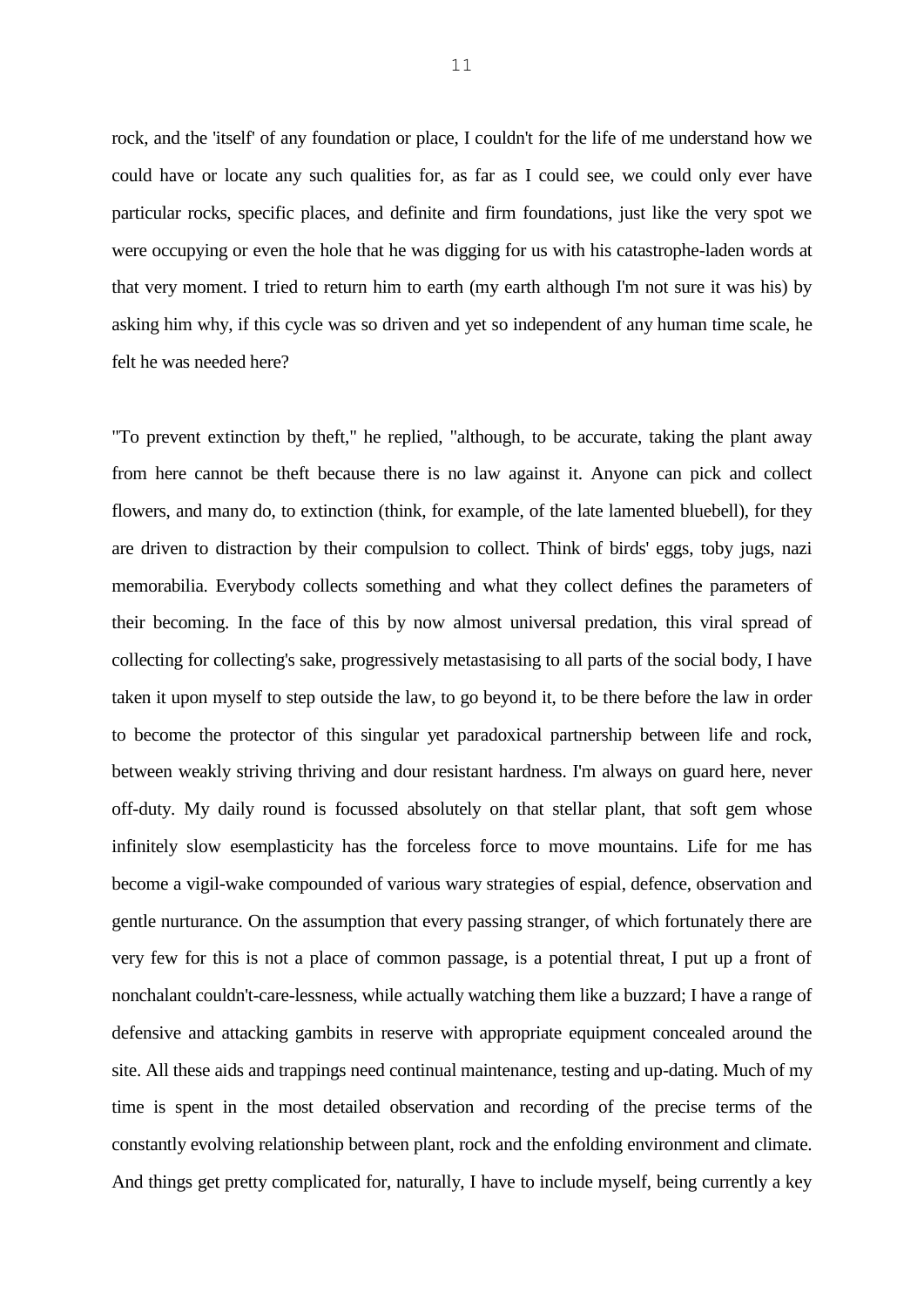constituent of said environment, as one more object to be topicalised. I am all too well aware of the ways the presence of the observer and his (and all too rarely her) instruments may, indeed most certainly do, affect the putatively independent object under observation. Obviously observer-effects, given their unknowability, both initially and in the last analysis (a last at which we never have and doubtless never will actually arrive), may entirely vitiate whatever tentative findings I may come to. For I have to admit that this charming little plant and I have already developed a degree of intimacy and interdependence, nay symbiosis, if not indeed mutual affection or even love - terms which would be absolute anathema to any peer review which might be called upon to pass some kind of professional-technical judgment on the value of my eventual writings. Yes, this 'one-off' of a plant and a relation, a particular, in other words, of exactly the kind after which you no doubt hanker, [Somehow he had spotted my weakness…], will, I don't doubt, exceed the capabilities of any measuring equipment or analytical model that I, let alone any bunch of post-doctoral technicians, might develop to try to fix and frame these all-too-local relationships. My activities thus generate an enormous amount and range of diverse materials that require continual collating, sorting, juxtaposing, classifying, and, eventually, writing-up, a writing-up that is and will be, receding far into the indefinite future, I have to admit, subject to endless revision as new observations and hunches inevitably undermine the halting conclusions that I had previously put some store by. Thus whether any of my researches and imaginative projections will ever get beyond the draft stage seems to me at the moment extremely doubtful. But there is absolutely no point in trying to rush into print on these matters, for is not the very cultural ground on which we stumble so routinely and unthinkingly, without, apparently, a care in the world, strewn with the rubble of prematurely promulgated so-called knowledge, most of which has turned out almost immediately, when taken as justification for and the basis of some self-interested practical human project, to have had absolutely disastrous consequences for ourselves and our little once green but now purplishly-greying planet? Moreover the very idea of the rush and rushing practices, whether into print or anywhere else, would be, as you are no doubt sharp enough to have perceived by now, the living denial of my consuming need to show the virtues of the very slow. In addition I have, of course, to attend to the usual range of bodily functions."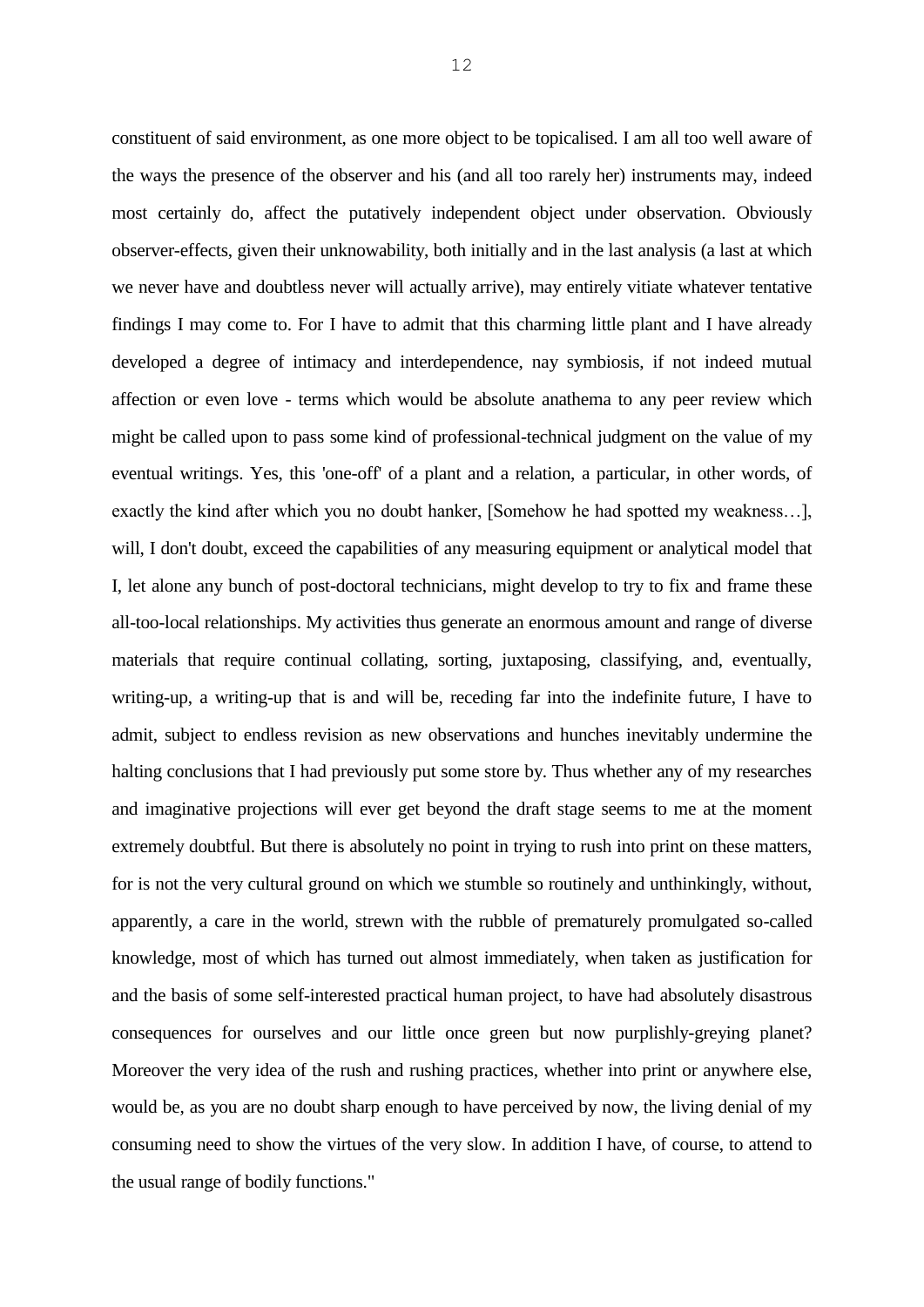His sudden switch into the utterly mundane took me somewhat by surprise. In any case I didn't really want to hear about any of this for I found incretion and excretion, when formulated, as they all too frequently are, in the vernacular's banal repetitions, amongst the world's most boring conversation-stopping topics surely best reserved for the privacy of the walls of public latrines, or of the doctor's surgery to be presented in a few carefully rehearsed phrases, unless (and of course there must always at every juncture, every such juncture, be an unless) the speaker-writer had radically re-constituted these processes, brought them before us anew as if for the first time, through some extraordinary new way with word-lines that revealed the circle-cycle of drinkingeating-fucking-pissing-shitting as something entirely different from that which we had always taken it to be. I felt this was unlikely to be the case here, for I gauged that his obsession with the plant and its conditions of existence would have blinkered out any sidelong but yearning glimpses at the possibilities of a radical poetics for any re-positioning of our relation to either bodily function or a saxifrage life. Could he, I wondered to myself, have been fired by Bill Williams' bravura wee poem which, turning the saxifrage into a performative self-divider, cajoles language into disclosing itself as the, our, transcendent master-splitter? But there was no stopping him now for he was again in full flow.

"Having few needs, a small appetite, and sleeping little, I require only the occasional hasty expedition down to the nearest village to replenish my minimal provisions. And when away I keep in direct touch with the site through a range of electronic monitoring and recording devices that can alert me to any disturbances or potential threats. Over there," he gestured in a vaguely easterly direction, "just to the east of that escarpment, a tiny spring wells up out of the rock; it has never yet dried up and provides for all my liquid requirements. Anyway, I have already talked too much, a bad habit of mine I'm afraid, exacerbated, doubtless, by the extreme isolation of my life up here. Let me offer you some light refreshment to set you up for your descent. Sadly this is no sushi bar, although you may, if you are attuned to such possibilities, get the occasional shintoic overtone as you familiarise yourself with the site's atmospherics and open yourself to being graced, however fleetingly, by its elusive spirits. In the meantime (but isn't it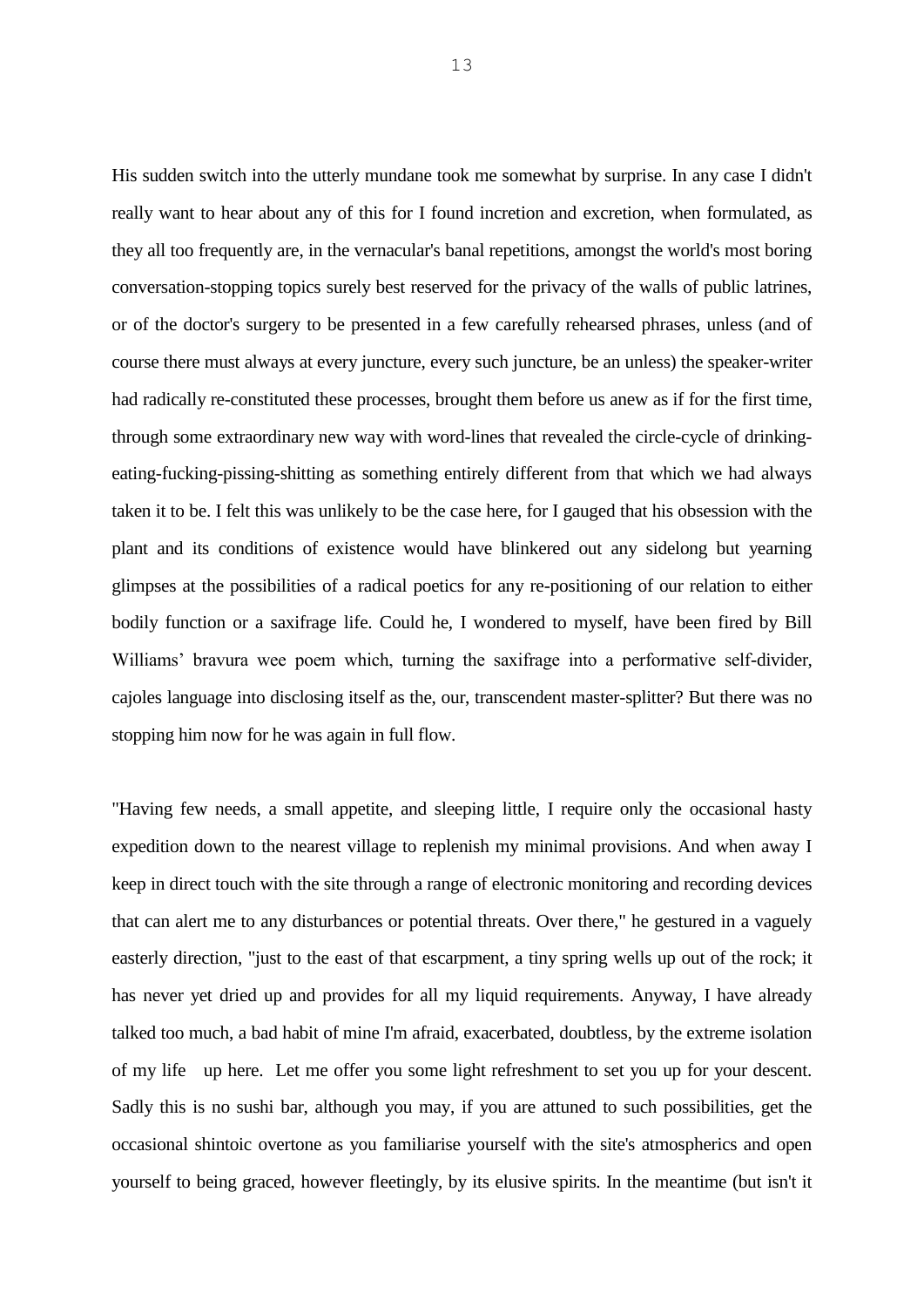always a mean time in which we are all permanently mired?) I can at least provide you with a cool drink. You must be parched after all your exertions."

He guided me towards the cabin, offered me a rock on which to sit, and, removing a flat stone covering a hole in the ground, pulled out a flagon of clear liquid from which he poured me a glassfull. It was still, ice cold, and slightly sharp. It seemed to course instantly to all parts of my body. Tingling, I perked up. Glancing back at the rock into which the minuscule plant had locked itself, and knowing that it was the convention for discoverers and breeders of new varieties to have their discoveries named after them, I asked him whether he had given his name yet to his precious find.

"I'm afraid that's not possible at the moment; indeed it may never be possible," he replied, "besides, it was not I who found this lonely little recluse but my mother, many years ago in the course of one her foraging trips to these parts. She used to forage for many things, rare fungi, long-forgotten herbs, semi-precious stones, Welsh quilts, barks with curative properties, obsidian and other mineral deposits, abandoned proddy mats and so on. When she could no longer manage the regular walk up to this spot she asked me if I would shoulder the responsibility. I did so willingly, little realising what I was taking on nor just how radically my life would change as a result. At first I just used to pop up occasionally to make sure it was still thriving, but then, as the threat of collection became increasingly obvious, I devoted more and more of my time to it. It soon became my way of life."

I said that, in spite of his mother's initial discovery, it was surely he who had ensured the plant's survival and that it was certainly his due to have the plant named after him. "It's not quite as easy as you seem to imagine. You see I have no name to give," he said. "But how can that be?" I responded, "We are all pulled into and under the law of the name in the name of the law aren't we? Our state - good old Albion, your and my state, the state, the state we're in now, ensures that from birth onwards it can keep its tags on us, press-gang us into its service at any time it wants, thus making us subservient and responsible to it, indeed sacrificing us if need be, through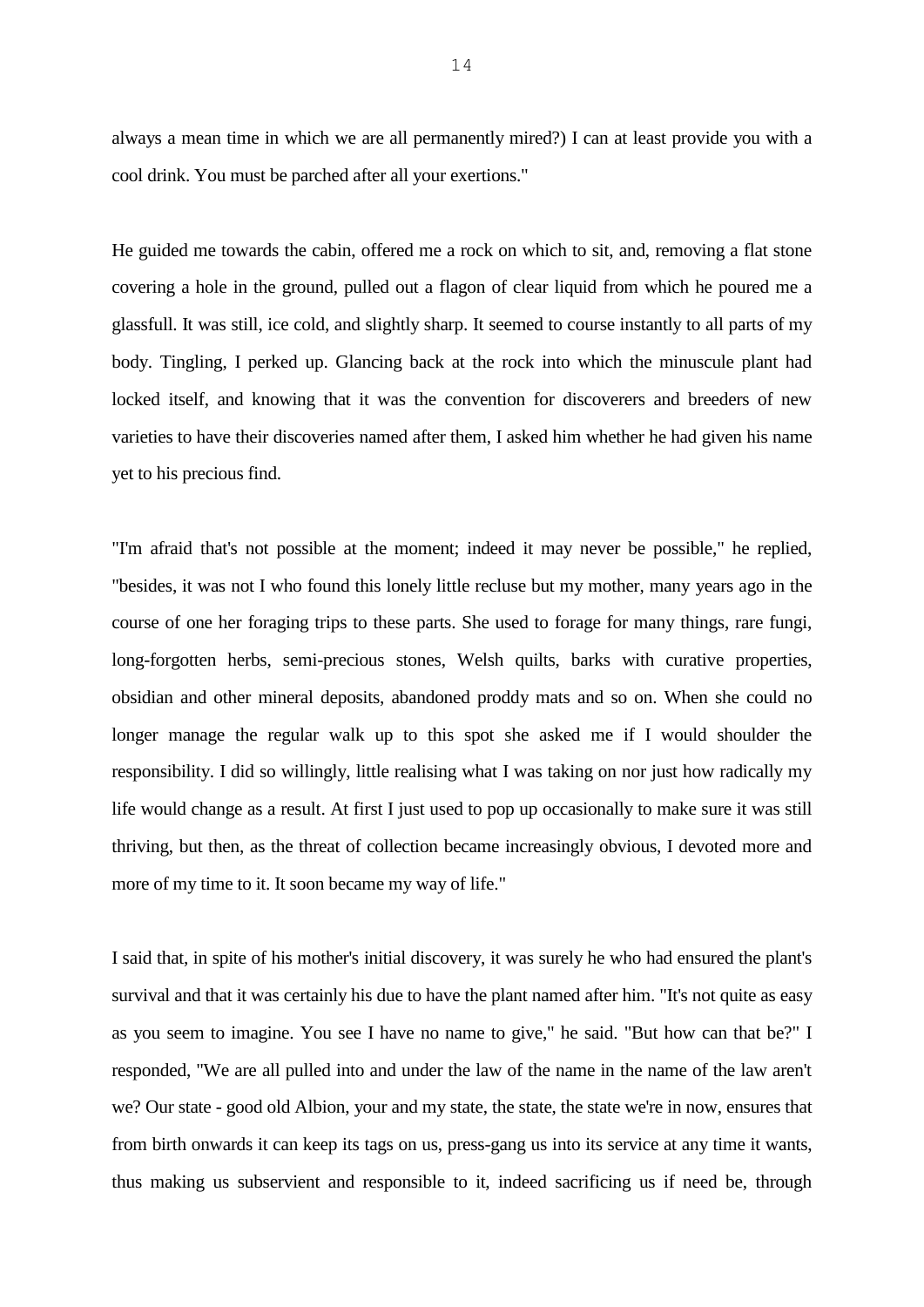linking our name to a number. Surely no-one is allowed to be nameless now. You could just use your surname, give it a latinate ending and donate it to your little protectorate."

"Aaah..." [this is the nearest I can get to the wistful little sigh he emitted at this point] "...there's the rub," he replied, "and this is where matters get more complicated, for when my father left us soon after I was born my mother excised, exorcised might be a better word, his name entirely from all our affairs. She would go around the house muttering to herself, 'no more patronymics', 'no more "in the name of the father'',' and, further, 'no substitutions either', 'no "*in nomine matris*" ', 'no more inheritance texts'. At the earliest age, long before I could appreciate what it was I was committing myself to, she made me swear with my hand on her heart that I would never take or use either my father's or her name. The whole point of my life, she told me, would be to find my own name."

What a strange woman I thought - fancy wanting to abandon the name of the mother as well as that of the father - most unusual! I warmed to her even though knowing about her only at this second-hand distance. I needed for my own sake to find out more about her. Indeed she began to sound more interesting than her clearly obsessive-compulsive son whose constant drift into the aether of generality, bordering on the pathological, I found so indigestible.

He continued. "It's possible, she warned me, that you will never find it or maybe only at the very end; at any rate you will know when the time comes, but it will not come until you have managed to gather the scattered fragments of your life around some project or projects that will provide for the good of, give a warrant to, your name-to-come. Only when this begins to become clear to you, she said to me, will you find or make, yes, invent if you must, a name that will be shaped to fit that very same good, and that's when you will have made a name for yourself, your very own name that won't be anyone else's, just yours, pure invention, from out of nothing. Your name, she asserted (on more than one occasion and usually with a voice rising in intensity), wrested from your passions, wiles and struggles, will truly enfold the multiple meanings of your life, bearing within itself the means and the meanings by which you will have shaped and placed your becoming. As you can imagine, all this was a bit much for me at the time. But, after turning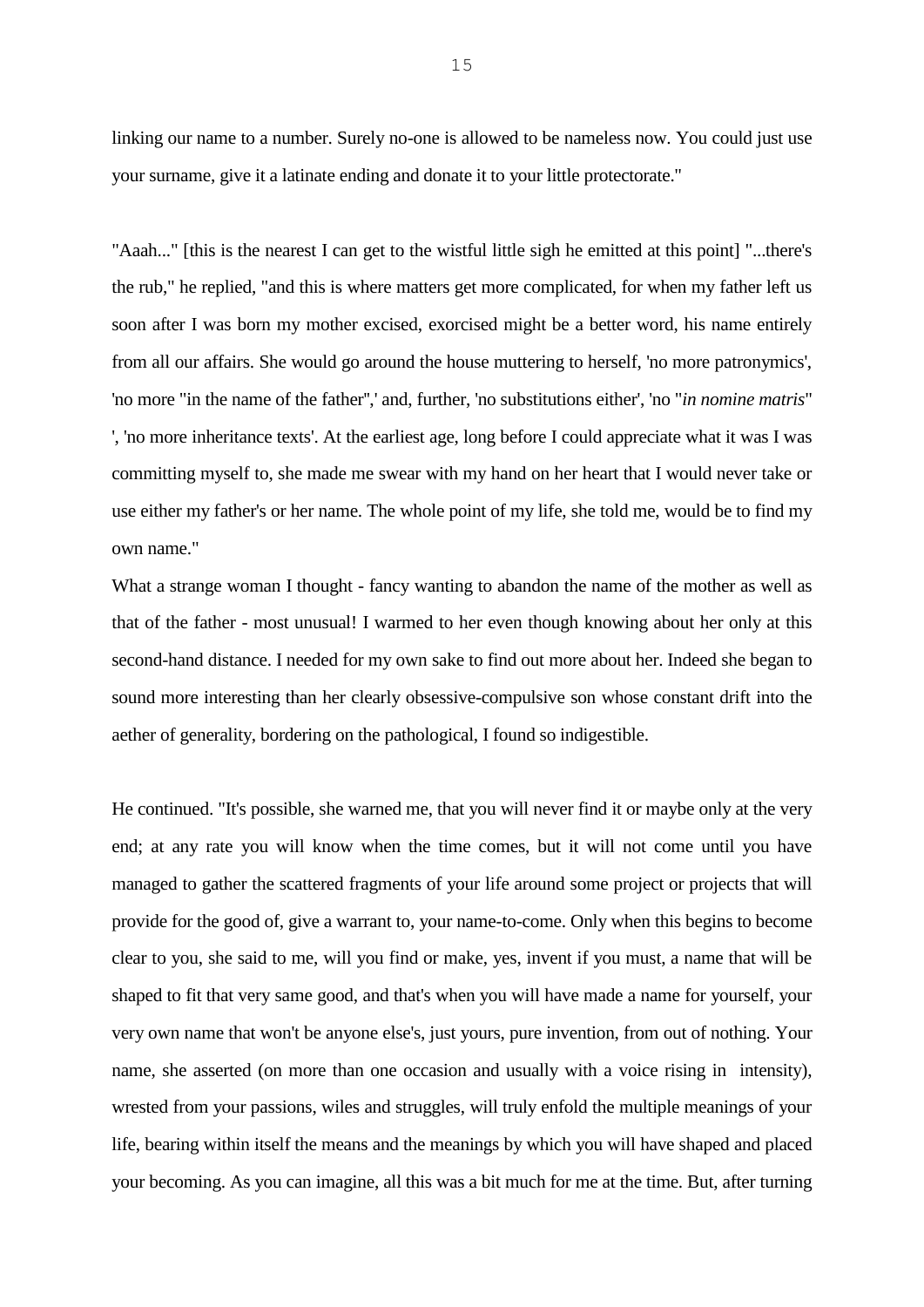this oracular command round and round to myself over several years and trying to anticipate some of its, possibly awesome, consequences, I began, slowly at first and then with increasing conviction and self-donated authority, to make the greatest efforts to take up the cudgels of my anonymity with a certain baffled militancy, a cussedness whose origin could doubtlessly be pinpointed somewhere on my personal double helix. I sought to resist at all turns and squirm out from under any attempt by others, notably school teachers and the lads of the village, to saddle me with a name, nick-, sur-, first, second or whatever. I was, as I grew older and more familiar with the ways of the world, much more interested in the small details of her name-resisting scheme, such as what she had done at the time of my birth registration at the town hall. She confessed that she had told a harmless but necessary white lie by calling me Noel Affin-Matta, at which the clerk, adhering strictly to the bureaucratic rule of impersonal inscrutability, failed to bat an eyelid, turn a hair or raise an eyebrow. She hadn't, she said, felt any pangs of conscience about this deception because she had, as she reiterated to me on several subsequent occasions, no respect for or fear of the state for which, she asseverated with some emotion but no quavering, we were nothing more than a soft amalgam of milch-cows and cannon-fodder, a sentiment with which I later identified myself completely. But, as far as the challenge of my anonymity went, she was true to her word for I never remember her calling me anything but 'love' or 'dear' (and very occasionally 'chucky-egg'), apart from the occasional 'you little perisher', or some suchlike, in response to my all too regular peccadilloes, and, as often as not, even these labels functioned as terms of affection as well as mild rebuke. I was quick to learn the subtle differences of intonation and emphasis in her speech that marked the gap between sincerity and irony, truth and subterfuge. Indeed it seemed to me, as I grew into her ways of speaking, that she was in some way showing me in her word-ways just how the world and its troubles struggled teeteringly along, swaying from side to side in this gap, never really knowing what it was doing or where it was going, all the time just making sure that it was, at least, still moving and moving ever faster in some direction assumed to be forwards. Since then, as I am sure you will appreciate, my days and years have been spent on the trail of my name-to-come. To date, I fear that there have only been false leads and clues and all too numerous ill-judged detours and side-tracks. I remain a blank, a cipher, to myself. Whether all this shadowy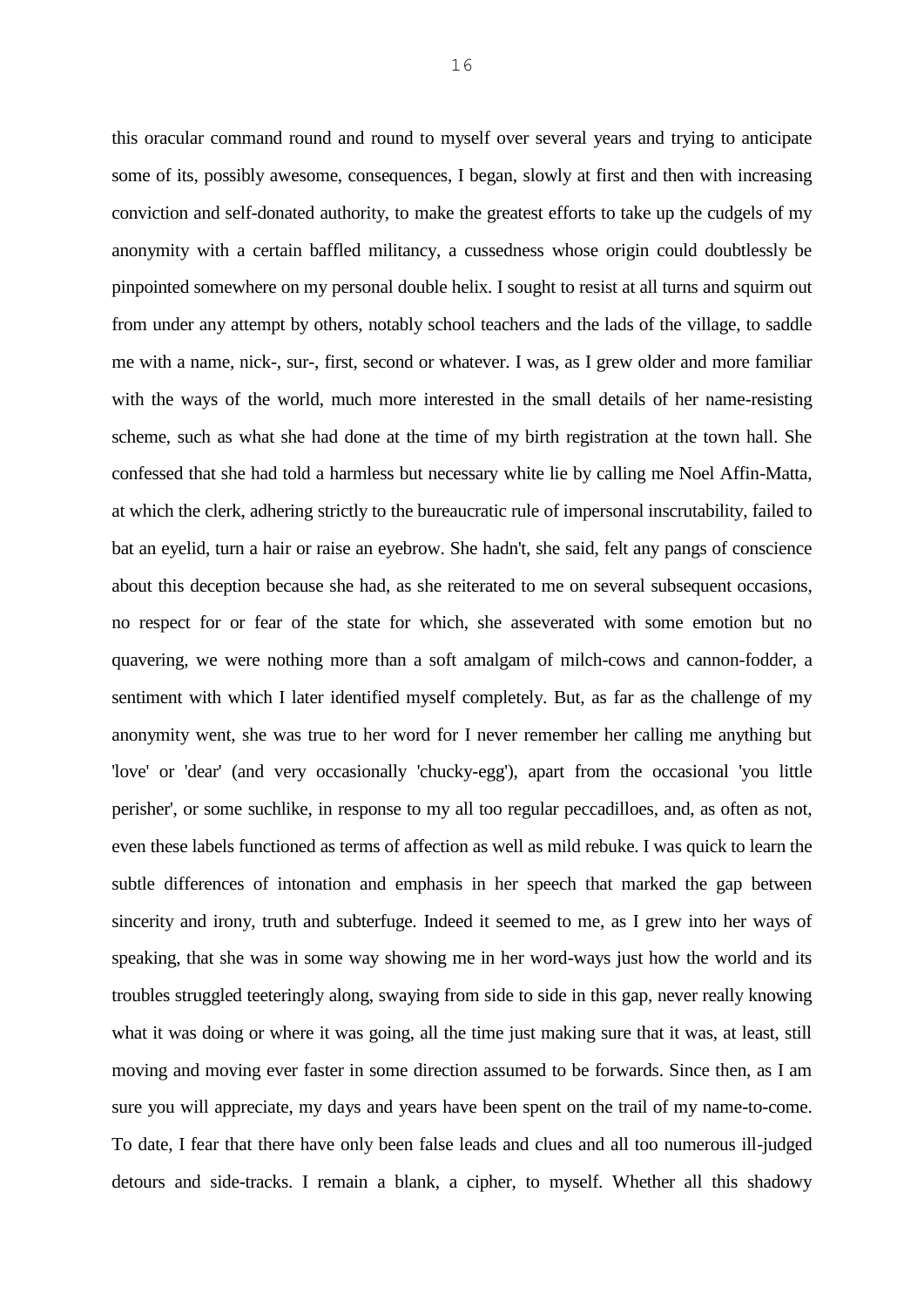stumbling, this night errancy, will eventually bring me to the threshold of a name through which I might pass into and hollow out a livable space of my own remains to be seen. Who knows but that the saxifrage nurturance may eventually prove to be the clearing within which my name might just emerge into and as the full light of my day, a light which, I hope, will have a quite different clarity to that of the so-called enlightenment light which now so shrouds us with its artificial brilliance. However blurred my sight may have become by that, doubtless all too late, cataractic stage, I like to think that I would have the percipience to recognise the difference its rays will make to things."

Adrift in wistful contemplation of this hoped-for light to come, he looked steadily out across the shaly grey shoals into the fading prussian-blue-black distance. I could not help being put out of joint by his strange account and, lacking a name for him, I felt deprived of just that common term which enables us to place a bridge over the absence that lies forever between all of us. Yet I was oddly touched by his apparent dedication to a life-project appearing to have emerged out of his idiosyncratic relation to his mother and her perhaps odd but by no means unusual babytalking ways. I wanted to know more, much more, about these early days relationships, about the problems thrown up by his namelessness, about the subsequent sequence of events which had led to this self-castaway lost-hill-fort existence with its bizarre focus on that most insignificant of plants. At some as yet (and maybe forever) indecipherable level there seemed to be the haziest and still inchoate parallels with the very memories and dilemmas around which my own halting life had endlessly circled. But it was by now almost dusk and I still had to find my way back down to the path from which I had unknowingly wandered hours ago.

I knew I needed to find out more about what had sparked off his trajectory out of the lowlandish binds that kept me and the rest of the cast of millions tied to the high-and-byways of the cities of the plain and so, explaining that my own ramblings in search of possible ways out seemed to resonate at some as yet unlocatable level with his own project, I asked him, tentatively, if he would be prepared to tell me in greater exemplary detail (for, as he had so astutely (this to butter him up somewhat) guessed, it was precisely the little details around which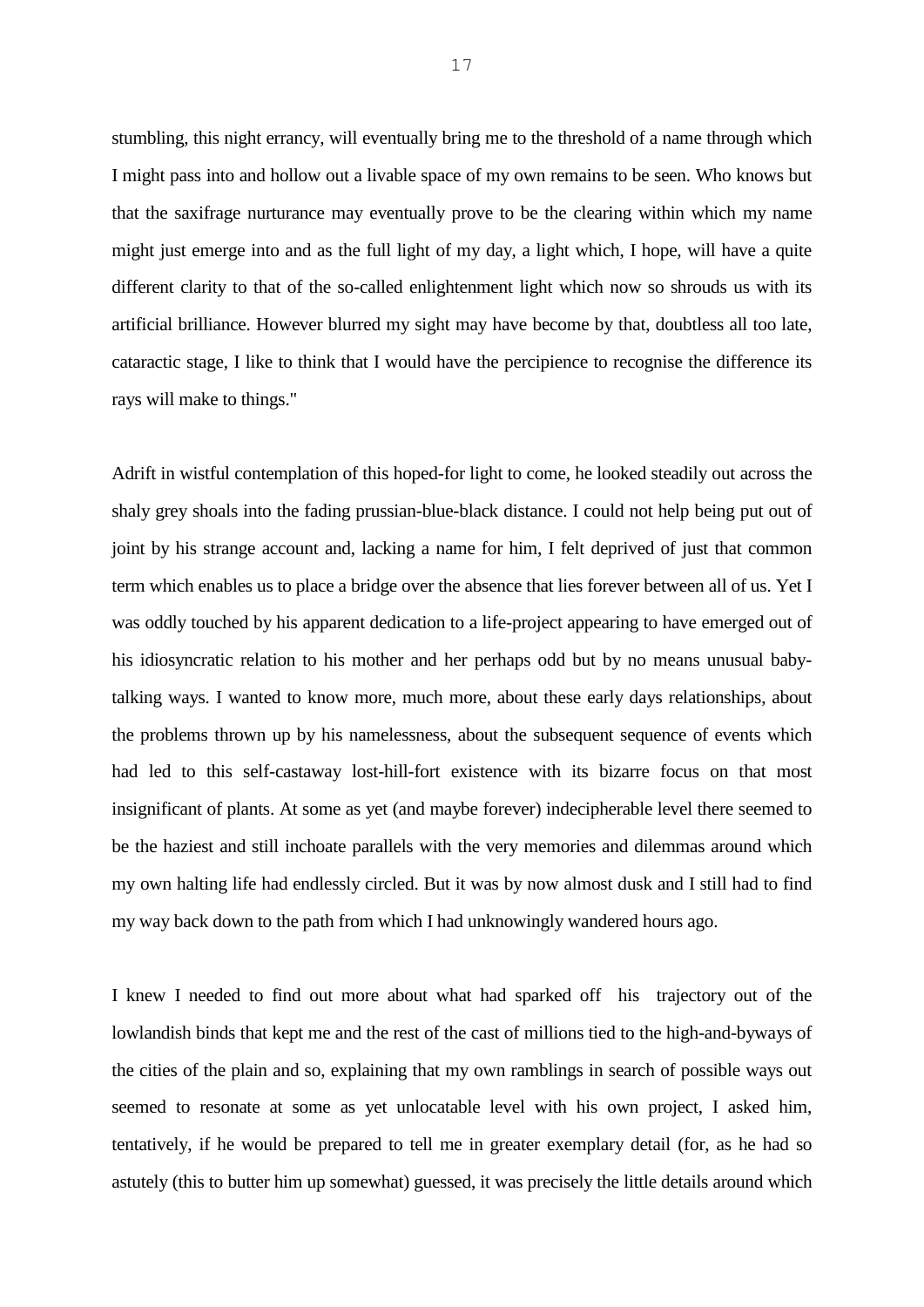my life turned) about his earlier years and some of the more crucial moments in the formation of his critical path through the world's ways and through to this so lonely spot.

He seemed pleasantly surprised and agreed at once, saying that his mother's "way with words", as he put it, and especially her insistence that he cultivate as intensely as possible what she called a "carefully creative listening" or "anti-listening-listening" whenever she engaged him all unsuspecting in off-beat conversations (whose significance he still puzzled over, he added), had drawn him into a relation to words and saying that seemed to have landed him permanently beyond the margins of state-language ("jingo-lingo" was his actual phrase) wherever it seized place, be it in classroom, playing field, newscast, lounge bar, board room, operating theatre, gallery atrium, bus-stop, foundry floor or shopping precinct, wherever, in short an 'I' was surrounded by and bound itself to an authoritative 'they'. He explained that ever since he had served his time in this subversive hearing apprenticeship, odd words, split words, combi-words, word clumps, unformed and part-formed sentences, fractured texts, worded-faces, -stray emotions, -bodies, -trees, -dust, -bugle-calls, -barks, -whispers, -paeans, -clear images, -rivers, cloudy graphics, -smells, -puddles, -puddings, -vague happenings, -letters, -names (many, many names), -near-incidents, -wells, -upheavals, -unequivocal events, -milk bottle tops, and whatever-else-worded, each plucked by some unaccountable force (if force it be for it seemed to take no effort, consume no locatable let alone measurable energy) from his earlier days, overtook (overwhelmed even) him quite unbidden and formed themselves instantly into intimately detailed composites of imaged-sounding-words. Very often these would turn in on themselves almost immediately, implode self-scatteringly, and then recompose themselves into something quite different in what seemed like no time at all.

Although he lacked anything remotely resembling a photographic memory, he had, he said, for a long time now, tried to hang onto these self-disintegrating interruptions and explosions that seemed to burst of their own accord through convention's skin by jotting them down as quickly as he could. In their turn they would generate further associations, linkings and responses so that he now had this ever-growing pile of elaborated jottings which seemed, quite spuriously he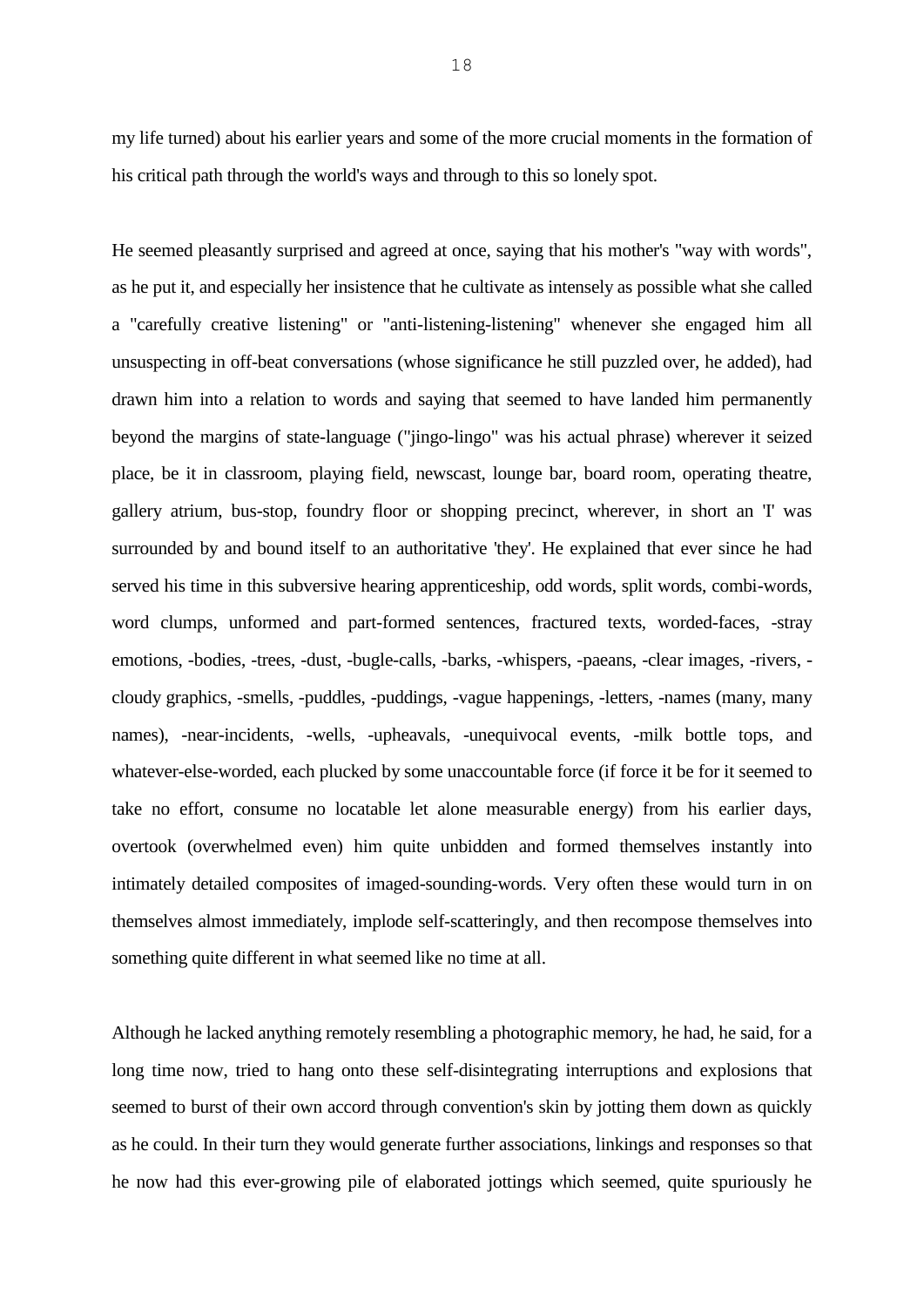assured me, through "the unquestioned linkages which all words seem to have it in themselves to effect" (his words), to be laying down an account of his early life's key moments and experiences. "When, out of the blue-black, these little burst-outs came to me I recognised instantly, though without quite knowing why, the pertinent criticality of the past moments to which they referred and into which they pulled me", he said, "but the terms in and on which they broke through seemed to bear a wholly unascertainable relation to those moments. Sounding me out as they arrived untimely, the words, the worded-images, the little fractured composites stringing themselves out through and for me, were entirely bound to the moment of their appearance to me - they plunged me directly into those past occasions yet remained utterly distant from them. Each time I'm seized I think that, yes, this is exactly how it was, and yet it's always everso slightly different, a yesterday, a past, as it was but framed, coloured and enphoned euphonically by today, an apparently seamless doubling but with the double invisibly and inexplicably different. And of course I was, am, inclined to attach some significance to these little intrusions, for, in bursting their way back into my current stream in the face of convention's resistance, they show no little enterprise, cunning and resilience. But I remain utterly in the dark about what this significance might be."

I could see that he was at a loss about the relation between the present of his charged writing and the past it both referred to and instantly sought to fix and evoke for him. It seemed, from the way he was describing the emergence of his written scraps, that, in the way that he kept track of the burst-outs, he was constructing, almost accidentally, an inchoate narrative made up of nuggets of his past and running parallel to it yet bearing an unknowable relation to it. Clearly this wasn't just a case of looking back at past events from a position of relative tranquility in which the very distance from said past allowed the cold eye of detachment to appraise what was and what was not, now, significant (significant, that is, for the life as it is now being lived through). Had he not been sucked back into the midst of those past occasions in ways that enabled him to feel right there again? Yet the very back-suckings, the instant throw-backs, were nothing other than the terms of the all-too presently fixed word-image-recalls. Yes, he was indeed back-there-then but,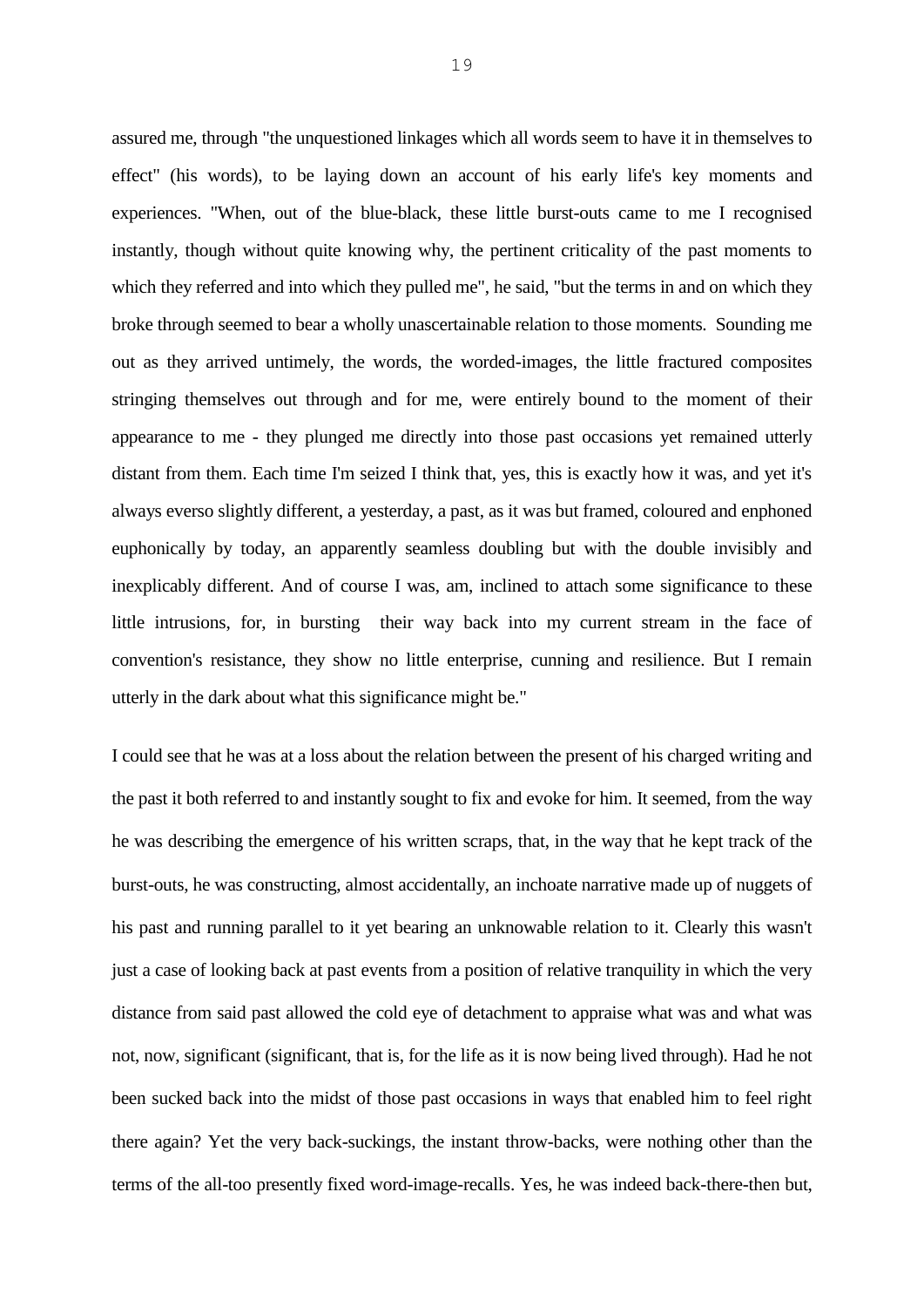simultaneously in an all-at-once, only on and in the terms of a right-here-now.

As if to warn me off reading too much into any emergent narrative his jotted scraps might seem to live by and treating it as some kind of document of the highs and lows of a life-aslived he elaborated his puzzlings about its intertwining of past and present. "These heated (although the heat they may generate for you, if any at all, may be tepid in comparison to their fervency for me) notes may indeed open onto what have been place-times of some consequence in the way my life has out-panned itself and is still panning out, for, as you will perhaps see, they offer my transports (not necessarily of uniform delight) back to long-buried previously unconsidered moments; but of course they can have no such significance for you", he said, "for, as images, wordy-picturesque-(one might almost say quaint-)-tonally-pitched images, they arrived, seemingly from nowhere, as nothing but now fully conscious remnants, and as such they could say nothing about what might have been going on below the surface of my becoming. If, for example, you are interested in the unconscious, as, sadly (since there is still so very very much of the conscious of which we are, apparently, completely oblivious and which we persist in ignoring at our peril, a peril that already suffuses every moment of our passing becoming), so many seem to be these days, that is the apparently deeply buried, the so-called underlying and supposedly subtly distorted meanings of these events, then I'm afraid that I and they can be of little help and you will undoubtedly be disappointed. As I have intimated, my jottings deal only with, in and on surfaces. They are written (if that's not too grand a term for my jotting practices) only from within the immediacy and thrall of my heard-seen-and-felt little composites. I just string these little planar movements together as and when they take me over. They may indeed have some of the appearances of biographic criticality (were there to be any such thing!) but this could, of course, be no more than a purely epiphenomenal side-effect of a quite accidental sense of narrative continuity, a continuity that accrues through the handling of junctions, disjunctions, conjunctions,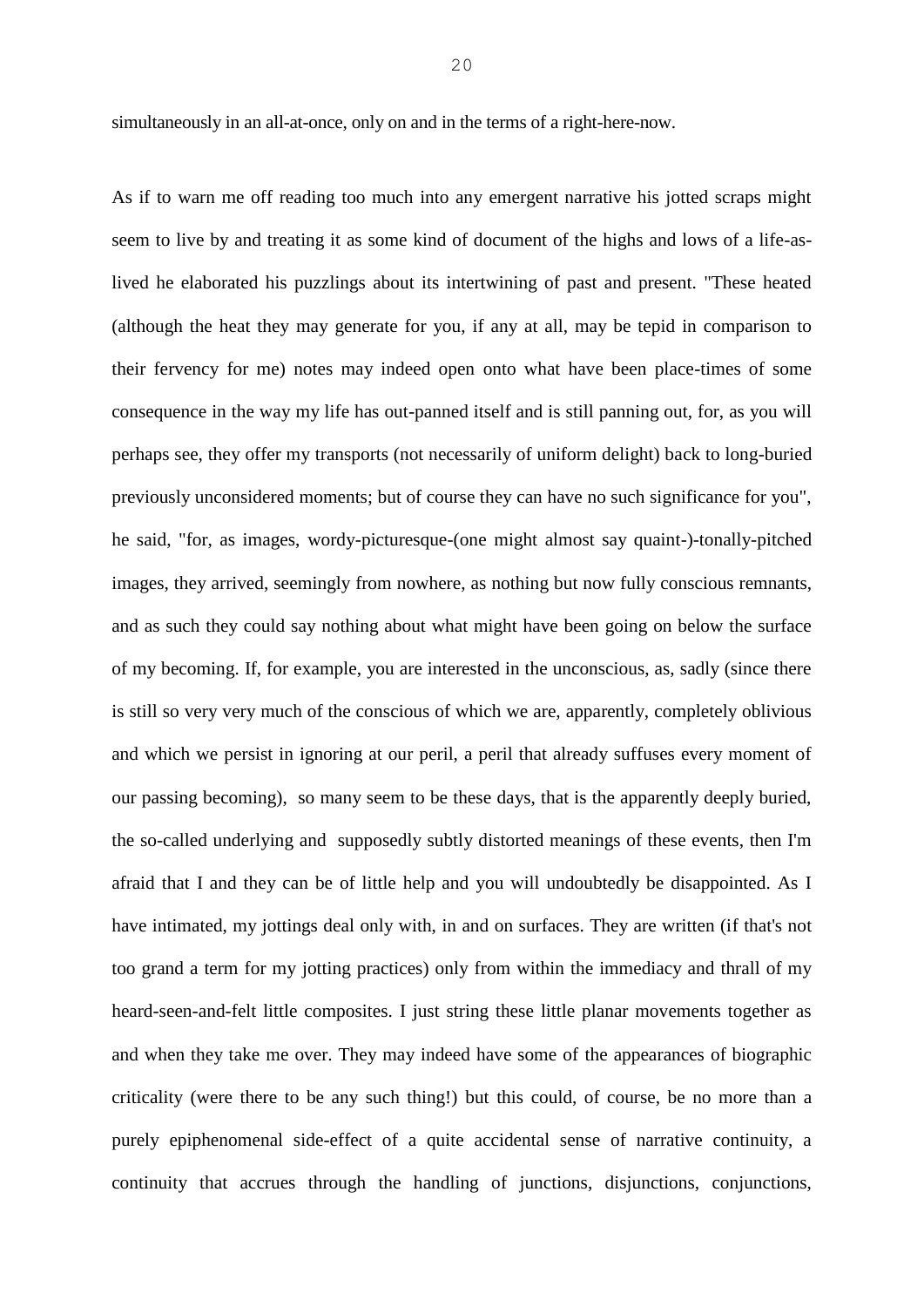associations, dissociations, cross-overs, fall-backs, forward-castings, hints, whispers, repetitions, mimings, echoes, glitches, corrections, rents, slips (of the tongue, head, heart and hand), elaborations, undoings, stitch-ups, asides, exclamations, comments, interjections, punctuatings, accidental-losses-and-additions, etceteras, and so forth. With all this and much more it soon piles up you know."

Unable to anticipate when the overtakings would occur, he tried, he said, to be ever-ready for them with stubby pencil and jotting pad always as close to hand as circumstances would allow. I asked him if he ever undertook any editorial work on the ever-expanding sheaf and he admitted to a limited amount of expungeing which took place, he said, always and only in the very course of the writing down itself when he might excise what felt like excessive repetitions or, on the other hand, splice in further repetitions in order perhaps to capture something, however indirectly, of the mood and rhythm of the event-occasion to which the jottings were a response. Perhaps, too, he said, he might omit some of the all-too frequent asides which seemed to come from neither then nor now nor him and which he might judge to be detracting from the central thrust, the specificity, of the recall. "I look upon these unattributable asides as a kind of static interference, as grey noise that troubles and interrupts my hearing of the recalls. Doubtless you would, in any case, have your own all too and likely much more pertinent asides were you to scan through the scribblings. But don't worry", he continued, "I'm sure that enough contextual detail concerning my earlier years and exemplifying the write-up (or is it write-down?) itself remains, utterly idiosyncratic though it is, to drive you to some kind of minimal distraction (if it's distraction-through-details-ofparticulars you're after) if not bananas. Actually for me there is nothing but detail here. Don't forget though that what is detail to me may not be so for you; for the devil of the detail is in, nay is, the very words themselves, clumped or otherwise, that make up the recall. You don't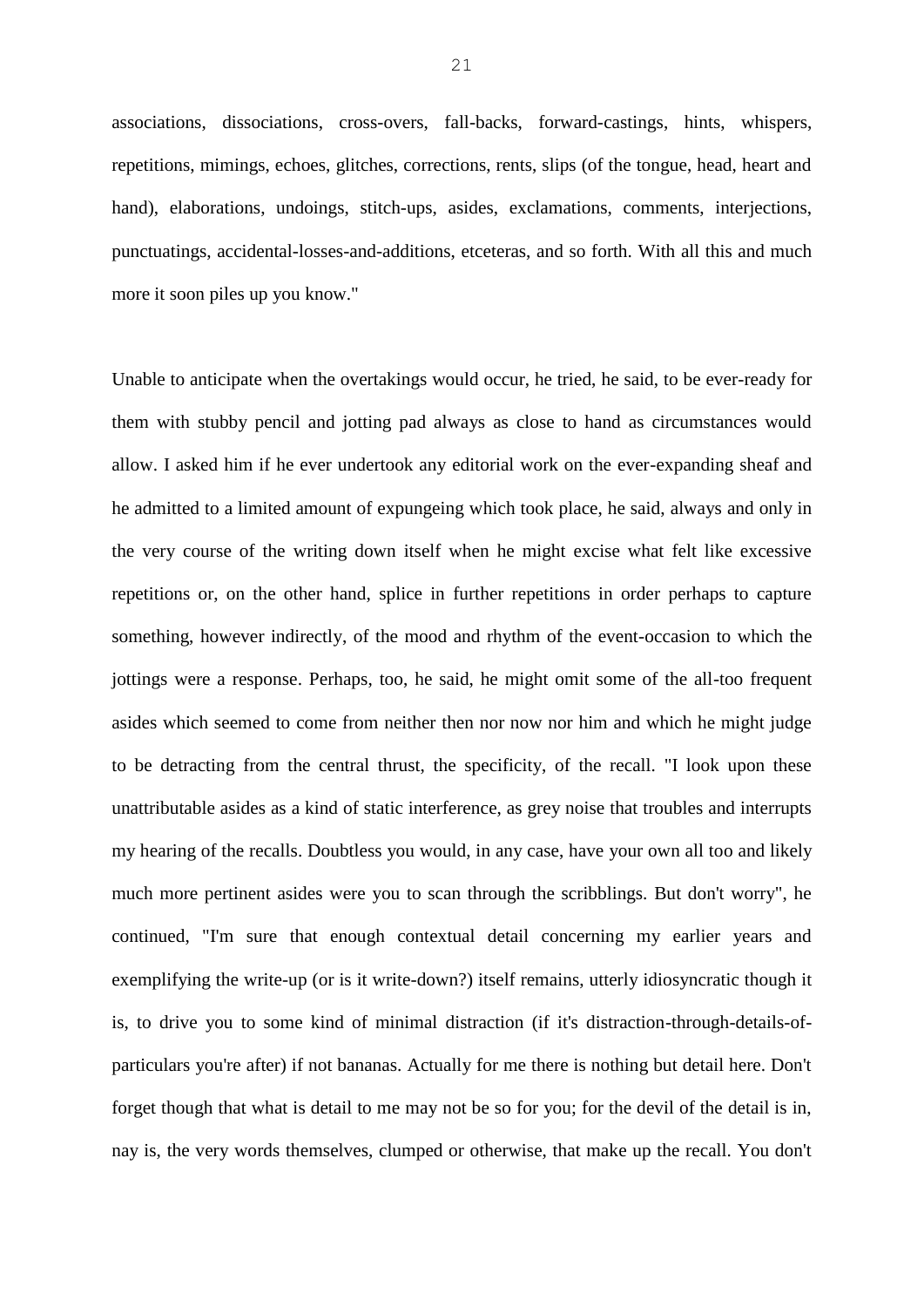need to look beyond the words for the detail. Mind you, if it's thesis material you require for some research project (an analytical, clinical, psycho-pathological, socio-historical, or whatever case-study) you'll be wasting your time, for my little stock of uncalled-for imagetexts arose entirely fortuitously, doubtless nudged into being by something in my current situation of which I was and still am entirely unaware. In fact," he continued, "I make a point of never even considering, let alone actively searching out, after they have finished having their way with me, whatever it might have been in my relation to my immediate surroundings that could have triggered them, flashed them up onto my inner audio-video-touchy-feelyscreen. Without knowledge of such triggers they can only be taken as patternless one-offs, disconnected from whatever it is that makes up what you or I might call life in all its linear but so entangled continuity, where one thing always and without exception leads to another, life in its utter inner-outer (but simultaneously perversely contrary) connectedness."

Somewhat taken aback by his foray into the intangibles of scribbling's relation to life (whether of the linearly tangled continuous variety or not) I hastened to assure him that it was precisely distraction and the little details (little details entirely unhinged from any rondanchorish attachment to moorings so frequently but so ill-advisedly roped to them by all and sundry in the course of everyday explanations of the course and causes of anything said to be an event, an occasion, a happening, a happenstance or whatever may be said to have just taken place as just such an event/occasion/happening/happenstance (after 'it' has happened, always after the little darlings have passed away)) for which I was now so desperately searching, having tried and abandoned (either through my own inherent failings or theirs or some combination of mine and theirs) so many other -tractions (ex-, abs-, at-, sub-, con-, in-, to name but a few) down the years. I emphasised that nothing else counted for me now but distracted details and particulars. I craved, slavered after, nothing more, I told him, than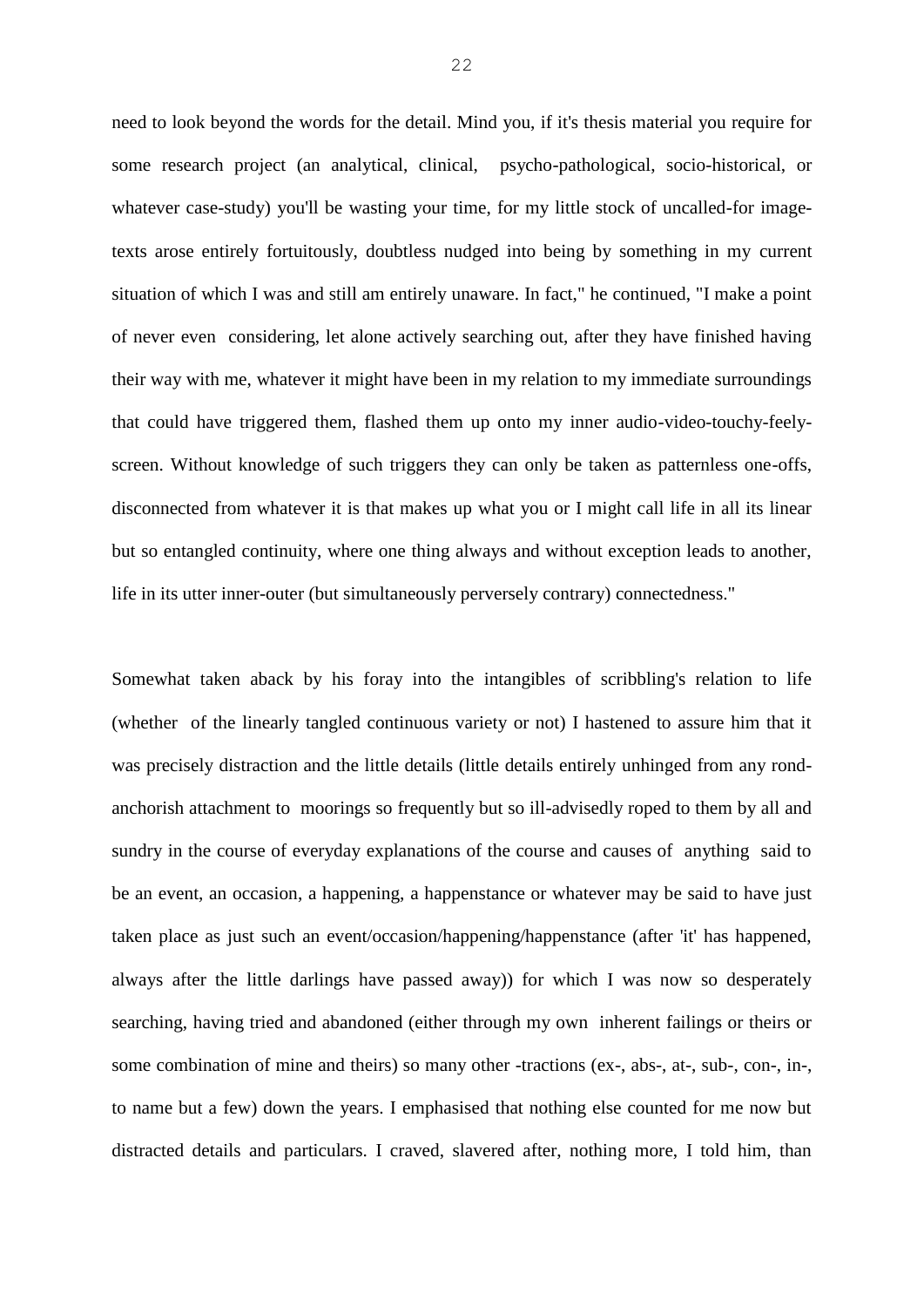distractions entirely made up of details, no matter how tiny or seemingly insignificant, cut off from anything that sought to ground them in some scene with which we were all too familiar and which we thus thought, through the absurd over-confidence, if not downright hubris, spawned by this very familiarity, we could encode, classify, frame, box-file, archive, and thence explain, explain away in comfortingly simple ways. To the extent, I told him, that his instant responses were nothing more nor less than such detailed distractions I would be happy indeed.

"Just so long," he said in response to my fawning attempt to ingratiate myself with him, "as you appreciate that these scrawled scraps are no life-story and, indeed, bear, as I have been trying, somewhat tiresomely you may feel, to stress to you, an entirely unknowable (unknowable that is both to you and to me) relation to anything that actually happened to me in the course of both my formative and my subsequently-formed, I might almost call them my sclerosed, years. All you need to know is that, from the earliest days (and it is these, is it not, that are the most crucial in fixing us into our life-pattern?) I discovered that to get by, yes just to get by (let alone to begin to scintillate), I had to be on my toes, ready for anything she, ma, would throw in my direction. For, as I began to get the hang of her ways, it became clear to me (but only insofar as and in the way that anything is ever clear to one in childhood (let alone later when things begin to get muddier and muddier) - with that sharp bright clarity haloed and framed by a rigid but utterly misplaced certainty) that getting by was utterly dependent on what I later came to see as some kind of word-dancing, a terpsichorean euphonics. Not that she ever said as much. Actually she said very little, very little indeed, far less than you may be expecting from the inordinately influential weight I may seem to have placed on her words as my life-guides. No, she was gnomically brief to say the least (and the most), almost to the point, indeed, of enduring silences only rarely interrupted by all-too-brief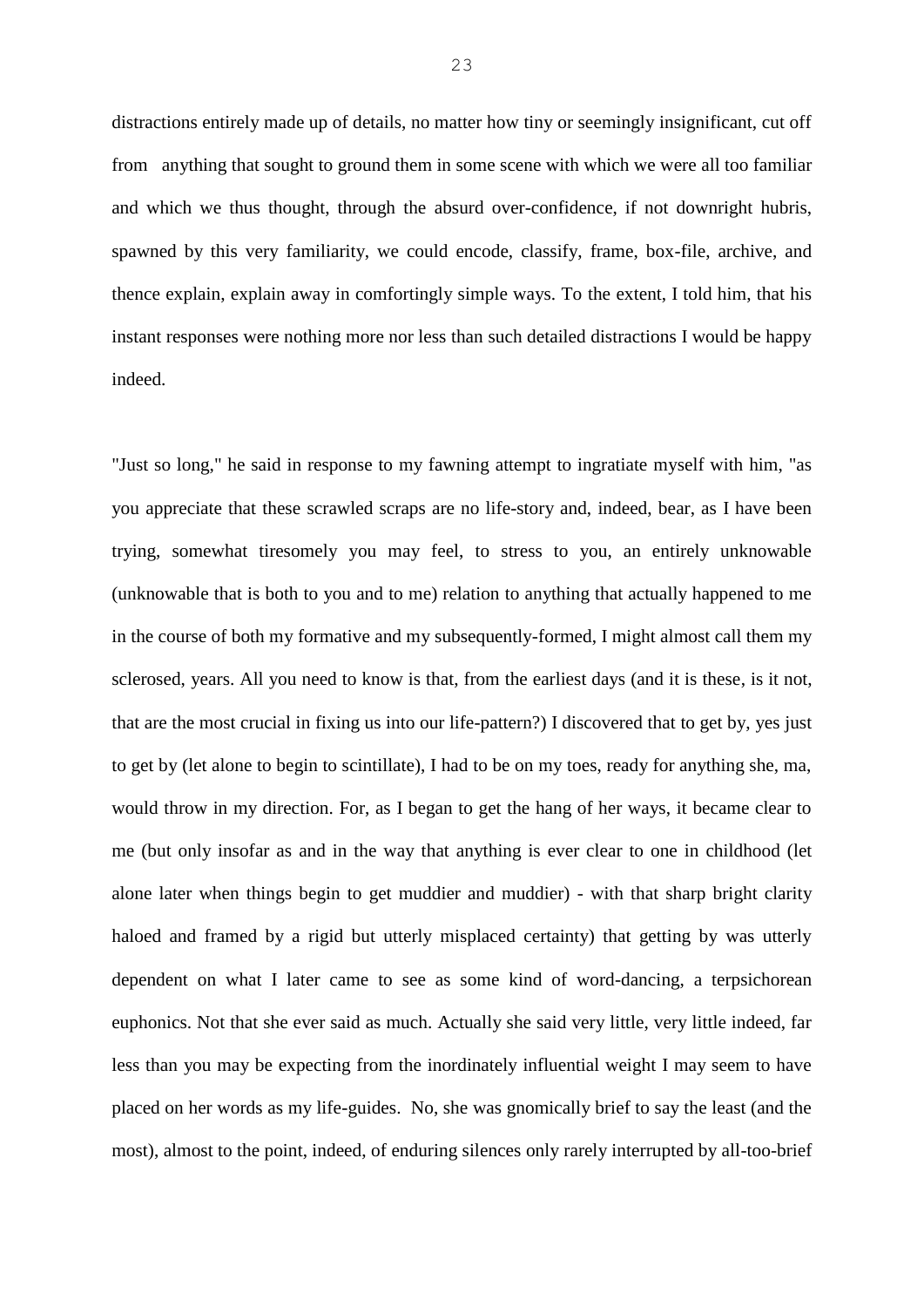exclamations and asides. But of course, because of their rarity, I treasured and made as much as I possibly could of her interjections, trying endlessly to unravel both their ties (if any) to the surrounding context and their implications for my own ways through the life-wood. My learning, then, necessarily a kind of stumbling self-tuition, was almost entirely by example and in practice, in, that is, the rough and tumble of the diurnal, and not through some set of prescriptive rules that were being handed down from on high in subservience to the supposedly revered authority of generations long gone but still, sadly, holding the whip hand. So I tried to train myself to become, with a few nudges and wrinkles from her that served to push me in what I hoped was the right direction (although in these early stages I couldn't know, and indeed still remain unsure about, right for what), a rudimentary word-dancer. And sadly I have never got beyond the rudiments, as you will see all too clearly if you pursue your light reading project through a few of my loose-leaf scraps. Indeed I set my sights no higher than the rudimentary for I have come to realise over the years, the now so many years, that they, the rudiments that is, the apparently very simplest elements, already stretch me, strain and struggle though I might, to and probably beyond my limits, my admittedly so very limited limits. After all it's taking me all my time to come to terms with, to plot and find, the least means through which that tiny saxifrage maintains its bare life, its rudimentary gettingby. And when I try to apply the same constricted, some might almost say self-strangling, focus (a focus that seeks to eliminate all but the essential details, all those tiny bits, nothing in themselves, which, it would seem, apparently draw you forwards too) to the transporting images in order to hold on to nothing but the rudiments, I fear that this very effort of staying as close as possible (I hesitate to invoke some version of 'truth to appearances') to their stark vividness founders on the rock of my all too obvious, self-imposed in part perhaps, but now certainly over-determining enwrapment by the rudimentary. Not that I experience this as an incapacitating limitation, no, not by a long chalk, for my problematic (if I may borrow that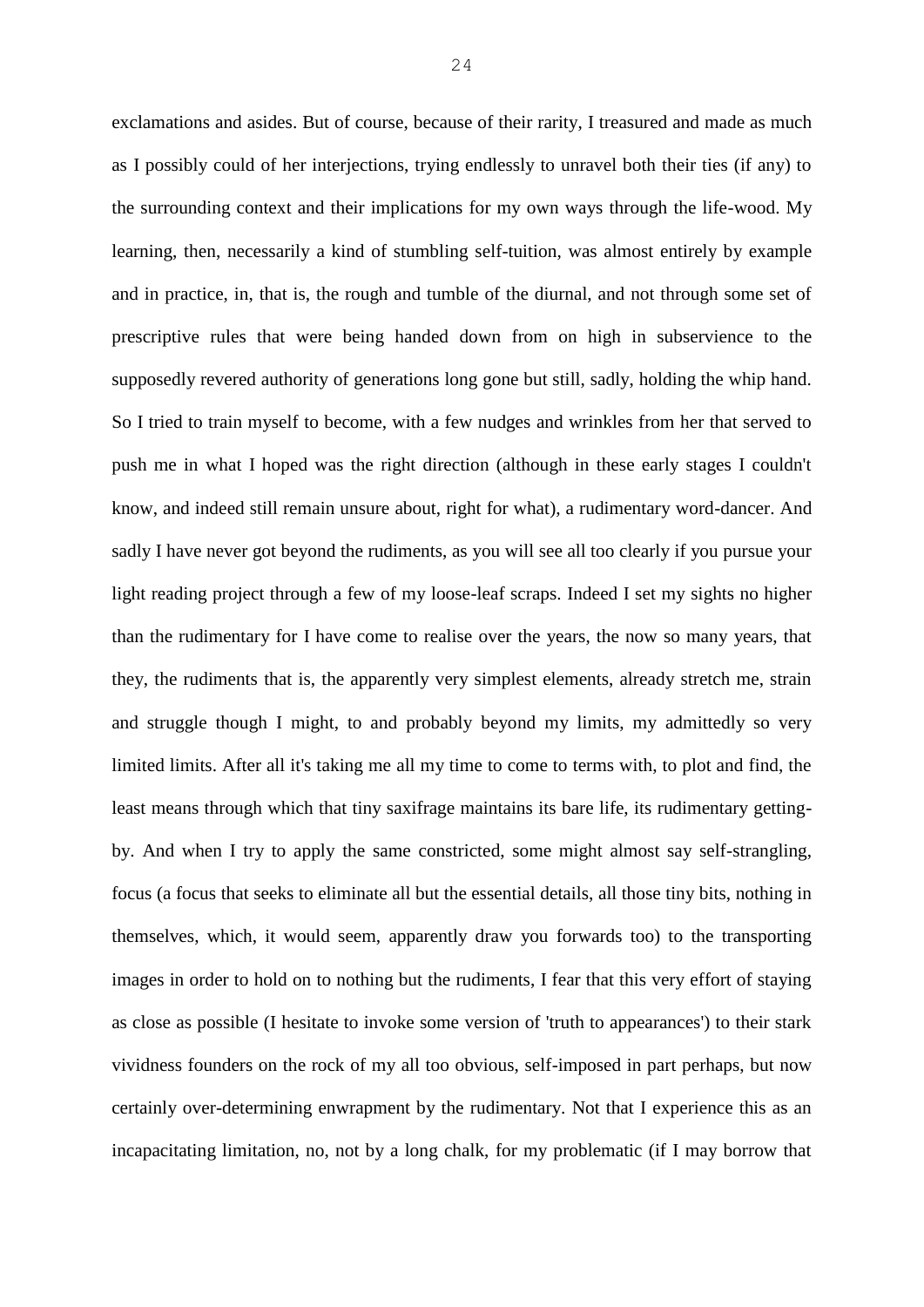seemingly pretentious term from a completely alien and alienating discourse) is to find the simple, the simplest, in the apparently rudimentary, the least that makes it what it is (or seems to be). And, far from my searching being some kind of problem, this urge, my urge, to find and disclose, or, in the case of the saxifrage, to find and protect, is quite simply a, if not the, reason for being. Problems might only arise *ex post facto* when, as is almost invariably the case, someone might try to put the finding to work, to apply it to something outside itself, as if it wasn't completely sufficient in and unto itself! Fortunately I was never encouraged to approach the world or life as a problem to be solved (although, as I'm the first to admit, my life has not been exactly a problem-free stroll through the paradise gardens). No, ma never set me problems (no doubt an over-zealous analyst, using his best transforming tools, might locate somesuch tucked away behind her self-fragmenting word-lines). Rather, I got the feeling almost from day one (if you can imagine that...) that she wanted me to engage, to take on as it were, the world's utter quirkiness: the unparalleled strangeness of felt-thought's tides and floods as they well forth in endless but barely formed pulsing admixtures of phonic graphisms and graphic phonisms. It was as if her thought-feelings, her upwelling outpourings (although this perhaps overstates their volume if not their importance to me), were being offered to me as examples of world-thought-feelings, as if her microcosmic streaming somehow represented, on its admittedly minute scale, the way the world kept itself under way and on the way. She was not, of course, any kind of theorist, being a strictly empiricopractico-touchworth-feelinghammer sort of person, so none of this resumé comes directly from her; but down the years this is the way I have come to see her legacy to me. It seemed to me that her off-beat word-lines (although all too frequently falling way short of something recognisable as even a half-complete line) were cast in my direction in order that we might both, together, try and find our way to that unplaceable spot in between the beats, life's beats. For is not this little no-where, this out of place and out of time, this in-between, precisely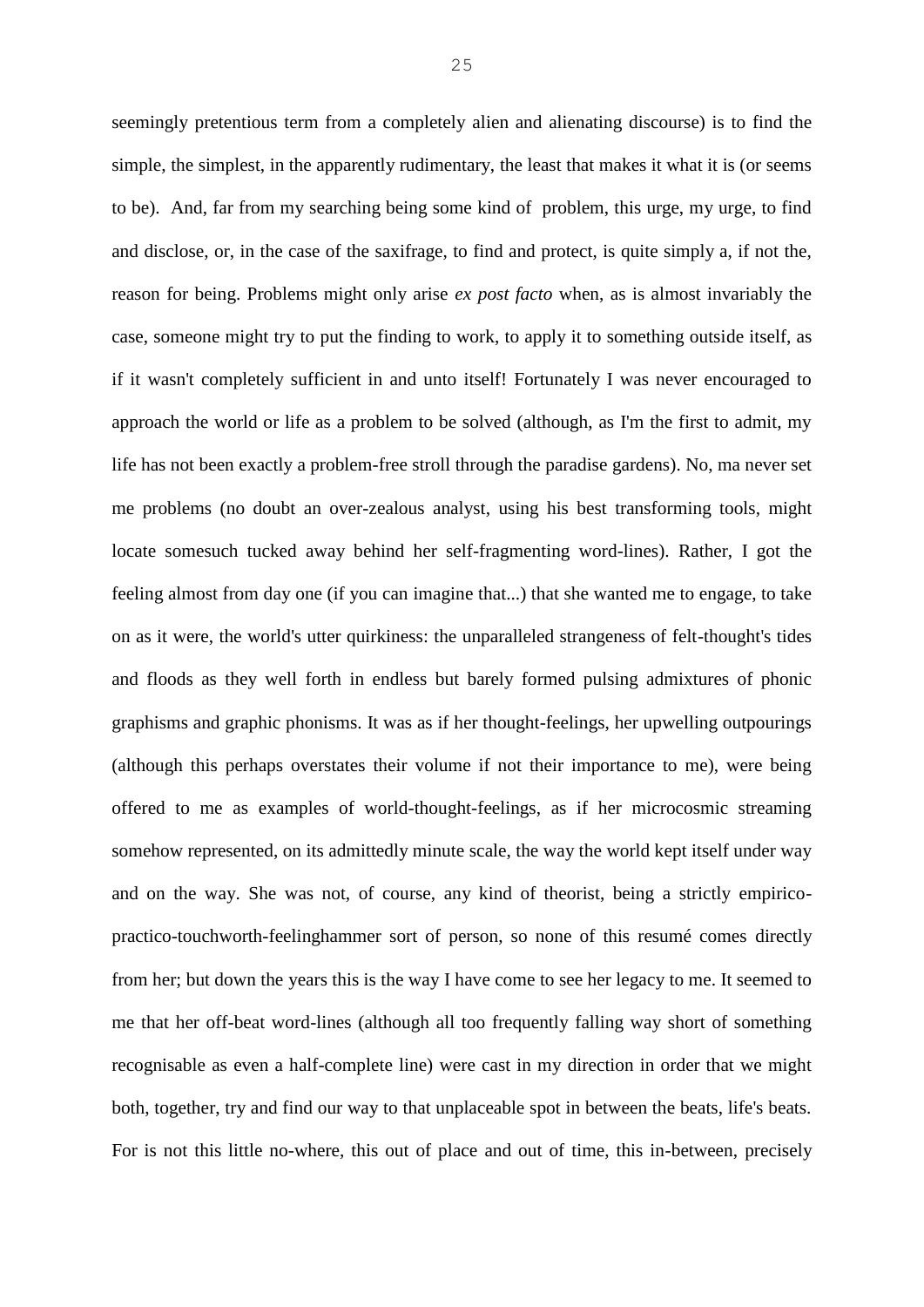where we need to get to in order to catch something of what it might be that presses up against us eternally, both from within and without, simultaneously turning us into and setting us against ourselves? The challenge, towards which I believe she was trying by example to draw me, is surely to grasp something of the flavour of this swirling in-between before it trickles away, as it always so speedily did and does, out of the gaps between her and our words. So, no problem-solving exercise here then - just the unendable challenge of passing through life's protective skin into the gappy turmoil and engaging for ourselves, however fleetingly, the particularity of life's vagueness."

As he rambled on I began to warm to his particularity. But I wasn't sure about the vague that he'd just thrown in, itself all too clearly exemplified in his vagrant speech. Could I have located him behind the wall of vagueness he was erecting I might well have clobbered him one, if only to bring him back to the details I so craved.

With barely a break he took off again. "Eventually I tried to act as a co-habiter of her region, to map myself across her site, so that I might become, perhaps, a provocateur or goad to further up-wellings. I can't say I was very successful - she was a law unto herself, or rather she was always in advance of her own law (if indeed there ever could be, could have been, such a rule-to-come lurking in the background of her mumblings), a law that she condemned to an agitated trotting always some way behind her, desperately trying but forever failing pathetically to ever catch up with her to show its weaselly face to her (and the world of course)."

By now my head was getting fuzzy. He'd paused at last if only for breath and a glance towards the darkening horizon. Listening to him I had been at-tracted by, gently but firmly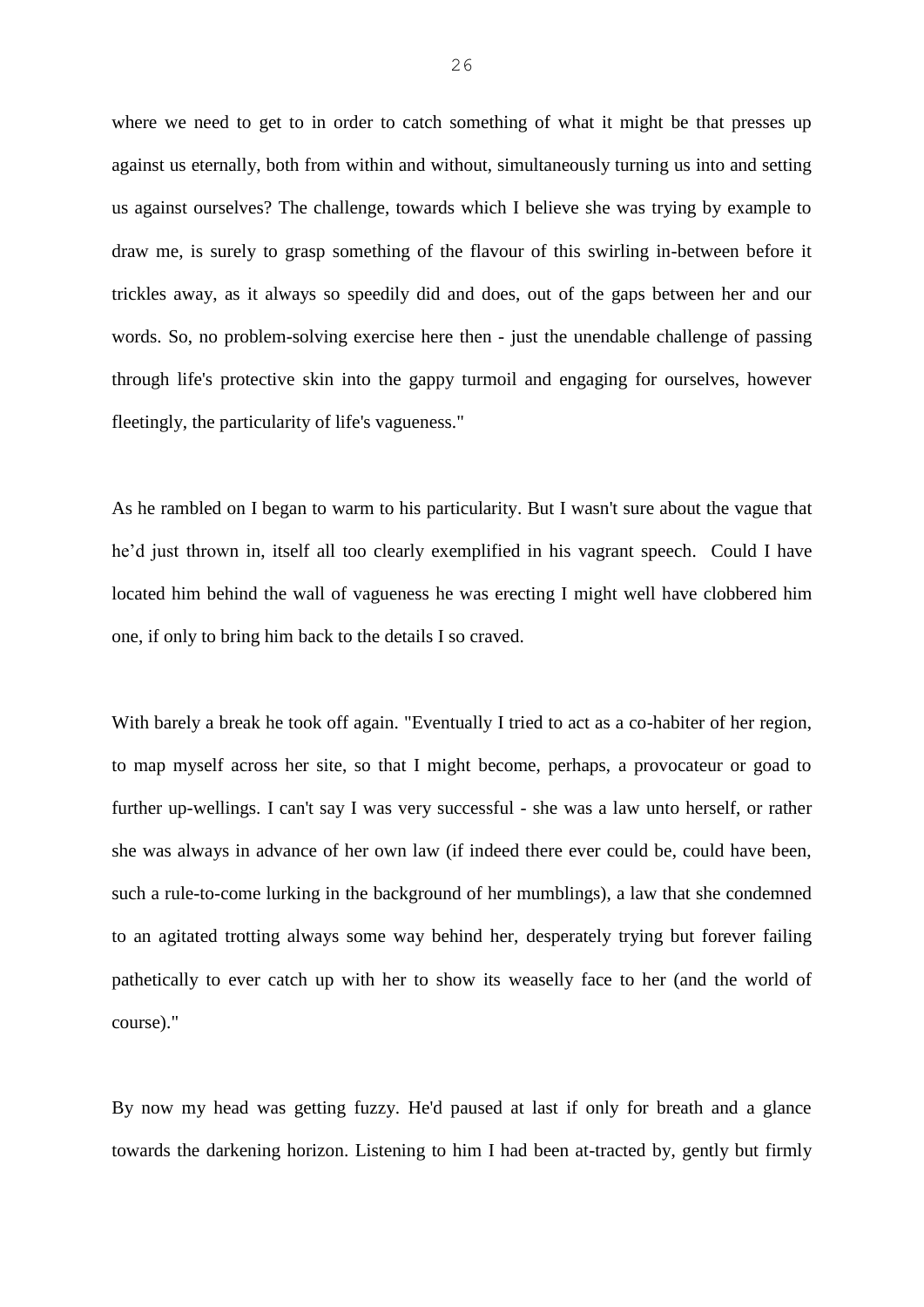drawn towards, what he described as ma's and his site, a site apparently unmarked by any brush with or taint by the law and which he had presented to me as his mother's peculiar territory. So far I was unable to locate it on any map of the heart and mind with which I was familiar. And the very site which he himself was guarding here, this lost dourly grey expanse of broken rocks, seemed to be similarly marginal, if not off the edge. Certainly it had not been shown on the rambler's map which I had used earlier in the day to guide my tramp through these deserted hills. Perhaps his singular and zealous protection project had arisen out of his attempt to work out the long-term implications for his own predicament of his mother's apparently exemplary ways.

Seemingly stateless, nameless and unmapped, his apparently self-subsistent detachment resisted my attempts to place him, yet goaded my curiosity to breaking point. For while his trajectory seemed to have carried him far beyond and put him down somewhere well to the side of the quotidian's demands, his obsessions and activities were, superficially at least, rather similar to those which routinely sustained that very lowland quotidian, including myself and those with whom I came into occasional contact: he had identified a task and was pursuing, with care and commitment, the quite specific means he had worked out as most appropriate to that task's needs and ends.

But the task itself was off the map. He inhabited an elsewhere that even I, seasoned mapreader though I am, would almost certainly be unable to find again since I had only stumbled across his site by chance long after the track I had followed earlier had petered out. And now it was dusk; I needed to leave immediately if I was not to be stranded in the hills. Yet I knew I had to question him further, much further, about his strange trajectory from ma's words onwards and through to this most elsewhere of sites. I asked him if we might meet again and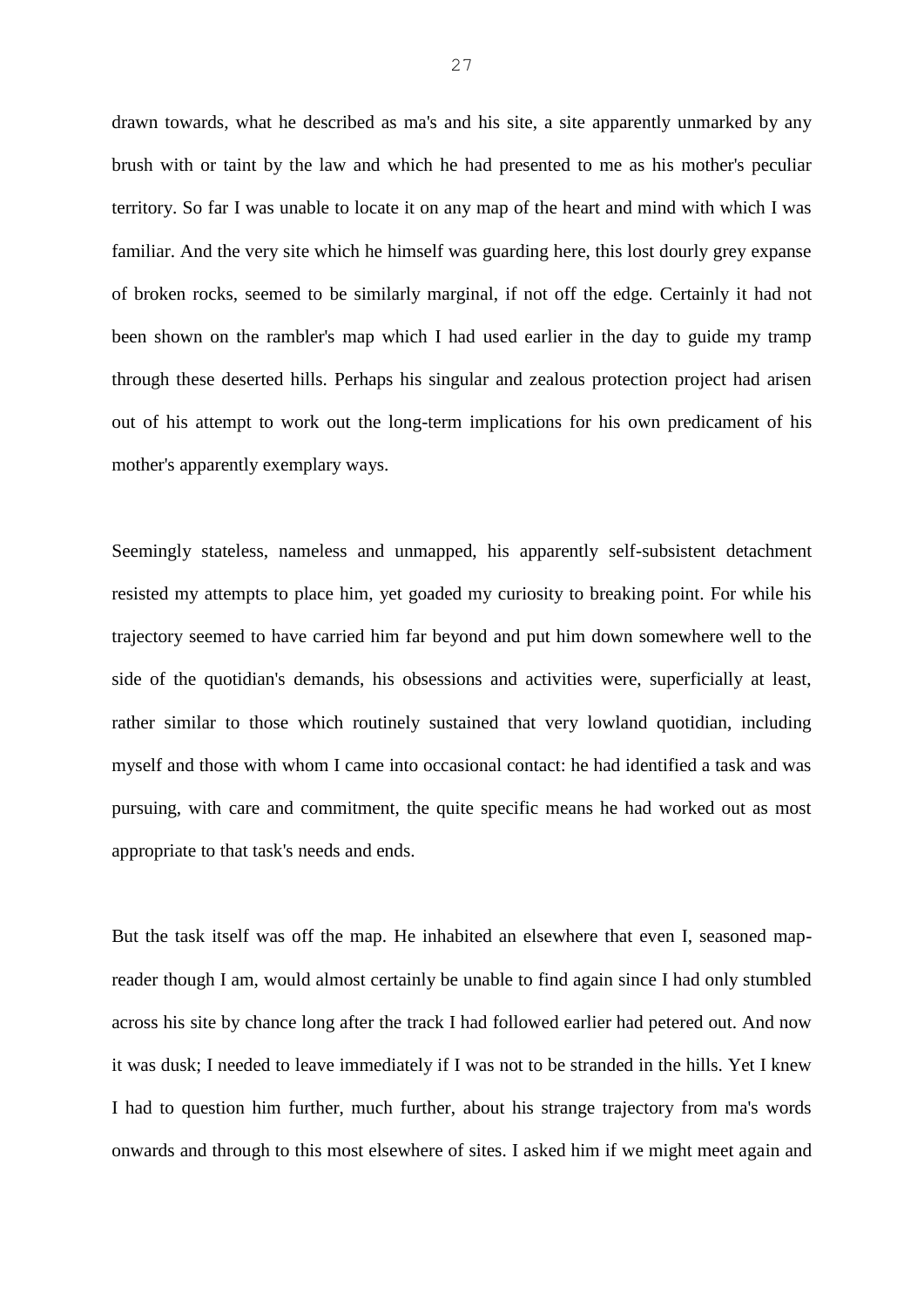talk further. He gave a wry smile and said that he preferred, nay needed, for the saxifrage's sake, to keep what was left of himself to what was left of himself, and that, in any case, it was most unlikely that I would ever be able to find my way back up to his spot as he called it.

"I am, though, as I hinted earlier, prepared to loan you some of my scribblings if you're really that interested." he said "They are, of course, nothing more than rudimentary notes, little nothings, jotted down, often all too hastily, on the heels of the up-wellings when they were still fresh enough for me to register something of their clarity. This clarity may, of course, relate to something which is vague through and through, but surely it is precisely these things that we need to get as clear as possible in our own minds isn't it?" He didn't wait for a reply but plunged on as I glanced at my watch (it appeared to have stopped): "Nevertheless my near-narrative transcriptions do seem to delineate events from some life or other, and maybe, here and there, there are seemingly clear connections, lines of continuity and joinings of the contiguous, between the phantasmagoria and some actual past event. But do not be taken in by these conjunctions and inter-threadings - I'm sure they are purely coincidental, tied to the occasion of their use in the upwelling recalls. Certainly the image-events I have tried to scribble down as they took me over did indeed come from somewhere way-back-when and, as I have already tried to suggest, they do, when I reflect on them, bear some kind of tangential relation to incidents (relations, so-called events even) in which I remember being deeply embroiled so many years ago. But at the same time there is a yawning chasm between the results of my halting attempts to reconstruct these things through active memory work now and the image-texts as they flashed before me from out of nowhere. And I know which I prefer. I'm afraid you'll also find that that there are no clear lines demarcating my attempts to dash the images down and the local musings which followed hot on their heels. For, apart from the unattributable asides mentioned, the images continuously provoked passing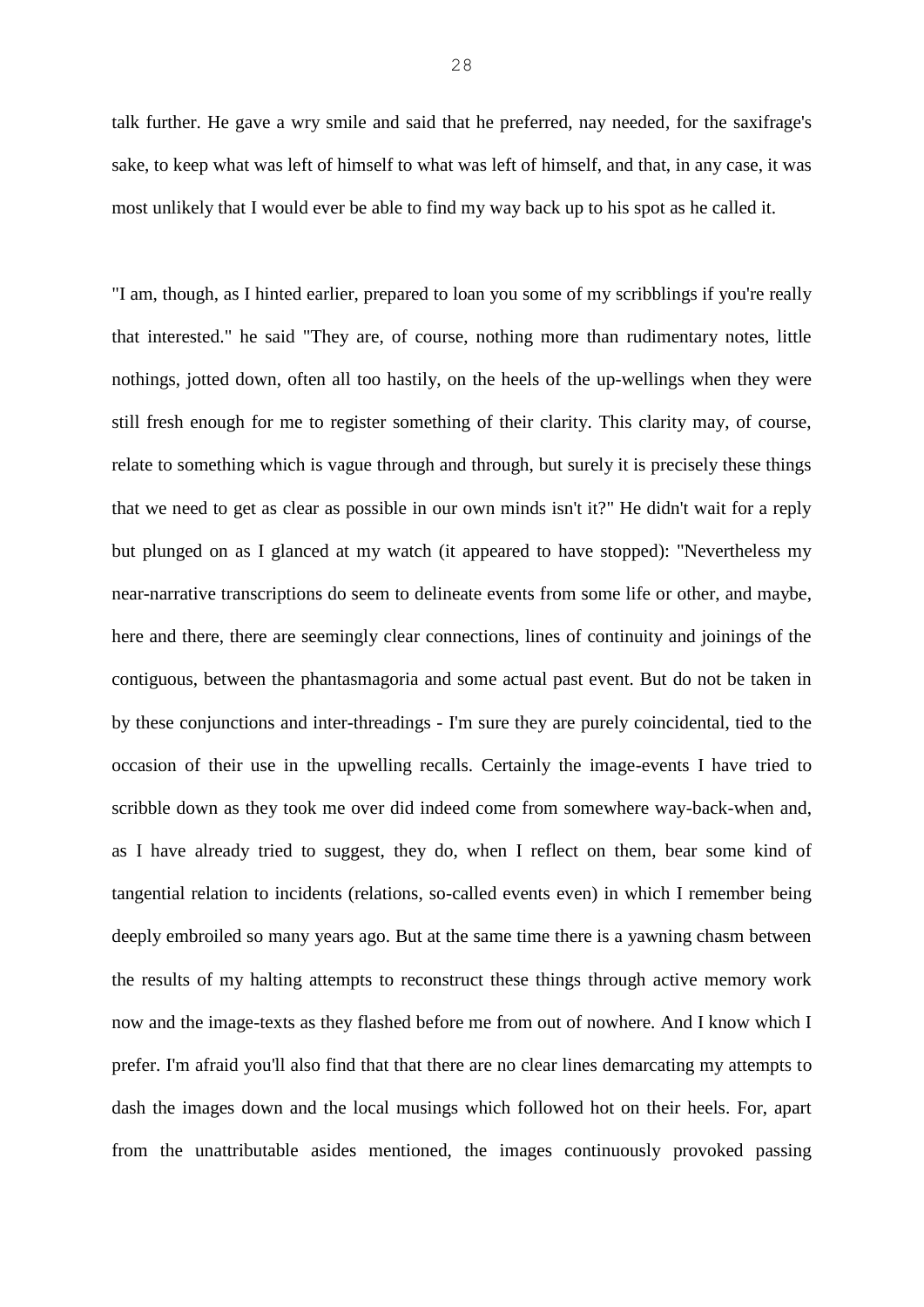thoughts, comments, interpretations, sometimes directly related to the recalls and sometimes not, and these were, indeed still are, so closely entwined with the recalls that it is impossible to separate them out; you will probably find that these interleaved comments give a quite false sense of continuity to the essentially disparate provocations-from-nowhere which gave rise to them. Sifting through these loose leaves, as I occasionally have done, even I have been hard put to it to distinguish between what came to me all at once as one of those image flashes and the much more leisurely, but equally disparate, responses, comments, asides, further rememberings and associations. And after all what does it matter, for you, are you not, are only interested in, driven towards and by, details, by the nitular-gritular of word-clumps, irrespective of their origin? My sheaf of scrawlings comprises nothing but such clumps, little chunks that bump and grind into and against each other, sometimes sharing the journey for a short distance, almost seeming to get along with each other, but more often careering off on their own for no good or bad reason other than their own inexplicable will. There is, despite any sense of continuity or underlying themes which you may believe you can sense trundling along in parallel just below the surface lines, I can assure you, no larger scheme of things underpinning or overarching these isolated particulars that, if searched for carefully enough, would enable you to draw the loose leaves into some satisfyingly tightly bound volume that presented a united front, a mappable region in which everything might eventually be allotted its rightful place. There are no rightful places here, no clump has precedence; any such mapping and placing will be entirely your own responsibility and a creation of your own imaginings. Given this caveat, you are most welcome to make of and do with this collection whatever you will. I ask only that you preserve my authentic anonymity. I feel no proprietary rights over it and ask only that you return the original hand-written sheaf to me when you have finished with it, for, as a serial jotter, I will undoubtedly be adding to the pile sooner or later. Besides, as a transcription of moments of my mis-spent youth that offers me salutary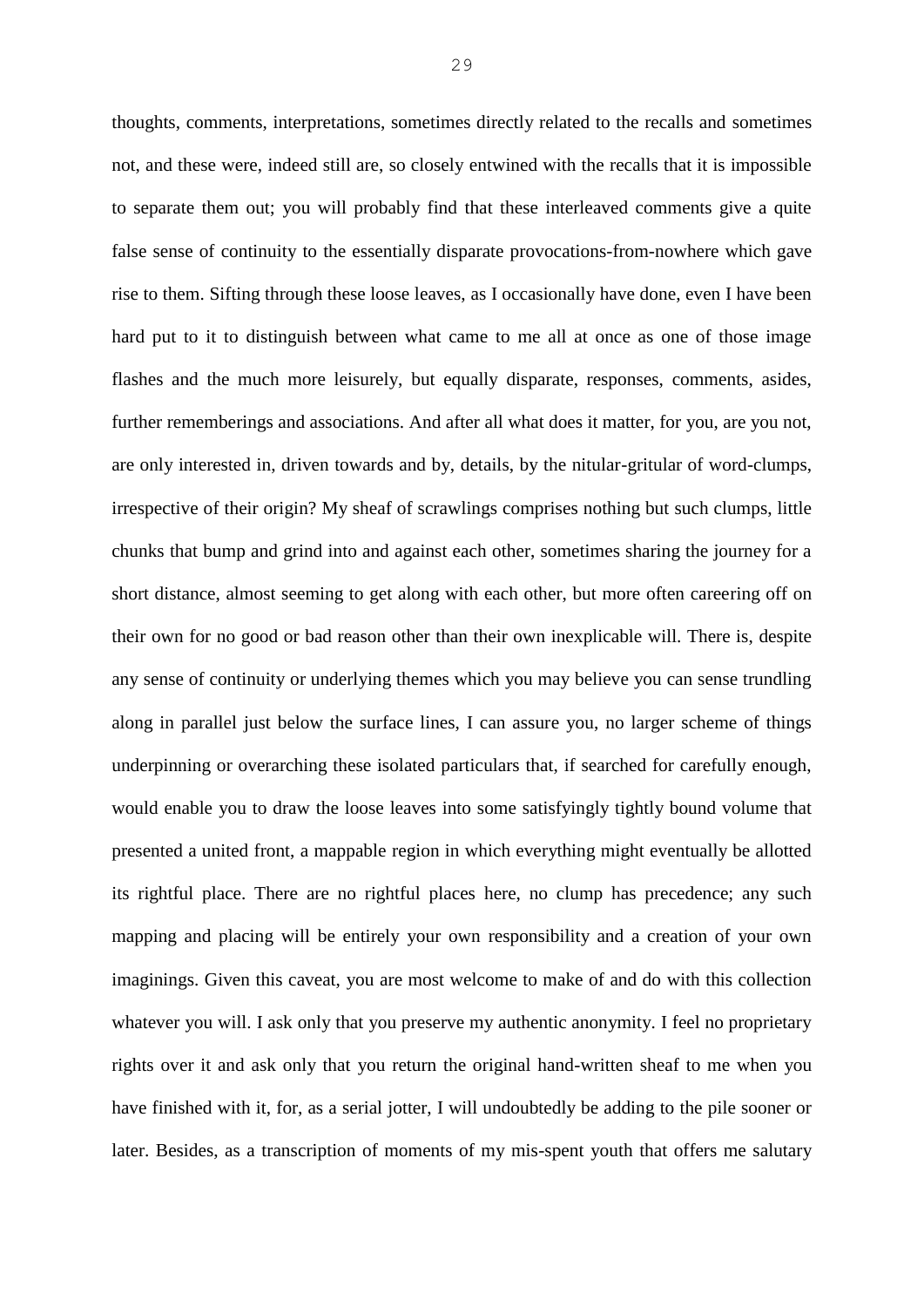reminders of where I took the wrong turnings, it helps me to focus more clearly on the task at hand for me here. Personally I have never seen the assembled fragments as anything more than my own way of clinging on to the outer edge of sanity by trying to snatch at the few, the very few, revelatory moments that seem to have offered me an opportunity of planting a teetering toe-hold, however briefly, into the mush of the infinitely vague."

I cut in quickly saying that, on the basis of his earlier remarks, I was particularly interested in the jottings that related to his earliest days with his mother and asked him if I could borrow a few of these; of course I couldn't tell him that the last thing I wanted at this critical juncture in my own cracking-up life was to be overwhelmed by a huge pile of sheets filled with random and doubtless inconsequential thoughts, whereas the ma-related material did seem, from his description, to promise some clues as to his peculiar life-trajectory. Surely they would be more than enough for the time being!

Turning swiftly on his heel he went into his hut and returned almost immediately with an oilskin-wrapped package which he handed to me. "Here, take these. I've snatched them from the bottom of the pile - they're the early days word-wellings which brought ma's life-words back to me. These are the words that spun me round on myself and then, with a centrifugal force from nowhere, flung me out and away on my own trajectory. To jog my own memory I always underline the particular word or word-clump which brings an image and other stringy associations in its train. Such particulars are my form of the little details of which you seem to be so enamoured, although, as you will doubtless see, there seems to be no earthly reason in many cases why they deliver anything at all, let alone something as graphically complex as an image-word-feeling combine. We are, or perhaps I should say I am, condemned to acceptance, for analysis will never undo them, never undermine them, will not even touch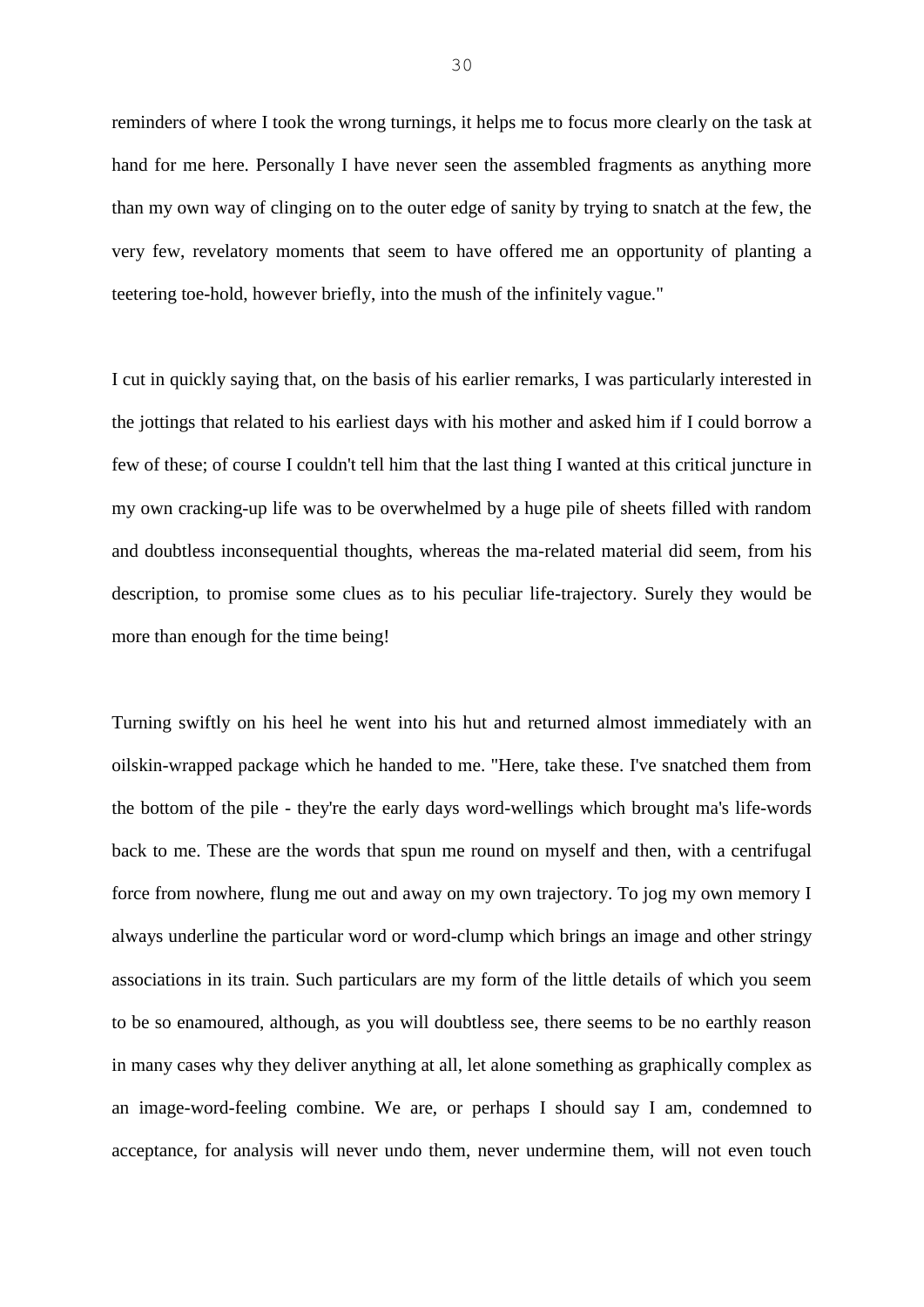them tangentially. No, they pass analysis serenely by on the other side. But that's another story, a little hobby-pack-mule of mine which it's as well not to get me started on."

I nodded in agreement, feigning a smile and shifting uncomfortably from foot to foot, hoping desperately that I wouldn't be subjected to yet another spiralling diatribe on the mushiness of the gap between his words and his memories. I looked down at my stopped watch and shook my wrist violently in a show of partly false irritation. "Aaaah, yes, I mustn't keep you any longer, you have a long journey ahead of you. Look", he said, "when you've finished with the sheets please deposit them in the *poste restante* section at the post office in the village with three corners below this line of hills. I can collect them on one of my occasional trips down for essential provisions. You must leave now or you will not get out of these hills safely tonight. My dog will take you to the nearest path some miles down the hillside. Don't worry, he knows his own way back and will turn around of his own accord when he's put you on the path."

He whistled sharply and a small terrier leaped forward, seemingly from out of nowhere's shadows, wagging his tail and obviously anxious to be off. It was as if he'd performed this service many times before. "Well, nice to have met you. Good reading. Off you go Sprott!" I thanked him and assured him that the sheets would be returned just as soon as I had had an opportunity to do them justice [without at this stage quite knowing what such a sense of justice might involve or indeed whether justice had the remotest relevance to the reading-tocome]. Sprott was already disappearing down the darkening scree slope. Tucking the parcel safely inside my knapsack I hurried off, anxious not to lose sight of my guide for there was no moon.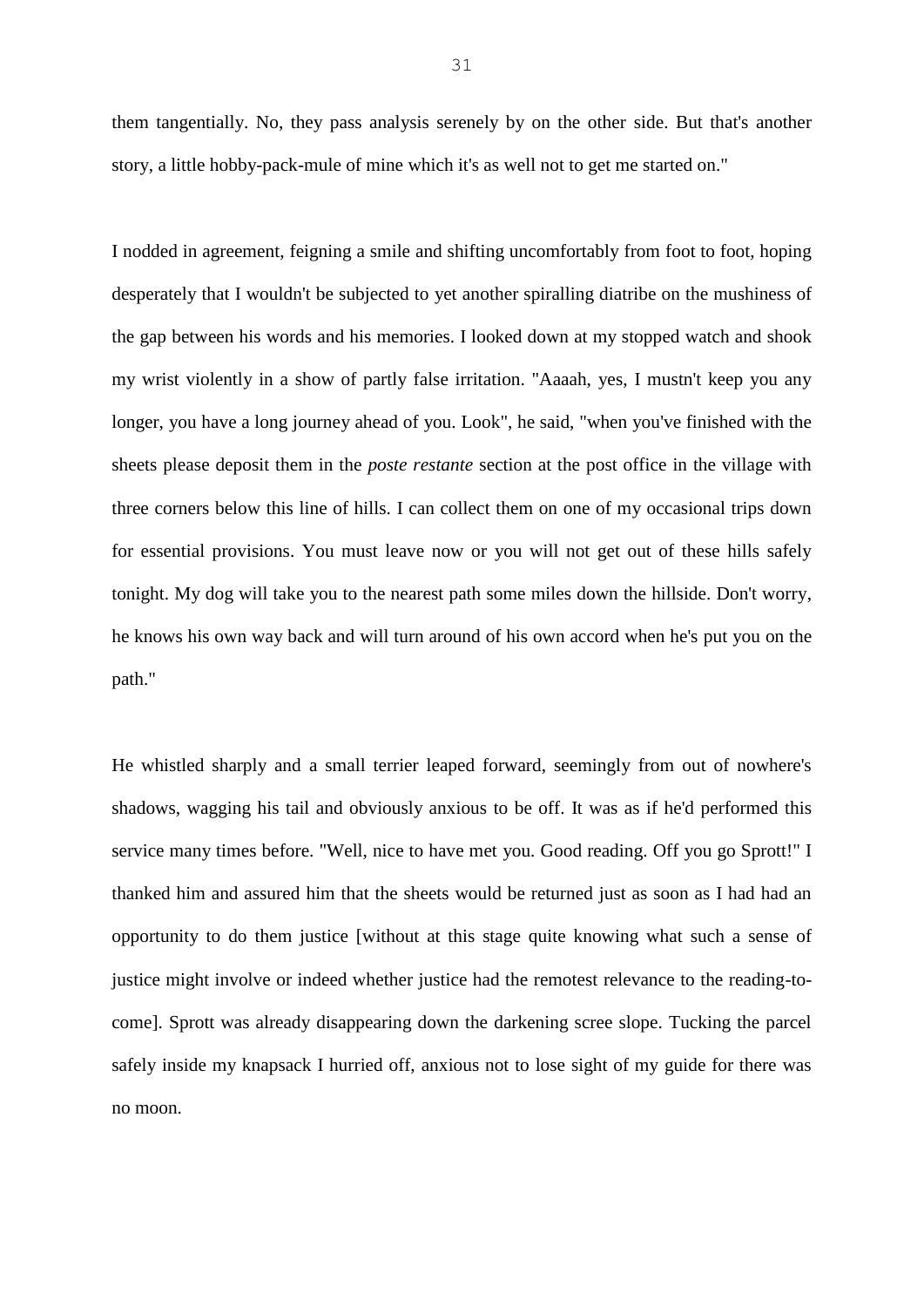## **The Loose Leaves**

[Here is a literal transcription of the words as they appeared consecutively across the sheets comprising the sheaf. I undertook no editing. My only transcribing rule was 'contiguity': the words appear here in the order in which they occurred as I worked my way down the pile of disparately-sized sheets. Given the absence of identifying or ordering marks on the sheets, the transcription gives no indication of breaks between sheets. The, perhaps chance, continuity of the words may thus suggest that any possibly resultant 'sense' arises solely from one word following another. Fortunately the writer had registered his words in a beautifully lucid cursive handwriting that was a simple joy to work with. Sadly my attempt to train my own hands (yes, I essayed both right and left) to generate here a tolerable pastiche of his exemplary model handwriting reveals itself as yet another performative of my talent for failure, for which I duly apologise.]

*'I'm mattering, mattering out of place. All over the place, spreading fluidly, in runnels, rill lines across surfaces, lining surfaces, resurfacing whatever has already surfaced, with my unending spillage, condemned (but by whom, by what - questions asked but always unanswerable) to permanent flow-forth. There's no stoppering me up. I am outing, will out, it seems, forever netherwards of knowing. From the nowhere of my year dot onwards. Unbeknown to myself, as I subsequently and all too belatedly discovered, I had, knowing nothing of where I was (how could I?) at the earliest age been drizzled into the alembic of sad becoming, not so much against my will as to one side and all around, thus haloing, will's orbit. Only recently (but when was this, how recently was this recency? – I forget) has will learned in all its steadfast recalcitrance, as I have haltingly discovered (was it I who discovered or did will turn me out in this way all by itself?),*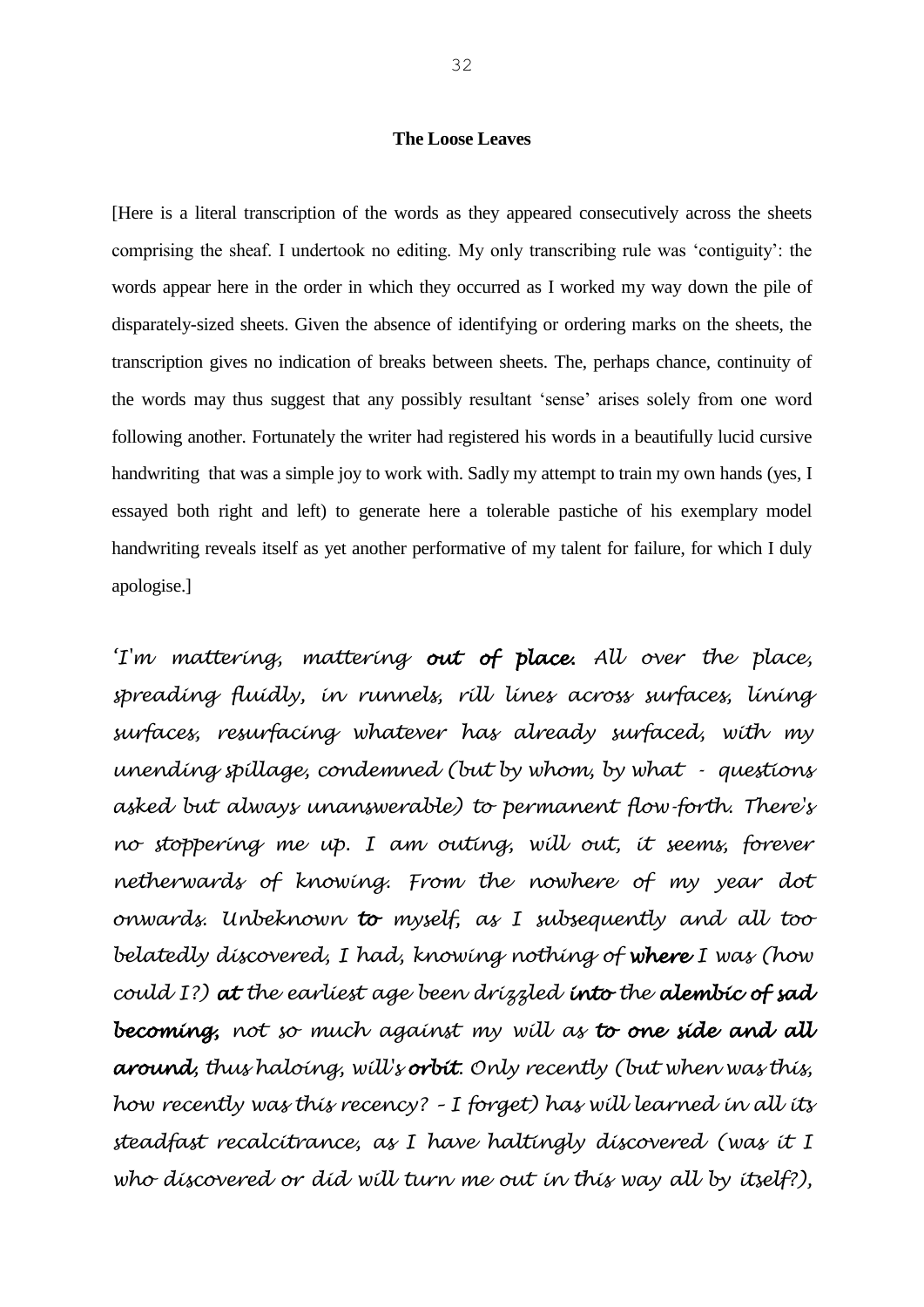*just to shrug in the face of this discomfiting fact, no longer even putting up the ghost of a struggle, as if willed into acceptance of a lot, the lot, my lot. I still bear though, as an unreadable and as yet unhealed mesh of tribal marks slashed across all knowable (and also, most probably, unknowable even to me) surfaces, the scars of struggles past and continuing. I run my fingers over them constantly, my own fingers tracing back and forth, up and down, down and across. Braille scars - courtesy of St.Ruggle, my matron saint. Unreadable, yet to be touch-read, fingered out, figured out, but only outside of any grammar lesson and out of school's hours and way beyond its walls. They are my constant, my travelling, companions - were the world ever to see them they would represent me to that world. Yes, but which world, whose world? The world of the country of the blind only. Yet such struggles were always, always will be, belated - always necessary, inevitable, but always too late. They came after the sadness had, in its non-violent silently pacific way, worked its way in and through and taken up residence in the vitals from where, having familiarised itself thoroughly with its surroundings, it was able to make frequent forays to all surface*  parts whenever the mood took *it.* And the mood took it *unceasingly. No zone was insulatable, every plane was slithering spongiform. There was only its thorough seepage into and through, followed, eventually, by its stickily rampant dispersal. Forever. I could make no bones about it. My bones, great absorbers, were already thoroughly saturated and I had no grounds for complaint, for I could not attribute its arrival and permeation to anything or body out there. And I certainly hadn't invited it in my body had neither the intention nor the desire to offer itself as steward to itself-as-street-party. Yet I had no grounds other than it.*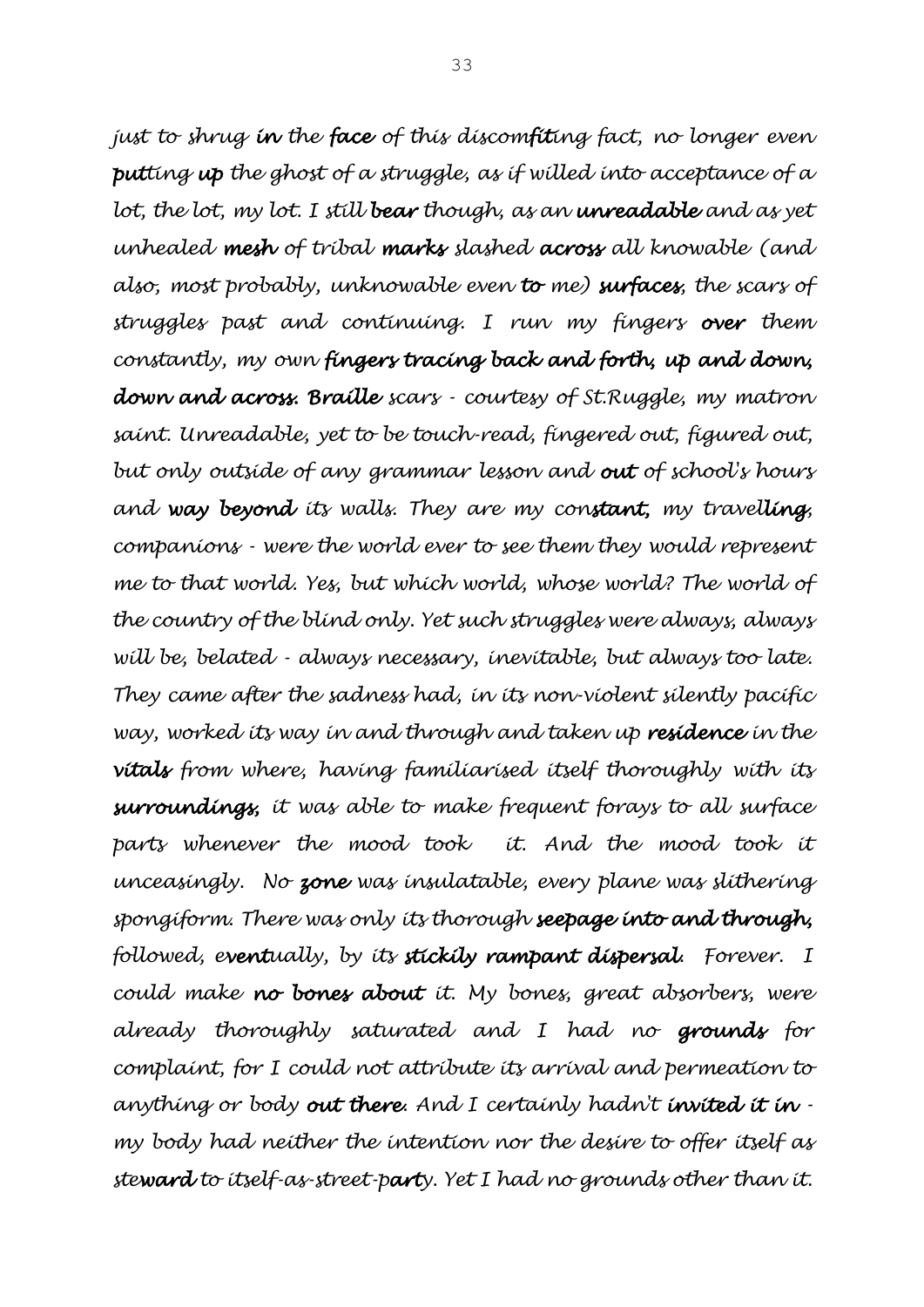*Without retreating an inch it made way for me. Taking place (yes, but where ma, how ma? give me a clue ma...) on its terms, I had to find ways of rubbing along with it, accompanying it on its divers journeyings, giving it something to think about on its days off (all too rare), becoming its good companion, maybe even cheering it up a little (almost impossible), bringing every now and then perhaps the faintest glimmer of a demi-semi-smile to its otherwise morose lips. It seemed to want this, recognising perhaps that we needed to get on. With life, our life, together. At least it didn't complain at my pathetically feeble efforts. How else were we going to survive? Ma was blameless in all this. She did her very best with the scarcest of resources, among which I count myself as the least and the most intractable. In the early years and always in the shadowy background, subtly, invisibly - though I see her perfectly clearly now bending over the low stone sink sluicing out her chipped blue enamel milk jug after decanting the milk she had just collected from Grundy the Milk whose fading cry of 'Milko!' I can still hear as he guides his horse and cart (or was it a trap, for I see only a pony and a milkless trap?) through the pot holes of our rutted lane; her mother ('Gramma' I distinctly remember calling her) provided regular supple but always precisely apposite support in the absence of my father who had left us only his name, the legacy of which would have been more than enough to cope with had we accepted it, which we did not, no, not for a moment. Ma made sure of that. "Never again! Not that malphonic label!" she said, leaning back into the armchair in front of the kitchen range and gazing fixedly up at the insatiable flies crawling slowly around the lamp in search of whatever stale flecks of sustenance the grimy ceiling offered. I am stretched out tummy-down, head*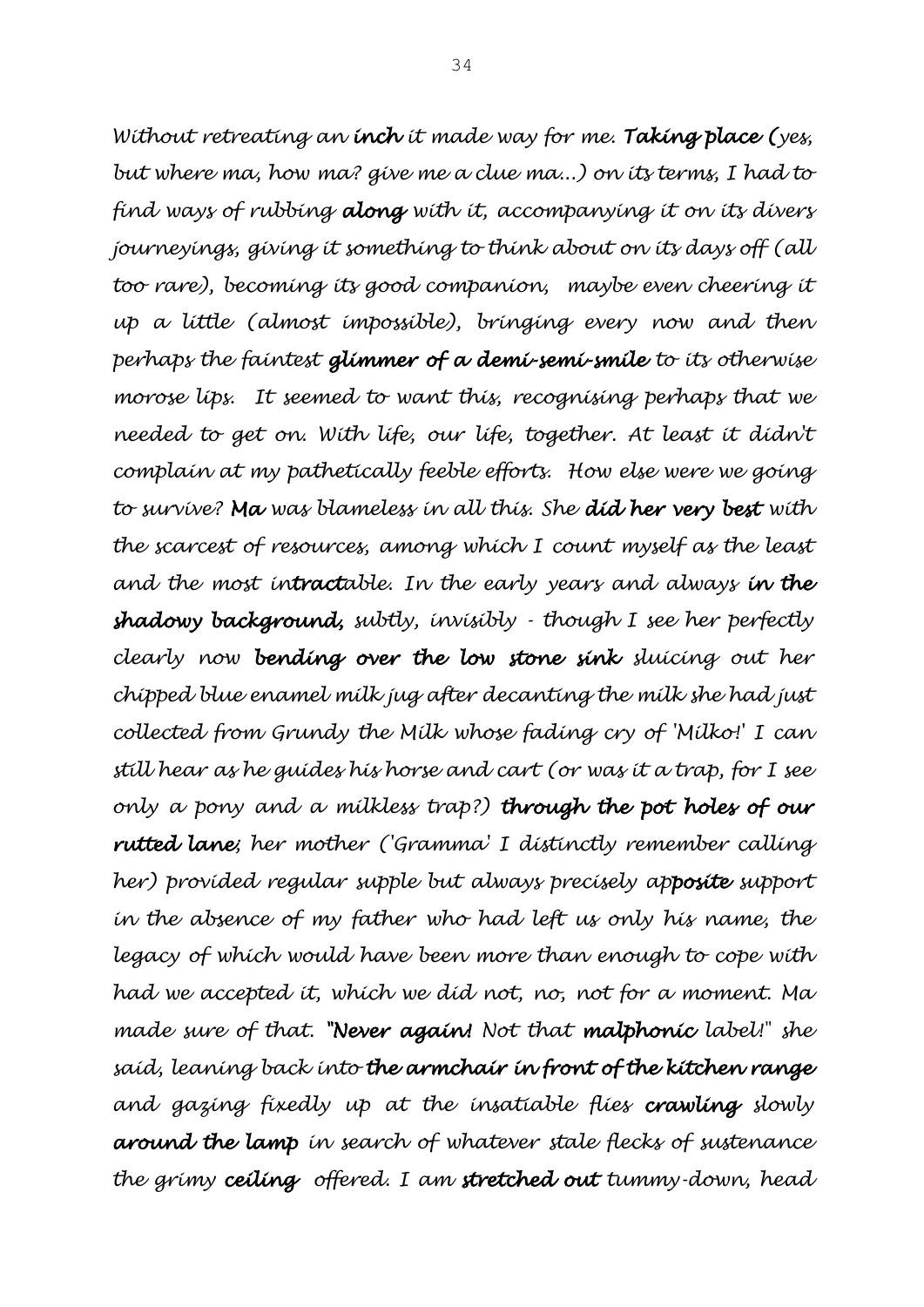*supported on chubbly hands, on the cinder-pocked hearthrug struggling to locate the story line in an ageing wordless fading rag-book and trying to catch her half-mumbled words. "Not past my lips or yours! Not that suffocating blanket enshrouding us, shadowing us, dogging us, suffusing, infecting and inflecting our every last particle! If the name, his name, matters give me antimatter every time." She was as good as her word - we simply expunged it. What was it? I can no longer remember and, thanks to her, I do not care. Ma had a way with words. More than that, she was her way with words. Just the same words as anyone else of course, but somehow suddenly cut off, released from their ties and stays, their familiar moorings, freed, asking, needing, to be heard differently, as if they came from very far away, an untimely zone. And yet they remained very very close. The gap between me and them was too close to call (call, ball, scream, yell though I did). Of course we all have ways with words, but there was something about ma's way that inveigled one (me) without one (me) ever knowing it was happening into its own inner workings, its spirational cavern, a space as immediately there and concrete as the surgingly pleasurable surprise tremors that, from the earliest days, coursed through my body in apparent response to her ways of forcing sense through her strange phonic hoops, her audio-mincer. Something happened to it on the way through and out, some estrangement from and simultaneously newly-mixed re-alignment with itself. Fortunately (it was only much later that I realised that I was indeed fortunate in this legacy, at the time it often left me frustratedly thrown into and floundering about within a strange area of half-being) it came out the other side both the same and ever so slightly different, recognisable but immediately*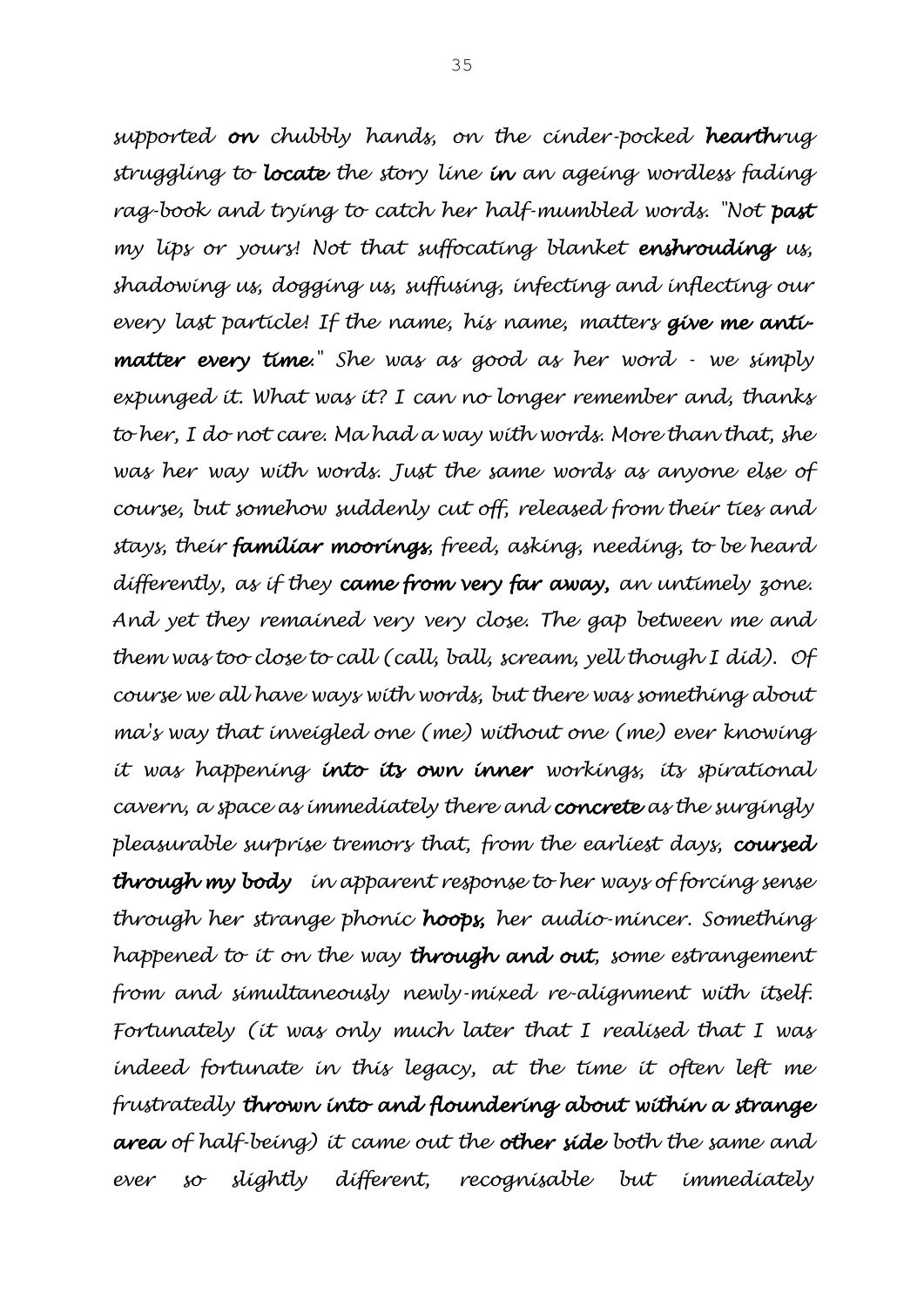*recognisably different, as if cocking an ironic snook at itself doubled up, mobiusly stripped. Had she been a cornet player I don't doubt that she would have been a double-tongueing, nay tripletongueing, diva, tuh-tuh-kuhing her way to a brilliant solo career. Yet she always seemed eminently sensible, sometimes serious, deadly serious even, and rightly so with such an uncoordinated bundle of contradictory energies as myself to handle. It was as if she had some secret pact with the underside of commonsense that enabled her to keep some minimal sense-gobbets moving steadily forward and holding firmly to their rightful place as practical guides for all our everyday doings, whilst in that very same movement completely undermining everything that was proposed and acted out in her saying. Needless to say I never recovered from this. Indeed I gradually came to see that it might be just what my sadbecoming (forever working away on its own behalf (which perforce had to become my behalf) behind the scenes, my scenes, my sense scenes, and thus largely unknown to me) was secretly pining for without ever having the courage to come out and say so. Yet this was not a cure, no kind of therapy, for there was no pathology, no illness, no sick-mind syndrome here (no, nor there, over there, either). There were only my parlous, parl-less, states (some much steadier than others) of becoming, states assembled through the generalised but small surface disturbances, maladapted headplate tectonics, that seemed to characterise the inclines, declines, reclines and synclines of my think-feels. Indeed to characterise such instability as a 'state' may already have given it (was it an 'it' even?) a coherence it certainly lacked at the time. Take my word for it please, just as I learned to take Ma's word for whatever 'it' was being put into play, for I sensed even then through her that the*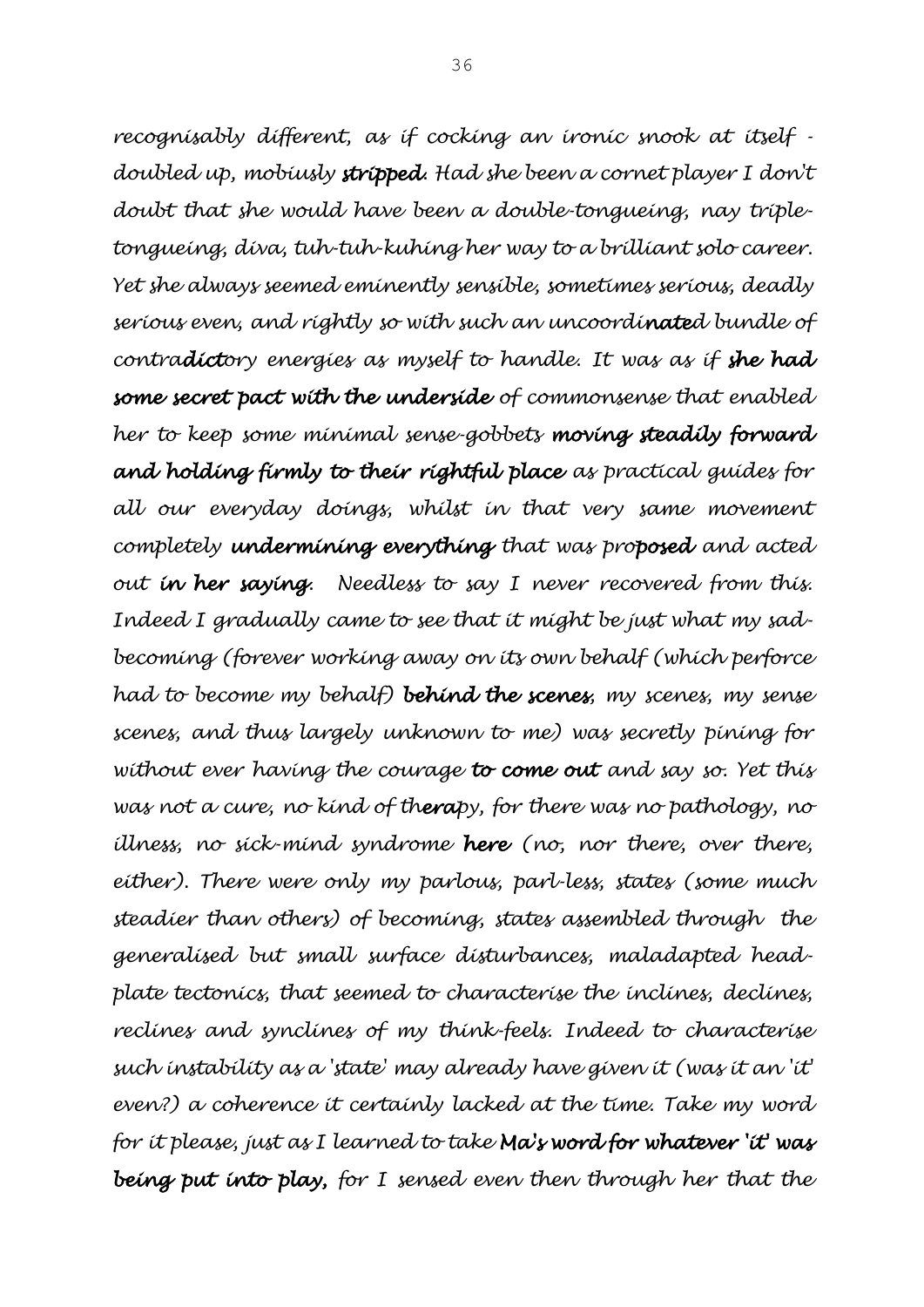*place, the place she and I were in together, was always a place for playing, where we were to be played out. "If you really must play out," she said as I tied my laces, "at least take some time to play yourself in to the out-playing. Stalk it from down-wind." At the time, of course, I didn't get it for I couldn't see how to apply it to 'Queenie-o-co-co', but I attributed my later success with an unplayable 'chinaman' to the long term corrosive effects of ma's gnomessic instruction. And her odd way of throwing sense into some kind of confusion with itself seemed to offer a state - no, that needs qualifying as a stateless state - of becoming that was a becoming-other, other that is to the permeating insanities (largely unrecognised or provoking at best a kind of resigned shrug of the shoulders presumably intended to seal the shrugger off from their worst depradations) of the all-encasing worlds. It was as if there was a latent invitation in her words to join her and them on some unfixable spot, a spot in name only (for her 'it' was nowhere in*  particular), where nothing would ever again be quite what it *seemed. Not that she seemed to have the least clue that this was what she might be doing. She just did it, flowed, euphoned, intuitively. But as for me, lacking in the wit which seemed to comprise her natural course through the world, I knew that I would have to train myself to jump through chance's flaming hoop as she proffered it. For chance is, indeed was, what she was about. Did she not exemplify the uncertainty principle? After her, could I (we) any longer even think of it as a principle? Could we still have something recognisable as a principle, some fine upstanding construction secured and unassailable on its own ground? Might not each apparent principle be busy undoing itself in the very course of its being promulgated? I began, inchoately, to see this as*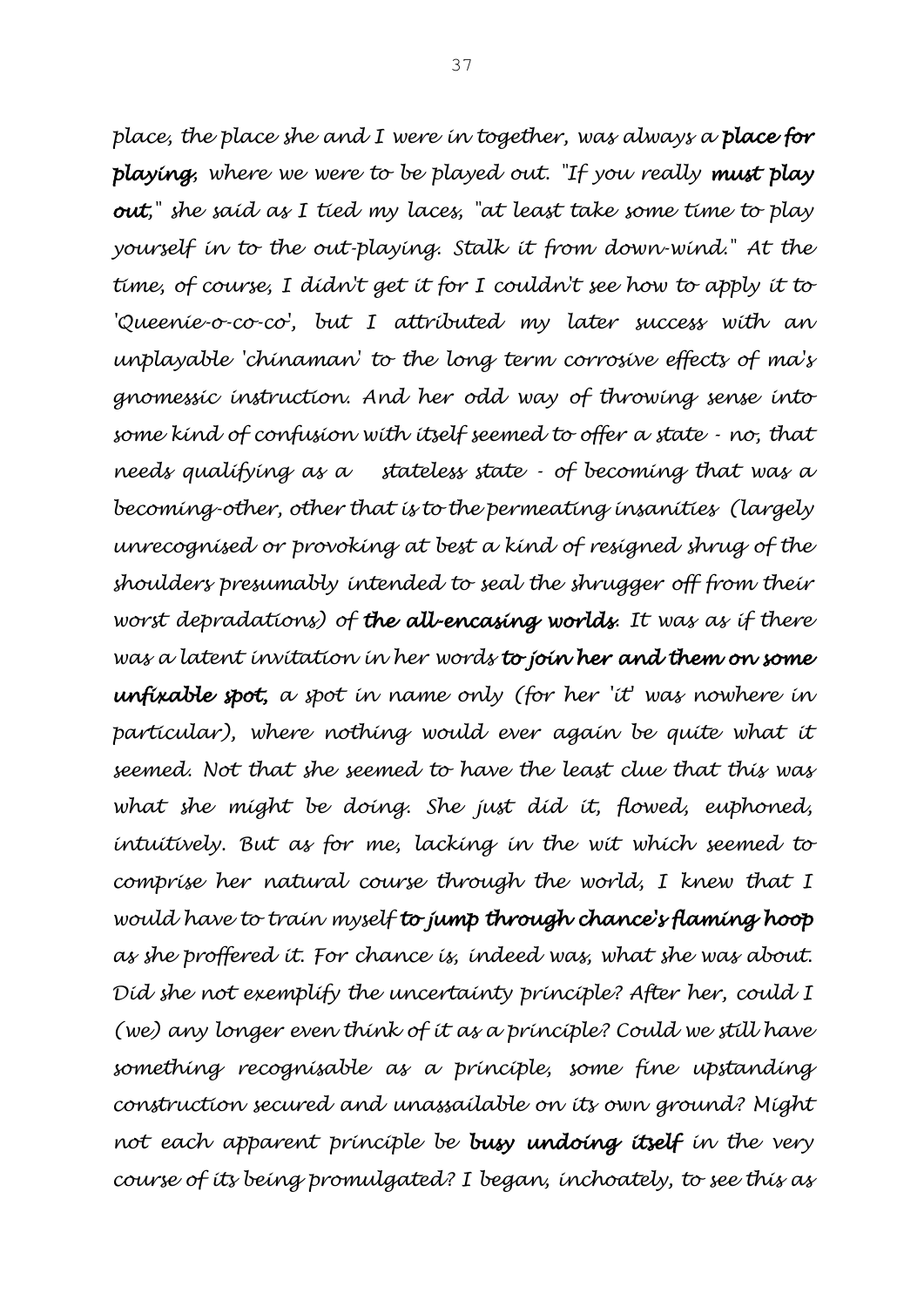*the limit position towards which the course of my self-training needed to set itself, and it began to dawn on me that it was precisely the idea of a course of training that needed to be turned inside out as a matter of practice. Practically ma could be little or no help of course (except by being the proto-example) because she did not know what she was doing. Analysis, of the self or of anything else, was a closed book to her. On the odd occasions when I did attempt to elicit some explanation of what she had intended by a particular turn of phrase, piece of advice, instruction or whatever, she would give me a peculiar look and murmur something to the effect that I should just "let things lie". "Analysis is not my bag." she said. I soon gave up and resigned myself to relying on my own limited resources. I could see, even in my earliest fumbling stumbling groping moping days, that it was going to be a rocky road to follow with no visible signs of success or reward along the way. Indeed it might just be that there could be no criteria for success, for what would count as achievement? Might one get to the end of the road and still not have even the first inkling whether any of what had been desired and hazily sighted in the early years had even been brushed up against, let alone gained? Possibly so. I had to take that chance. Life was to be a chancy affair. But was I up to it? Was anyone? Failure seemed built in in advance. Perhaps, in trying to sniff out this strange trail, I*  was condemning myself to a life alternating between significant *failure and perpetual beginning again. But that might have its own advantage, for surely one could incur no general censure if indeed all one did was to deliver the failure with which the project was already heavily pregnant. Perhaps the training I required was in learning to start all over again, each time, finding the new*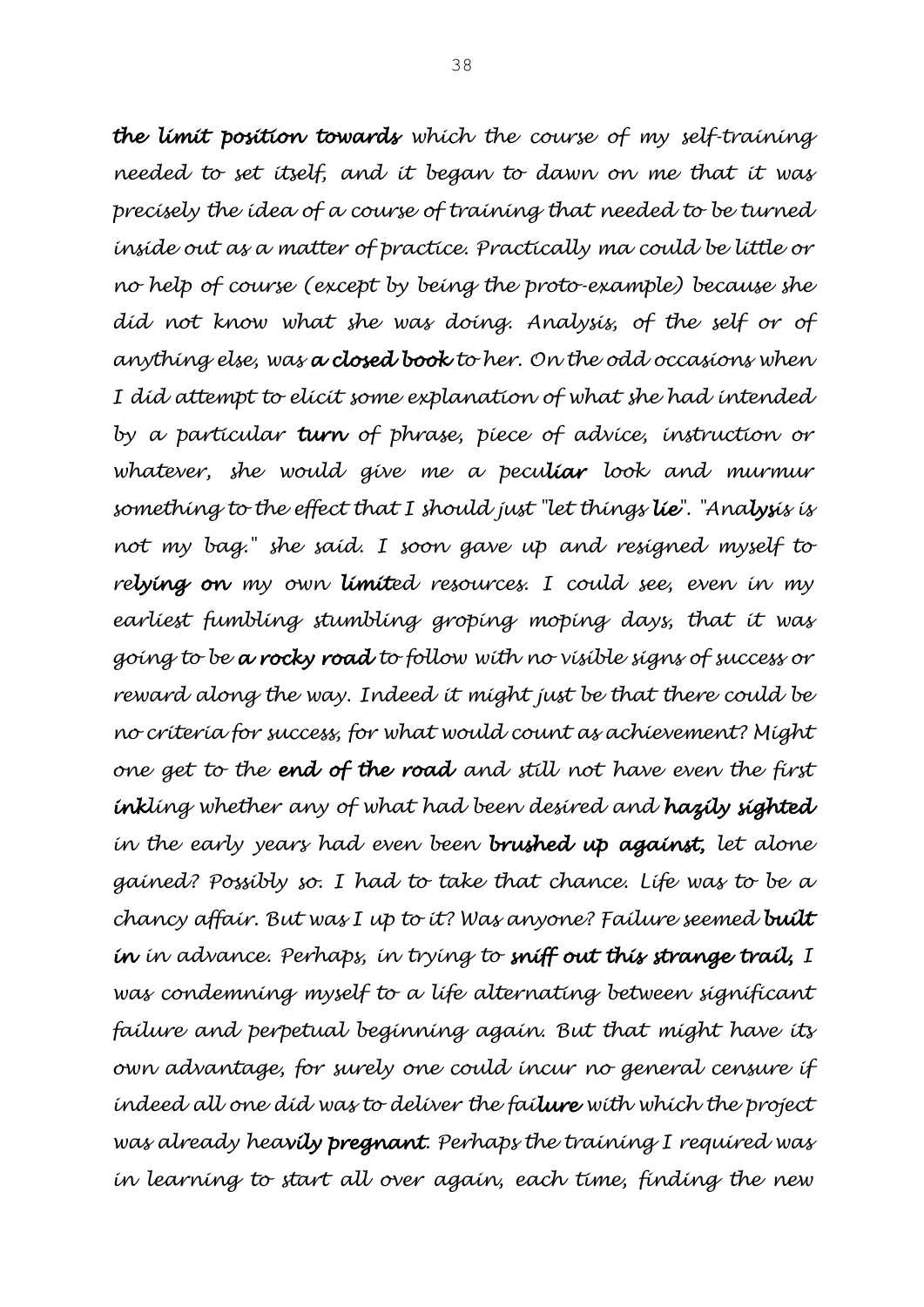*beginning among the most recent failure's detritus. To remain a baby at heart, kuh-kuh, coochy-coo, hushabye, hushabye... bough breaks...imploding bassinet. Perhaps I gave off a whiff of this very early on, which might account for the "Cherub" ma sometimes called me right from the earliest days (and continued to do so long after all signs of pudge had departed); but sometimes she called me what sounded like "Beruch" or it could have been "Baruch"... Where did that come from I asked myself. Questioning her about this much later (always a fruitless task as I have indicated) I did at least discover that she'd never even heard of, let alone read, Spinoza. "My little cherub! You're like putti in my hands," I hear-see her saying as she arm-cradled me, gently tweaking my still burgeoning rolls of pudgeworth. The r of cherub would be rolled so slowly out, frenchwise, deep-throat, culminating in a full-throttle throat-all glot-all which would die away into the ub. It was as if something quite extraordinary was taking place in the gap between her epiglottis and her uvula - meaning shaken to its core through this rattling-rolling, vibrated out of its fixities by this high speed glottal stopping-and-releasing. For, right there, the words' sounds were quite suddenly and immediately being put on a par with their supposed references and in this very moment meaning teetered, evaporated. For ma everything turned on spiration, on the peculiar qualities of her spirating; flowing seemed to be crucial, nothing was to be forced. I remember her murmuring her motto, her mantra, to herself, repeatedly, almost but never quite under her breath: "Breathing not blowing!" she would say over and over again. I tried to take it to heart, to work on it myself. On other occasions she'd wink and, putting her raised index finger to her lips with that slight exaggeration which she would otherwise*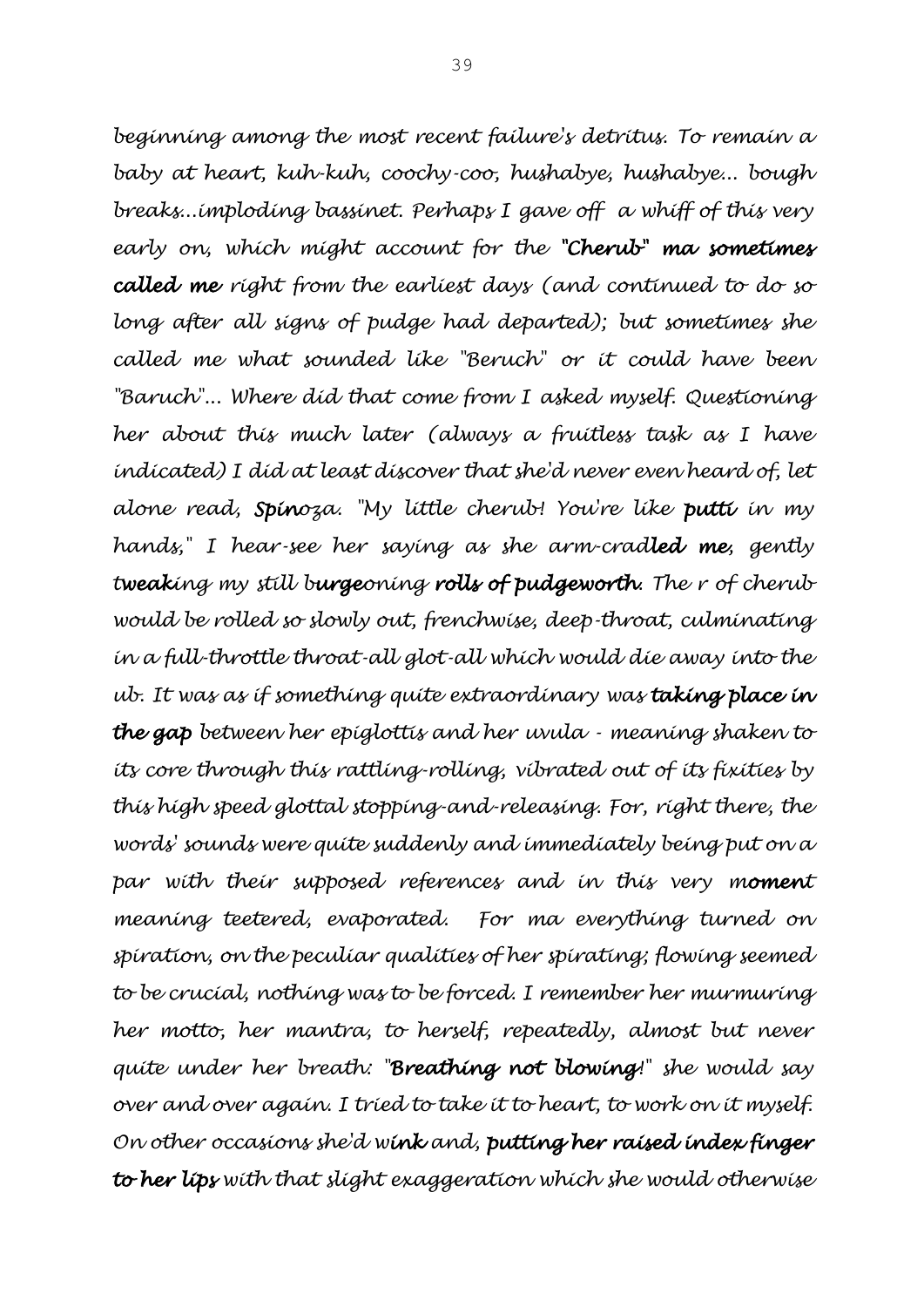*have reserved for the amateur stage and which is intended to encourage the hearer (in this instance myself) to take what was about to follow with a pinch, or more, of salt (needless to say, at that stage I had no idea about the purpose of such salt-pinchings; salt stood solely for free-running-never-cakes), she would say, "Mum's the word!", the exclamation mark mimes her raised finger which nevertheless lacked a comparable subtending dot. Being the simpleton I was, I took her literally at that time and, I believe, have held fast to this injunction for the rest of my life. It seems a better life-motto than most. Now and again, as if wanting to banish some private passing fantasy, she would exclaim with a slight side-to-side shake of her head, "Perish the thought!". It had an oracular ring. One could hear, ides of March or no ides of March, the silent echo of a 'Beware' surrounding it. She was the Cumaean sybil, wild haired, staring fixedly, boggle-eyed, one might almost say 'distracted', at a non-existent spot on the cave's roof, or in our case the kitchen ceiling, Mrs Delphi herself. Or so I was induced to imagine after an early if facile descent into the Avernus of Virgil's sixth Aeneid tract (getting into it was easy but the struggle to get out from under the dizzyingly bottomless latinate compactions of possible senses was infinitely harder, as my delphic projection of mum and my subsequent life-project may indicate). On one occasion she was sitting in her recliner staring into the fire's dying embers, apparently perfectly at peace while I lay stretched out, tummy down (as usual), across the hearth's length reading 'The Wind in the Willows' for the thirteenth time. "Perish the thought!" - I could immediately enaudiovisage (hearsee as it were) the capital P and the french-rolled r of perish giving a certain gravity (although at that moment not obviously*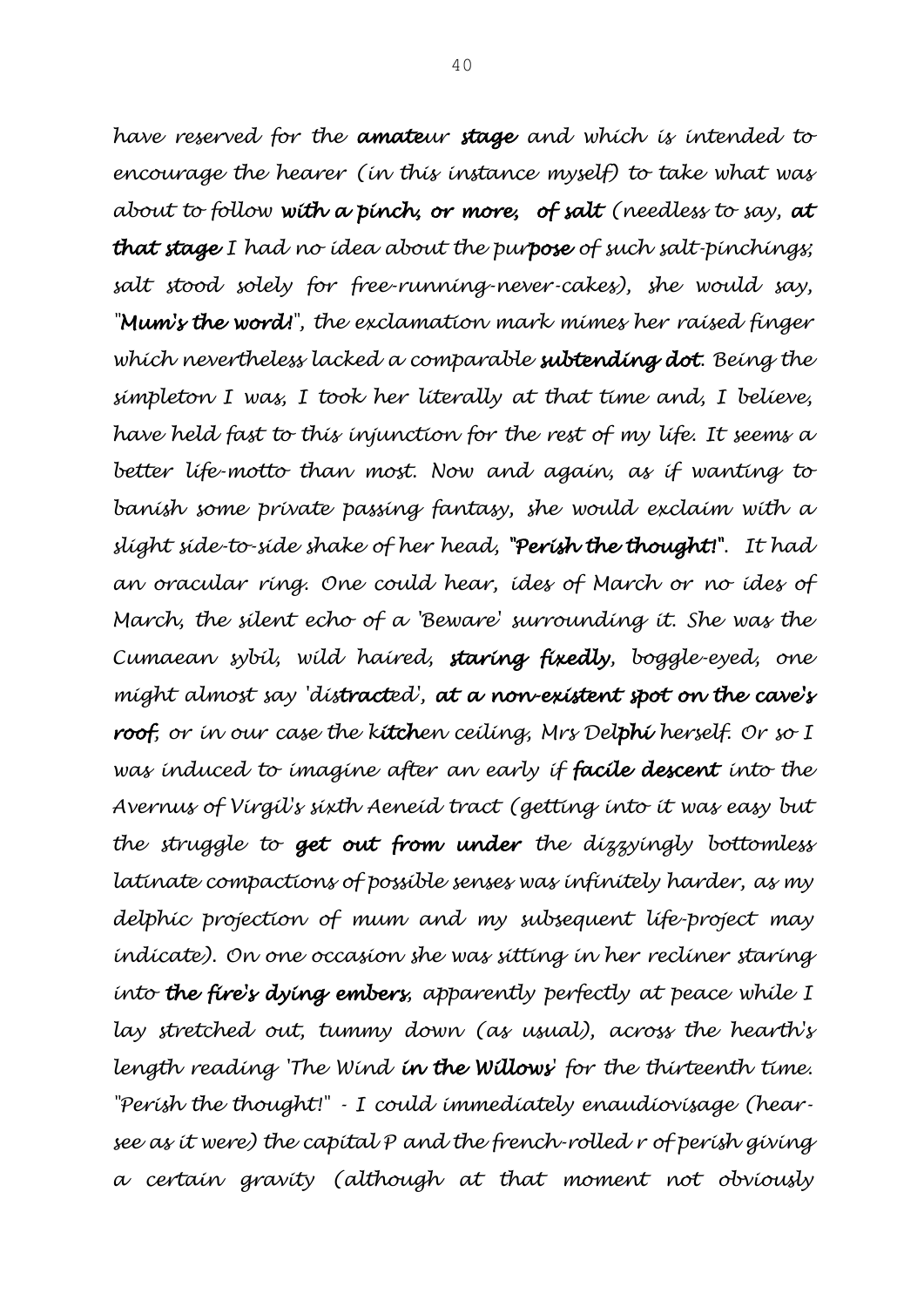*accompanied by a complementary grace) to the otherwise banal phrase. I felt the weight of the thought about thought, the rhetorical desire to abolish a particular thought or even thoughtin-general, pressing down on and leaching into my weakly pliant cerebrum. At almost the same moment I got wind (it seemed that, as ever, I was downwind of whatever niffs were in the air) of a whiff of umbral melancholy, a cloud issuing from and enshrouding the 'perish' word. I heard quite distinctly the exclamation mark as it brutally cut-off thought's tailing away. In short I was, quite unselfconsciously, touched, both by the words' sounds and the aura of vague sense that, hovering around and pinning down the sounds, pushed them into some sort of contact with the homely ground (the cinder-pocked once-blue hearth rug across which, as so often in those days, I was again sprawling) apparently supporting me. Even then, in the days long before any dawning, I took this oft repeated homily as a warning to be on my guard against both thought's corrupting wiles and insane controls and also those who would straightjacket thought for their own ends, those who sought to eliminate the precious gap between delirial sounds and dullard meaning. In the cause of self-protection it seemed the key was to find and then create the means for staying within the, doubtless illusory, space between these two (or three) threats. But was I, perhaps, reading (or was it hearing, for didn't hearing delineate the region within which reading might emerge? or is this to open yet another reekingly indigestible worm-laden can?) too much into her throw-away line? I think not, for over the following long years I was to discover the wisdom of the unformed (and possibly unformable) theory (not that she herself had the remotest contact with this or any other such theory) behind her exclamation. For*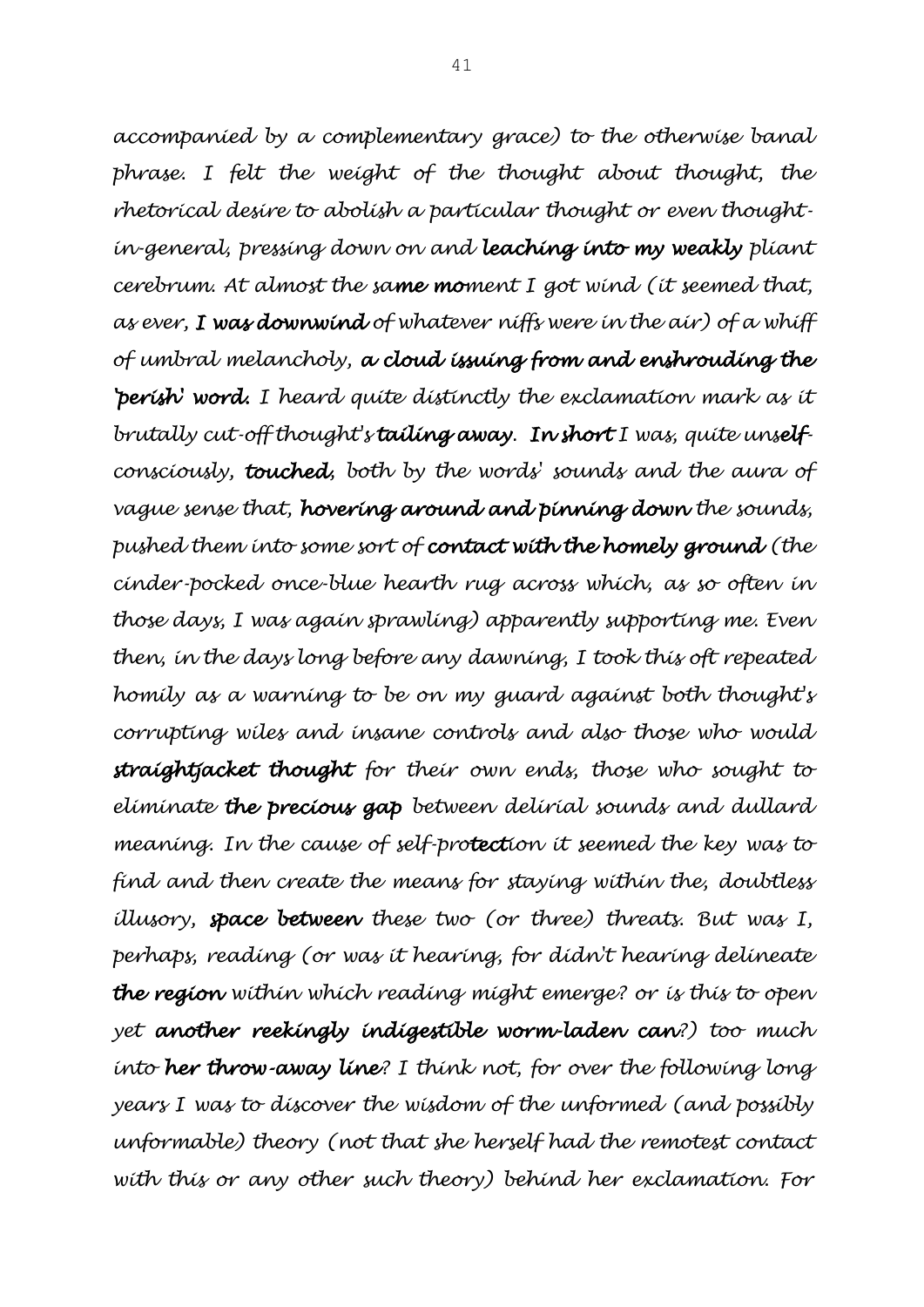*what better way could there be of dealing with the nagging inwittishness that agenbitingly snaps away, seemingly without end, at one's achillean heel-of-a-mind than simply to turn on that same heel and bark out the order for it to perish, by saying (silently, of course, to oneself), 'Come on, snap out of it!', and then, hey presto, courtesy of some occultish combination of speech and will, as soon spoken as done, the snapper snapping snapped. Sadly the history of the praxis of self-critique has amply demonstrated the gap between itself and the aforesaid theory, for are not culture's highways and byways (in short every weedy detritus-strewn path ever trodden by us and our forebears) littered with failed attempts to stop thought's baskervillean hound, its slabbering snout ever on the scent of whatever foibles it can find to sink its teeth into, taking us in its jaws and shaking us, rag-doll like, into complete submission to whatever it decides to put over on us. In spite of every law, myth, structure, therapeutic, curative, common-or-garden nostrum and self-help group, it dogs us into perpetuity, seemingly determined to worry us to death. Either it simply won't help us or, more deviously, two(-or-more)-faced Janus-huckster that it is, in seeming to help us it leads us even further astray than we were when we began to think. In consequence, whatever it is we can't help it. This is in spite of our bravura skills at reading every surface under and way beyond our very own and every other traceable sun. Perhaps it is these very skills that blind us, so blinkeringly directed and focussed are we by our o'er-weening self-confidence, to the undersides that constitute all surfaces, the subcutaneous facets, rifts, channels, tunnels, grooves, mounds, knolls, hills, banks and vales of meaning's underneath, the versoes of all its less-than-waferly-thin rectoes - a.k.a. its backside - a.k.a. its arse. Once we allowed the*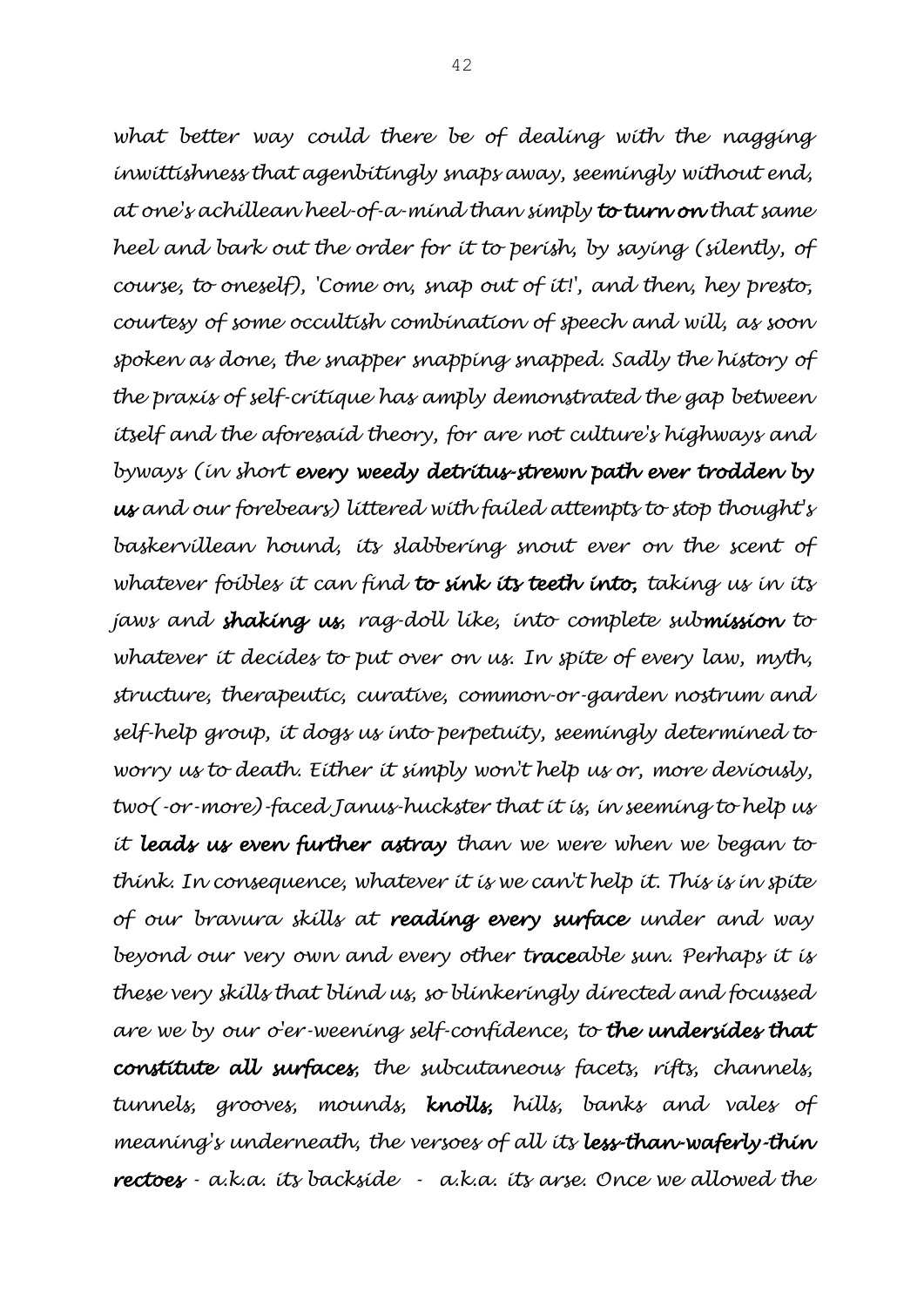*straitjacketeers (following the all too lengthy successive reigns of musketeers, privateers, racketeers, and puppeteers so ably backed up by lesser -eers (such as time-serving muleteers) whose -eering contributes ceaselessly to the maintenance of said rigid processional succession) to take over, our chances of staying with the sound of words, or of trying to live in the everso tight space between this sound and the words' prescribed and approved meaning, diminished by the minute. Perhaps this is the plight ma was contemplating as she stirred the ashes on that waning fateful afternoon so many years ago. She'd always been a one for poesy, for the word (potentially every word) that, in the inimitable weakness of its poetic context, focussed all its powerlessness on banishing the 'cloying prosaic' as she once called it. 'Get back to the dessicated ground!' she declared on a subsequent ember-gazing occasion which I can recall as clearly as if it were yesterday for the late afternoon light, dappling in through the distant birch copse and scintillating the hairs (rigidly vertical, consequent to their electrification via her violent, and by then obsessive-compulsive, combing of thinning locks with a large broad-toothed tortoiseshell comb which she carried with her virtually everywhere in her by now tattered mock viper-skin reticule) on her thinning scalp, made a vivid impression on my still, at that early stage of my perceptual development, impressionable young mind. What she seemed to intend by this 'dessicated' became slightly, perhaps, clearer during the minutes following the exclamation when, glancing alternatively at me and the embers, she intoned seemingly to herself (although obviously fully aware of my rapt attention) the following phrases, "...and can one speak for all... yes... perhaps still now... the words as if drained... on the line... out to dry... dried*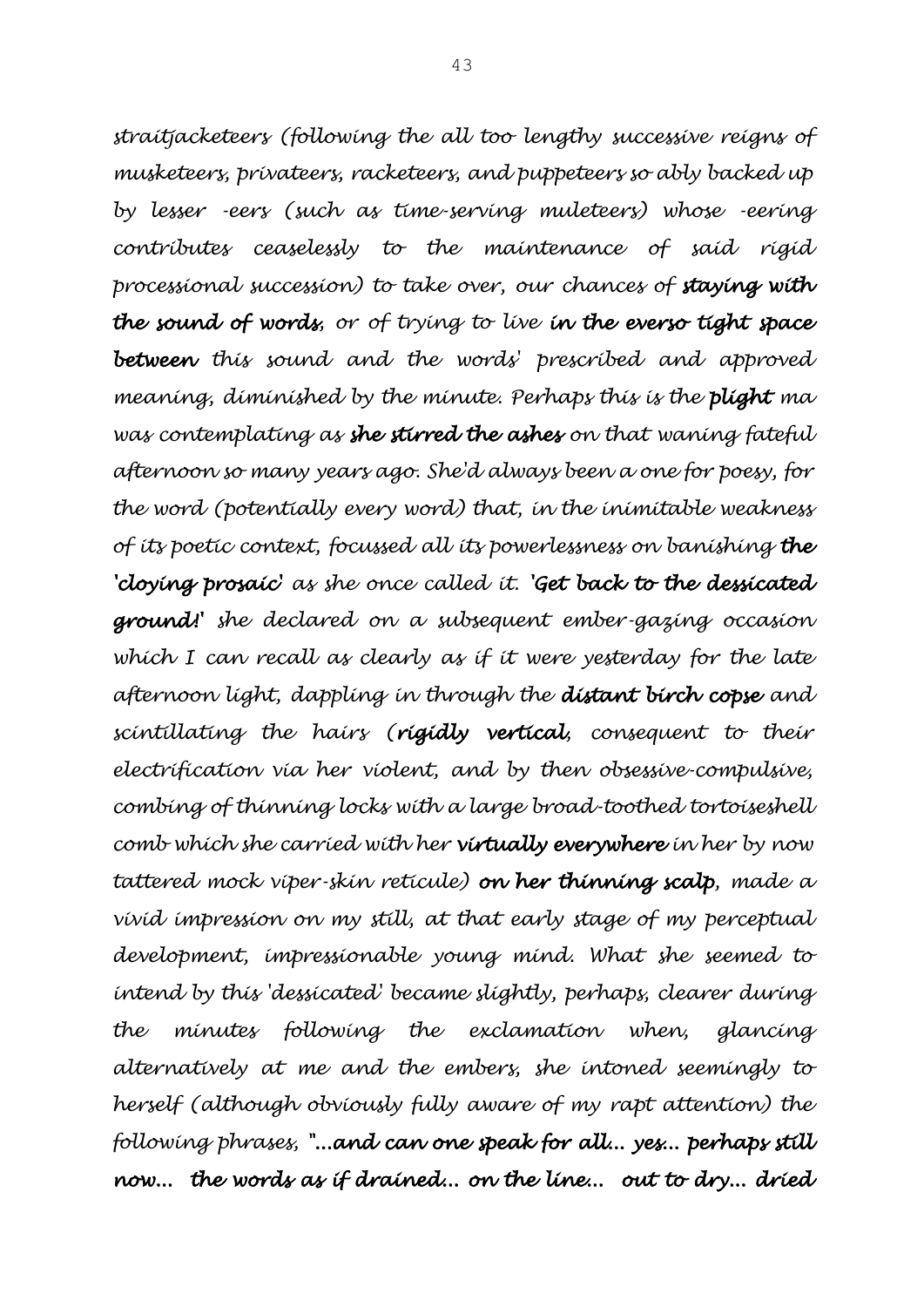*out... moon-singed... long-lost emotion words... what words emotion words... who to say... any more... empty of sticky warmth or chill... even... to find words inside the words... in spite of... years of subtraction and suck-drainage...lance surface dessic... probes... not a pinch of punch-in remains... could release sticky... woundpuss drain loss away... threats all to surface line intacts... necessary self-preserv... all costs... but... who requires enarting... who not relevant only if is needed... only if... none immune... ". Naturally these jerky fractured incantations, still today gnomic (or, to be fair, and to repeat - gnomessic perhaps) to a degree, largely passed me, so tender in years then, by. And yet something of their thrust, carried along by the hoarse verve of my mother's sing-sprech (owing more perhaps to her idiosyncratic take on Ma Rainey and Nellie Lutcher (and her rhythm) than Schoenberg) and quivering liltingly on the edge of her lolling tongue (for ma was, finally, her tongue, the tongue was ma), undoubtedly managed to pierce the still largely unhardened uncrisped crust of habitual suspicion that was to become such a feature of my later worldly pretence. Although still wide of its mark it undoubtedly made a mark, a wee nag of a scratch (or was it a sublime goad? perhaps my struggles tend to cohere around my inability to distinguish between these alternatives) with whose niggling legacy I still strive to come to terms. But obviously this wasn't just my problem, for if what she had called emotion-words had, for whatever reasons, had their stickiness (all that enabled our mutual adhesion - them to us and us to them) drained away (had their day, as we tend to say), then we were all paddle-less in the same leaky dingy dinghy drifting towards the weir at Deepmidden Creek. And then what? She offered no solutions, no ways out or through, only an exemplary display of*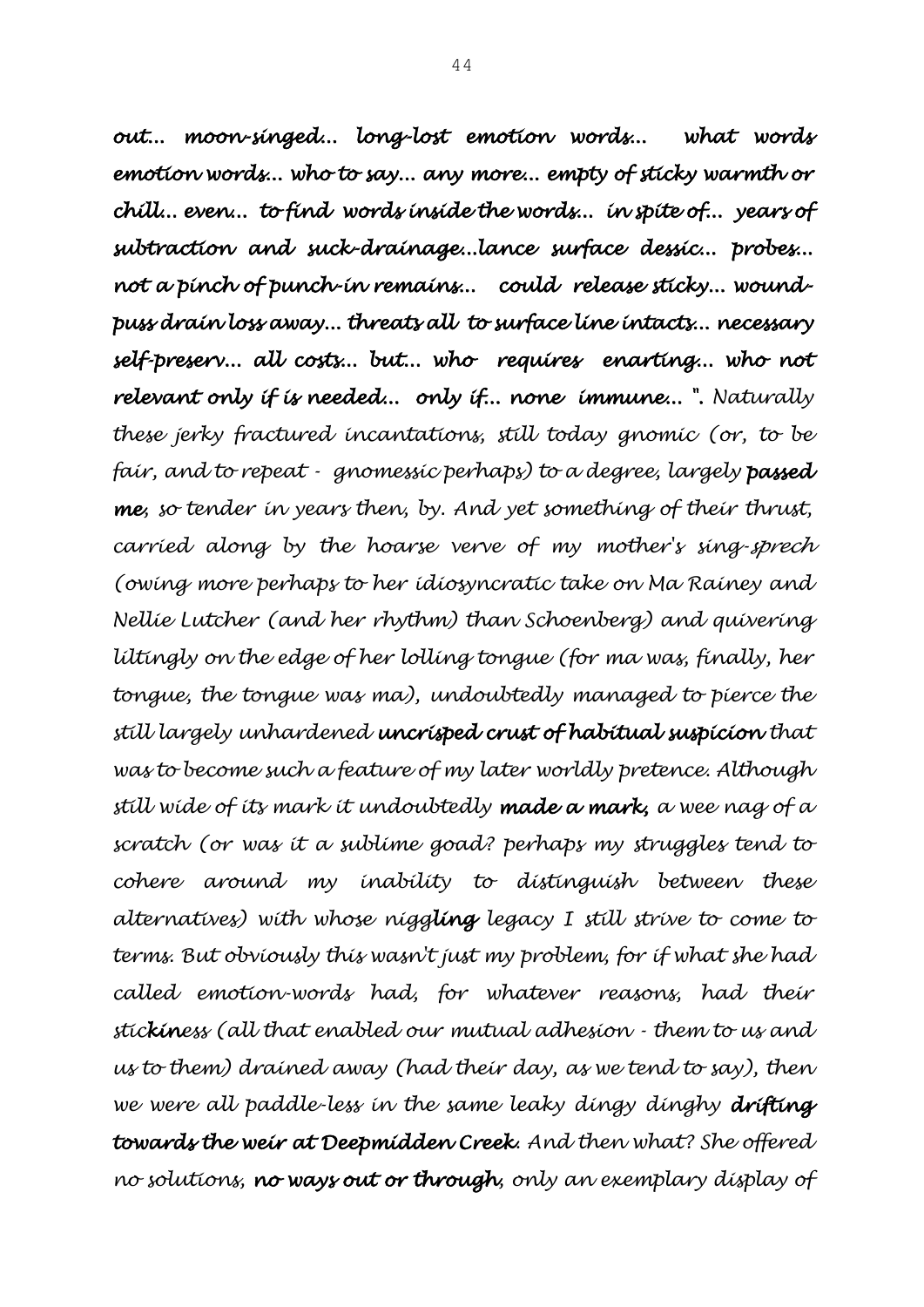*dogged refusal to go with the flow (the flow of others of course, for her flow was her very own and entirely independent), a clear determination to drive herself (and, by unavoidable proximity, myself ) to a stateless state of distraction, an infinitely preferable state somewhere beyond the quotidian suffocations of the State we are all already in. "Distraction!" she once said to me as, waiting for the bus to take us the short hop from our satellite village up to Catleigh, our nearest marketless market town, we sat on the iron bench at the stop at the end of Verdant Lane staring vacantly (until that moment) across the local brown field sites ear-marked for light-industrial development (and the consequent end of our local para-rural idyll; but why ear-marked? and why not eyemarked or at least ear-and-eye-marked? or pock-marked come to that? I never did find out.). "Be true to it son. Let it get you down, get on top of you, infuse your vitals. Just succumb." It became clear to me, sitting on that bus-stop bench (we were rather early for the scheduled and invariably late-running nine forty eight), that she was in deadly earnest and that she was scattering the seeds of a life project upon the still receptive but so far infertile ground of my as yet aimless and formless becoming. It seemed that if I were to make any headway in the world I would have to find ways of taking her at her word, of turning my subsequent sallying forth towards a grasping of distraction's nettle. And, as ever, there was no time like the present to make up for time already lost, for that past time in which distraction had been put on permanent hold while, as a requirement of State ordinances, I had had to be initiated into the ways and means of life-as-chore. For, as luck would have it, minutes later as we sat on the bus clasping our punched sugarbag-blue and faded naples-yellow tickets (tickets that would now*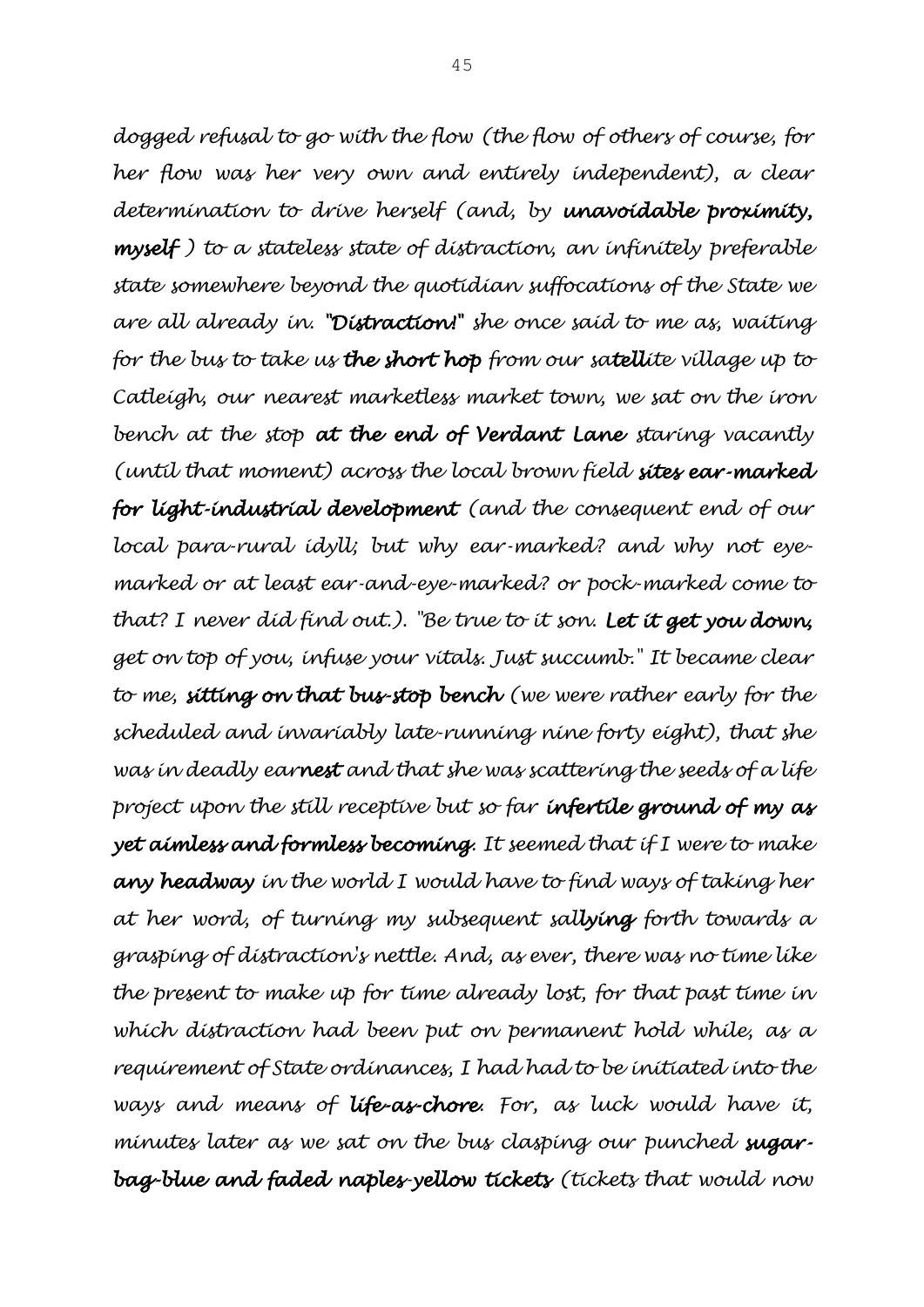*qualify as museum-collectables packed as they were with arcane indecipherable mixed numerical and littoral codes relating to long-abandoned fare structures, routes, and accounting requirements) and looking vacantly at the rows of mars-brownbricked bungalows steadily receding behind the ambling bus, her "Distraction", in all its ineffable weakness, came into force, or should one say play, for the process appeared utterly divorced from anything to do with displays of workly strength, power, concentration or contestation. Be that as it may, distracted by whatever (perhaps even in this case literally by ma's clipped and all too brief (she had already dozed off on the inside seat, head lolling against the window and mouth slightly ajar) exhortations about distraction itself), I was whisked back to her "Perish the thought!". For I could now see that my attribution to her of an intention to eliminate some distressing fantasy or image might be entirely on the wrong track, a pathetic single track to which I was still at that time condemning myself instead of the double- or multi-track towards which ma's tonguely strokes sought to guide me. Could it be that with this apparently casual remark to no-one in particular she was actually naming thought itself (always assuming that thought can have an or be an in-itself, thought-assuch)? Was she giving thought, perhaps for the first time, a proper name, identifying it? Perhaps she had seen through to the vacant heart of a thought, of thinking, and named it according to its prime quality, in much the same way as we might endow a person*  with one of their attributes or skills (one need only think of *Richard a.k.a. the Lionheart, Miss Jump the Jockey, Winnie the Pooh, Mick the Miller, Edward the Confessor, Peter the Great, Rosie the Ryvita, John the Baptist, Thint the Humble, and so forth). If so*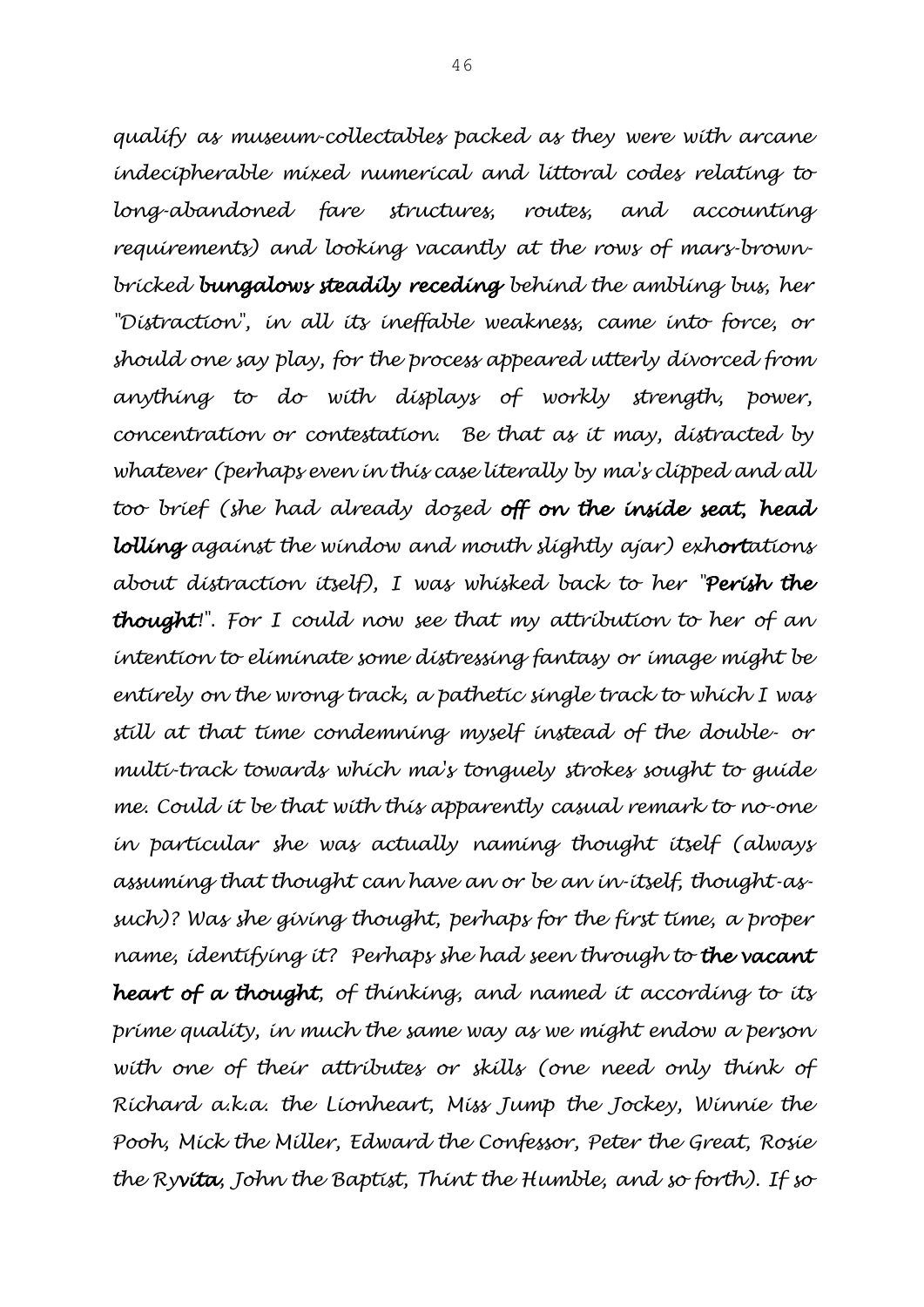*then a thought, the thought, any thought, every thought, would be first and last - nothing but - Perish: that which was only ever perishing, never quite arriving or coming into its own, a pure dying away even before it had arrived at any scene - an almostabsence. Surely this was the manifestation of the tragic, of our being as nothing but a continuous tragic enactment - an endless tragedy from start to finish. For, as thinkers of all-sorts, we would never be quite there under this perishing rule. And thus thinking's presence-as-absence, its falling short of ever quite arriving, its default, would always nevertheless be in advance of any of what she had earlier called the 'emotion words', those words we fall back upon when trying to force out into the open, onto the surface, to wring out of ourselves, the ultimately unsayable deeps (even though, most likely, these 'deeps' are nothing but further surfaces*  whose planes we haven't yet quite been able to plot on any map of *our knowable life-world) that we gather under the word 'feelings'. Cripes! She seemed to be swimming in deep waters here, even though all the words she kept bumping into and then tossing in my direction were what made up the only surface life that we could have either together or apart. That 'perish' word itself, no matter how many times it might be repeated, was the dying embodilessment of every word's (and hence of ours too) fate - in its very saying it disappeared! But had I, as per usual, jumped the gun, leaped to an all too premature conclusion? Could I have misheard her? Had she silently indicated a hyphen between the 'per' and the 'ish? Was a thought per-ish, through-like? Something (yet not quite a 'thing' perhaps) that one passed through and that passed through one simultaneously as it were? And even if she had omitted the silent hyphen maybe she had drawn out the first*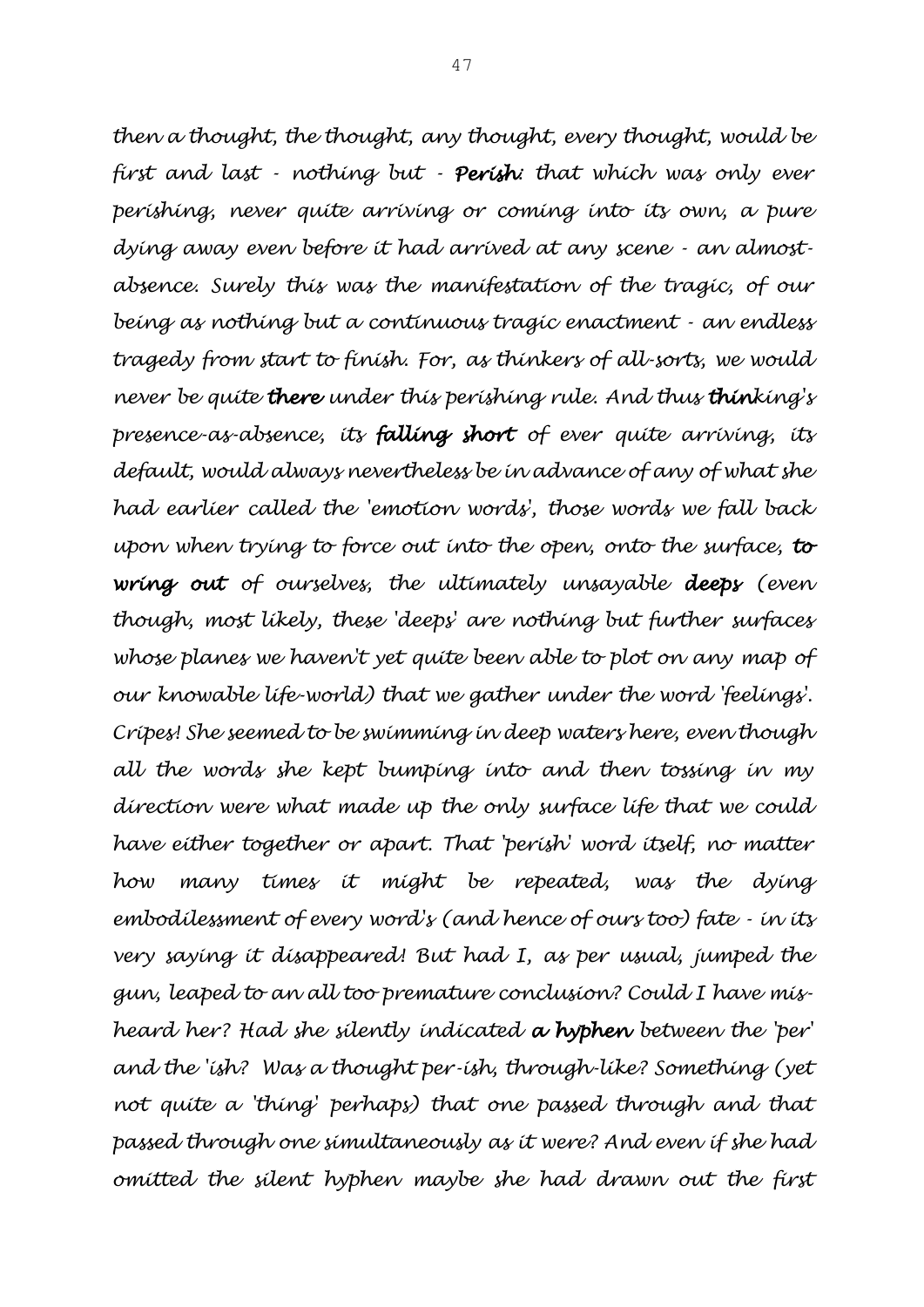*syllable fractionally further than I had given her credit for. It suddenly occurred to me that she might just have said "Pearish" every thought pear-like while never quite being subsumable under the name pear: fruity, juicy (hopefully!), grainy, with a core, and when sucked almost dry having string-like extensions emanating from the fruit end of the stalk, strings which might in time be woven into some kind of dried pear-ish textile, place mats or coasters perhaps. Or even a pear giving up on its pearness, rotting, perishing even, before our eyes. I had to stop; the whole thing was getting out of hand, going, in a sense, pear-shaped on me, for I realised, belatedly as ever, that she could have said "Parish [no, not 'parish' (although she just might have taken thought to be akin to a church-centred district I suppose) - but par-ish, pare-ish] the thought!", pointing, perhaps, to thought's way of constantly putting itself on a par with or of pareing itself and its objects down, trimming, fining, and honing them. And then, just as I thought I'd had had the last word on the matter, I realised that she'd probably intended "Pairish...", thought's necessary tendency to think in twos, and more particularly in oppositions and negations where every apparently positive thought only ever took its place in any sequence of thoughts by silently implying, and thus resting upon, its opposite or alternative - thought as the bearer of a two-in-one, thought and its double. I was spiked, spooked, dizzied. It was all too much, a tomb-hutch from which I could see no means of escape. There seemed no resolution, no grounds for choice. I could ask ma but I didn't like to disturb her for, worn out by her early morning labours (vacuuming and cooked breakfasts for eleven - we, or rather she, ran a small guest house catering mainly to a neverending stream of travelling salesmen (they were invariably men -*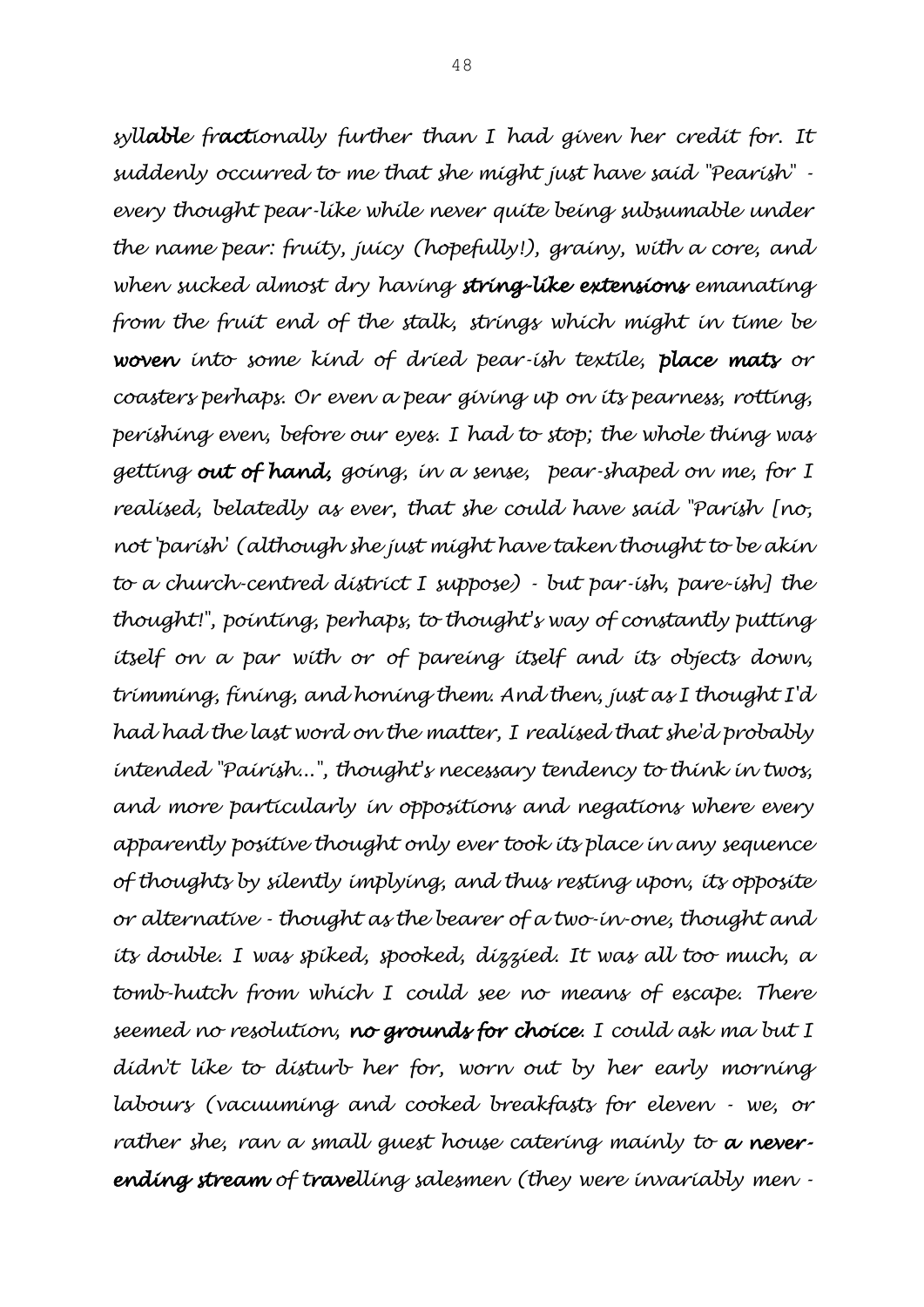*at this time there was a clear gender-divide in the world of hardand soft-sell)) she was still snoozing beside me obviously unaware of the virus she had insinuated into my by now feverishly thrashing mind. An associative leap forced me to consider the significance (and we still had not reached Catleigh where I was due for a short back and sides while ma shopped for winter greens and beef tea) of her epithet, often directed at me after some minor peccadillo of mine had come to light: "You little perisher!" she'd exclaim (and I soon began to realise the awesome implications of my perishing reverie, as the multiple possibilities coursed through my by now hyper-fervid mind. But enough was enough. For reasons of economy and sanity I decided with regret, perhaps, to stick with "perisher" it was more than enough to be going on with), sometimes with a wink as if admiring my cheek, sometimes, more often perhaps, with an unequivocal tremor of disapproval resounding through both her lips and the body of the words. Thus casually assigned to the species of already diminutive perishers, I took it that on such occasions I was being confronted from the tenderest age with the unavoidable tragedy of existence, of my existence and of the ending of my existence. Following my dawning endarkenment on the Catleigh bus, it became dramatically clear to me that I was already on the way out, my way out. Going to Catleigh could only, surely, hasten my inexorable disappearance soon to be complemented by my forthcoming hair loss. Yet Catleigh wasn't all that bad, although one would be very hard pressed to come across its good points, for they had been increasingly well camouflaged if not entirely expunged during its rapid transformation from laughing cow country into by-pass-urban-neo-variegated. And here I was, tragically passing away, perishing, without even having*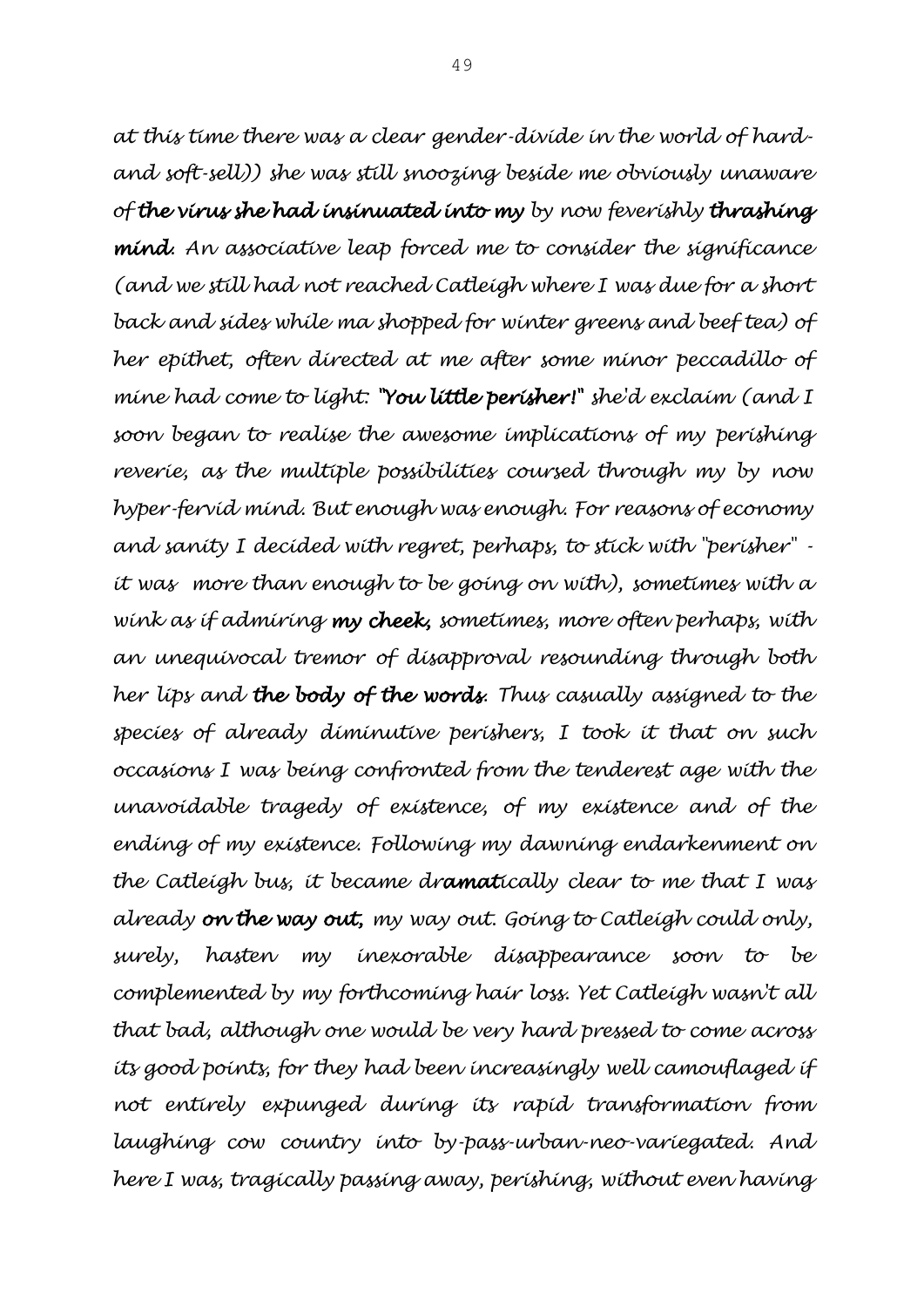*ventured, essayed my luck, beyond the hazardous Catleigh marshes so well known locally for their fen-sucked fogs and treacherous turbid grimpenmirish pools in whose oleaginous slimes so many unwary visitors had met untimely ends, ends that themselves thus exemplified the perishing tragedy. Once you left the main road you took your life in your feet; there were ways through but you needed a trusty local guide, one whose family had passed down the recondite lore, part of the unwriteable oral tradition, through generations, refining and modifying it continuously to take account of subtle climatic, geologic and botanic shifts. The very experience of the daring trek through the bog's multiple threats was said to be 'character-building' in itself, even though one might well end up in exactly the same place as one would had one travelled by road or rail which in any case only took one to places more or less the same as Catleigh and what would be the point in that? The marshes at least promised romance, excitement, danger for a time, whatever the eventual destination of the journey. Perhaps this was what mum was referring to when, emerging from her doze as we entered the Catleigh margins, she murmured, sotto voce but loud enough for me (and possibly the guard who glanced quizzically across at her) to hear, "Back to the swampy ground." Here then was something perhaps to confirm me in my intention of branching out without yet providing me with any clear sense of direction or goal. As we descended from the bus I felt at least that I, perishing perisher or not, was beginning to think along the right lines, that there might just be something like a world beyond Catleigh once one had faced up to the challenge of its encasing groundless swamps. And if I was indeed disappearing, already caught up in the throes of my own personal perishment, then I'd best be getting a*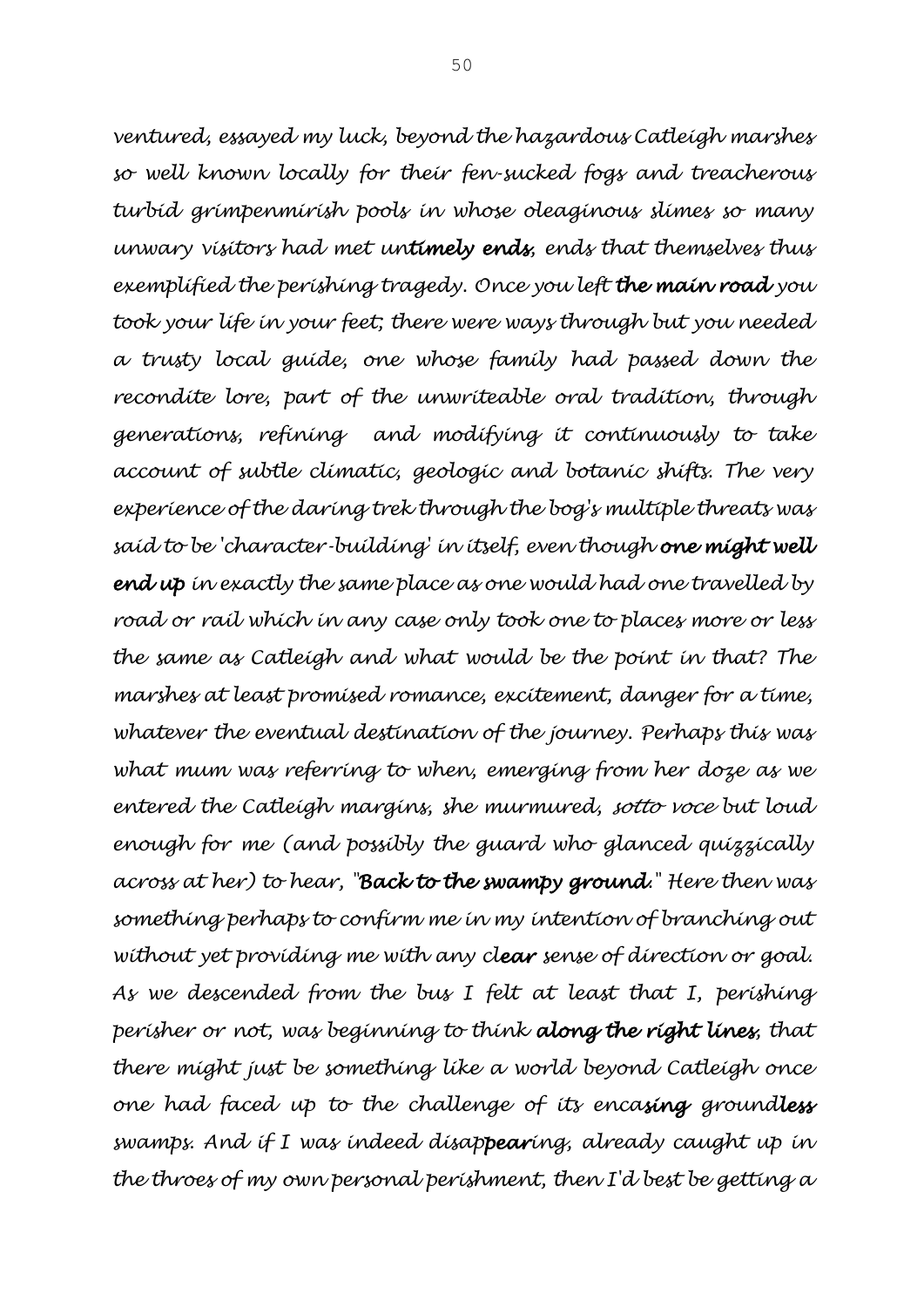*move on sharpish before I became a whimperless dot, a soundless mote crushed under eternity's jack-and-jill-boot. Alighting (for surely we made the bus a lighter place as we stepped off its platform) at the bus stop just outside 'The Eagle-Eyed Buzzard', an infamous local hostelry renowned for its covert trade in hallucinogenic chanterelles, a specialty of the region due to the unique qualities of the climate, I left mother to her shopping at Chandley's Deli and skipped away towards the barber's (a Mr. Sevilski, half-Croatian, half-Spanish with a dash of Polish on his paternal grandfather's side) whistling, somewhat tunelessly for I had not yet realised that somewhere deep within I was the possessor of perfect pitch, "Something to remember me by" more or less in time to the broken rhythms of my skip. Free at last! For ten minutes at least. Of course there were no marshes hemming Catleigh in. In fact Catleigh was no wetter, its ground no slimier than any of the other provincial dormitory settlements of the region. All the talk about swamps and escape via secret unmarked paths was simply the product of a child's all-too febrile imagination working overtime on whatever unrelated scraps it could lay its hungry fingers on during a singularly uninteresting trip to the barber's. And yet (yes, an 'and yet' or it's unspoken equivalent is essential at such junctures in order to give this line something to react against, to turn ever so slightly to one side whatever kind of coherence, narrative even, may have been taken to be developing along the usual steady lines, thus enabling it to generate text-extension through contraindications, unanticipatable interruptions, reasonless detours yes, what an extraordinary conjunction the meeting of 'and' and 'yet' is; we believe we know so much about 'and', yet 'yet' is quite another kettle of fish, distantly Frieslandish yet contrarily*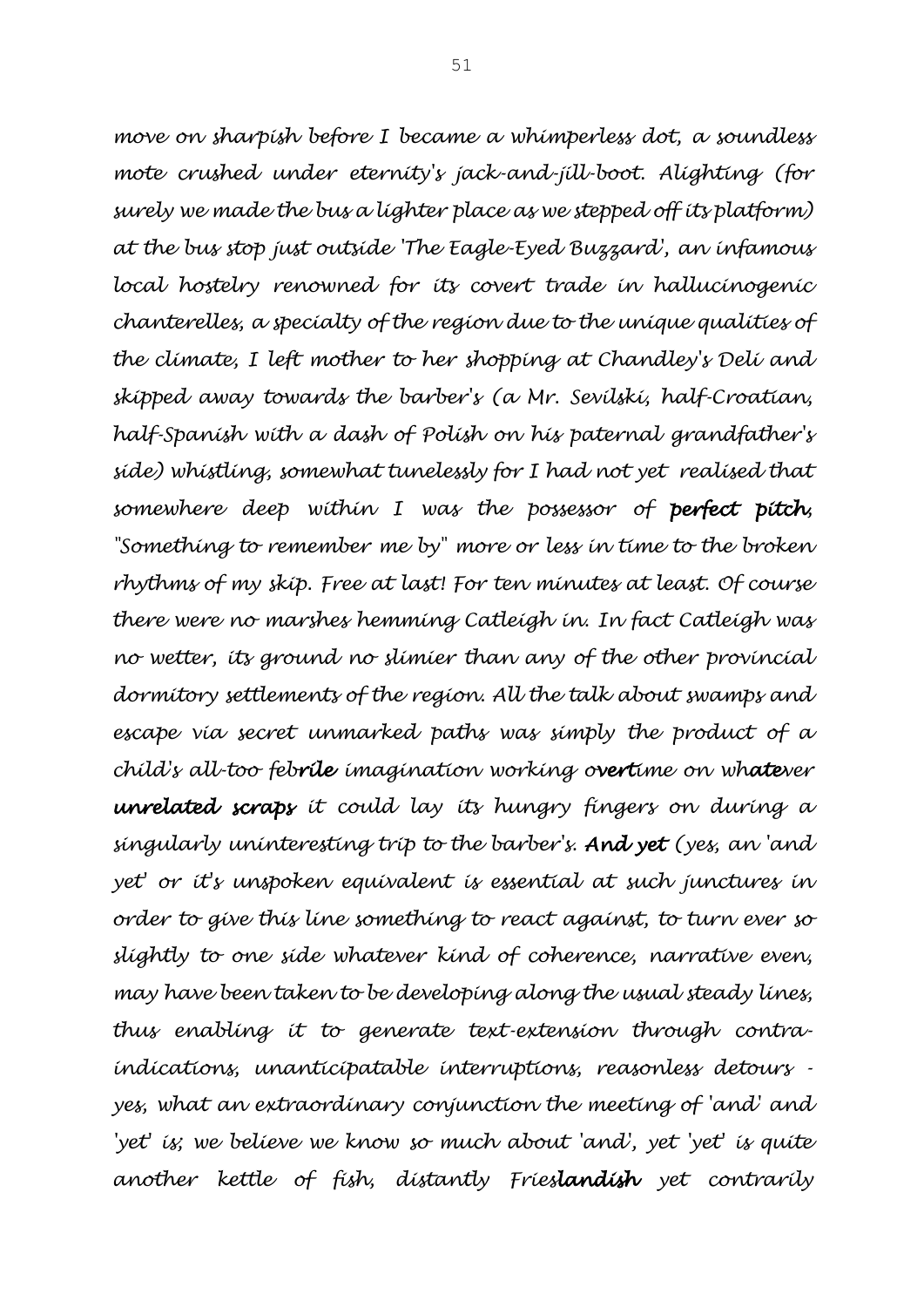*originless in the end - what would we do without it?) mum's words, her clipped, halting and seemingly random phrases, had left their marks, audible spoor, to be tracked down at a later date perhaps somewhere through and beyond the under-and-over-growth of my inner ear - future comestibles for subsequent idling thoughts casting around for sustenance in bulimic times perhaps. Certainly they did not appear to invite response or dialogue in those days. Although I was the no-one-in-particular to whom they were addressed, in passim as it were, I could find no way of engaging with them, taking them on on their own (or anyone else's come to that) terms, probing them, when they occurred. Surely they deserved, demanded even, some kind of witful return for were they not pleas for help, often masking their fundamental melancholy under irony's balefully translucent tissues? Feather-weight blows against the granite cliff-face of the quotidian, they seemed resigned to their fate, shrugs in the face of what must be the case. Listening carefully one could hear each outburst accompanying itself with the unspoken question,"... after all, what else is there to say...". It was the possibility of this 'what else' that I clung to (although without having the least idea that I was so clinging during the dormancy years) and was, so very much later, to return to time and again when the season for emergent dialogue eventually fell due, its maturing seeds ripe for a general dehiscence of the logos, or at least a specific manifestation of said dehiscence under the particular cyclical conditions peculiar to the generational relations between Mother Tongue and her spring-offs. Had there been at that stage any deep tonal departures, audible shifts to elsewheres as yet unplottable through sounds broken down into one or more syllables, into single or bundled phonemes, I*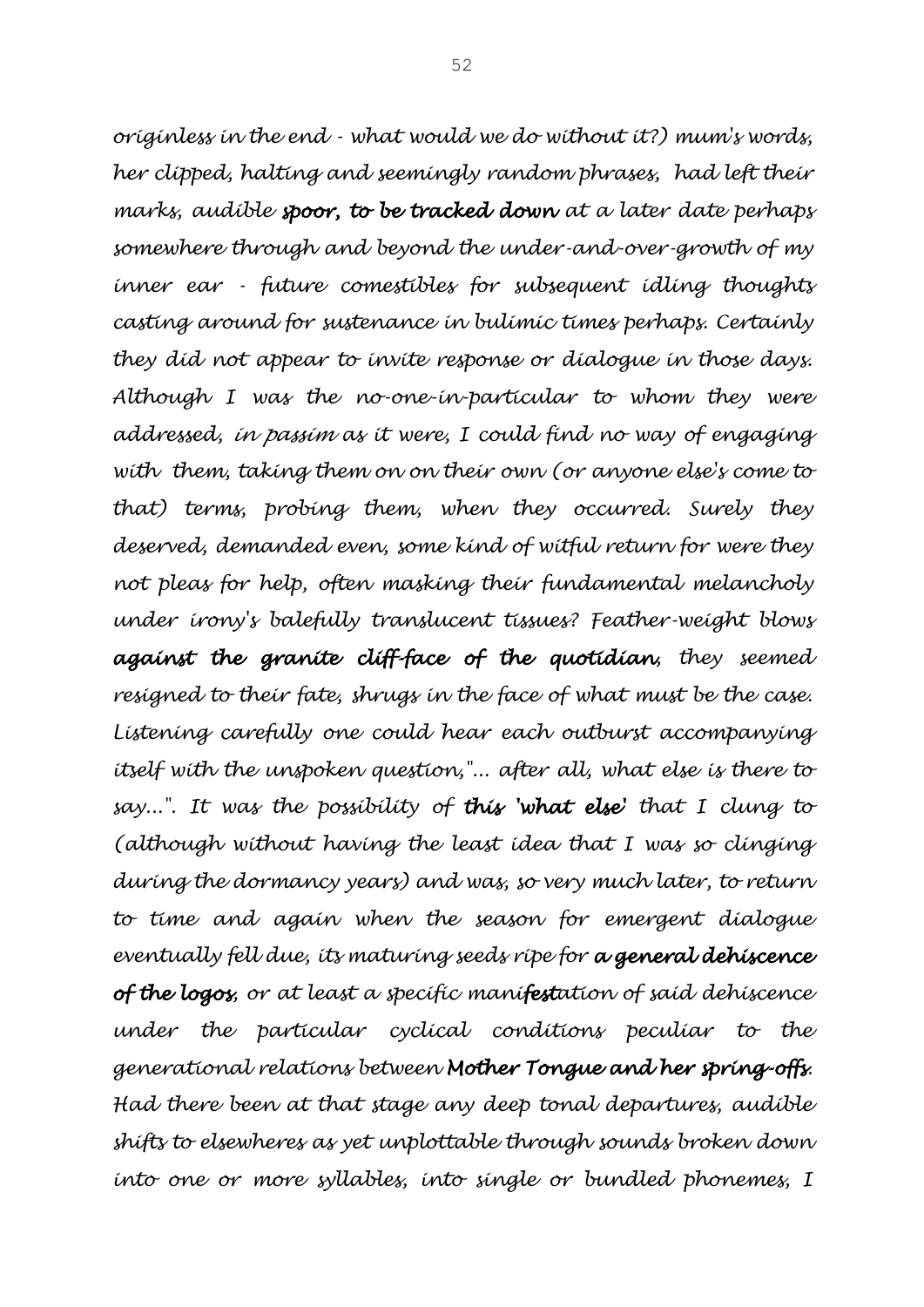*couldn't have told you. I was entirely reliant on taking my soundings from seemingly endlessly jangling chains, loop-tape song-lines of the generally known, chanted into that insane state beyond tedium but as direct result of tedium's dull plod by the boys of the village. I hadn't yet learned to lose my bearings, to give myself up to and be scarified by the unmanageable yet almost inaudible sound-lump-combines that were the eternal, yet always submerged and drowned out, accompaniment to reason's ever so convincing and long-running surfaces, surfaces which reason insisted must always be both on time and coincident precisely with its own presence of mind. From an early age this brutality of the punctual outraged me (my symptoms included extensive over-night deep-sleep teeth gnashing resulting in curiously sculpted milk teeth whose forms I was to return to much later in one of my darker studio periods) for it entailed a brazen violence to time itself. Time was treated as a necessary victim, a hostage to reason's way of arriving exactly on time. No longer free to come and go as it chose,*  to fade away, drift off into the shades of its own reverie, to rest *awhile in the welcoming cool of the calendar's leafy arbour, before leaping out to catch and fling us headlong and unawares into our all too imperfect futures, to have its own last laugh at our expense, time succumbed to reason's lash. It felt punctuality's weight as its own eternally recurring disaster. Feeling time's fate as my own I knew I had to get outside reason's purging pulse, to find ways of becoming impulsively untimely in order to catch some faint echo of those sound-knots (the para-round-turns, hemi-demi-semi-halfhitches, cata-cloves and re-reefs that together resisted all undoing) buried under reason's crushing tread. Sadly the chances of finding some sounds-put-into-words that might offer pulsing evidence of*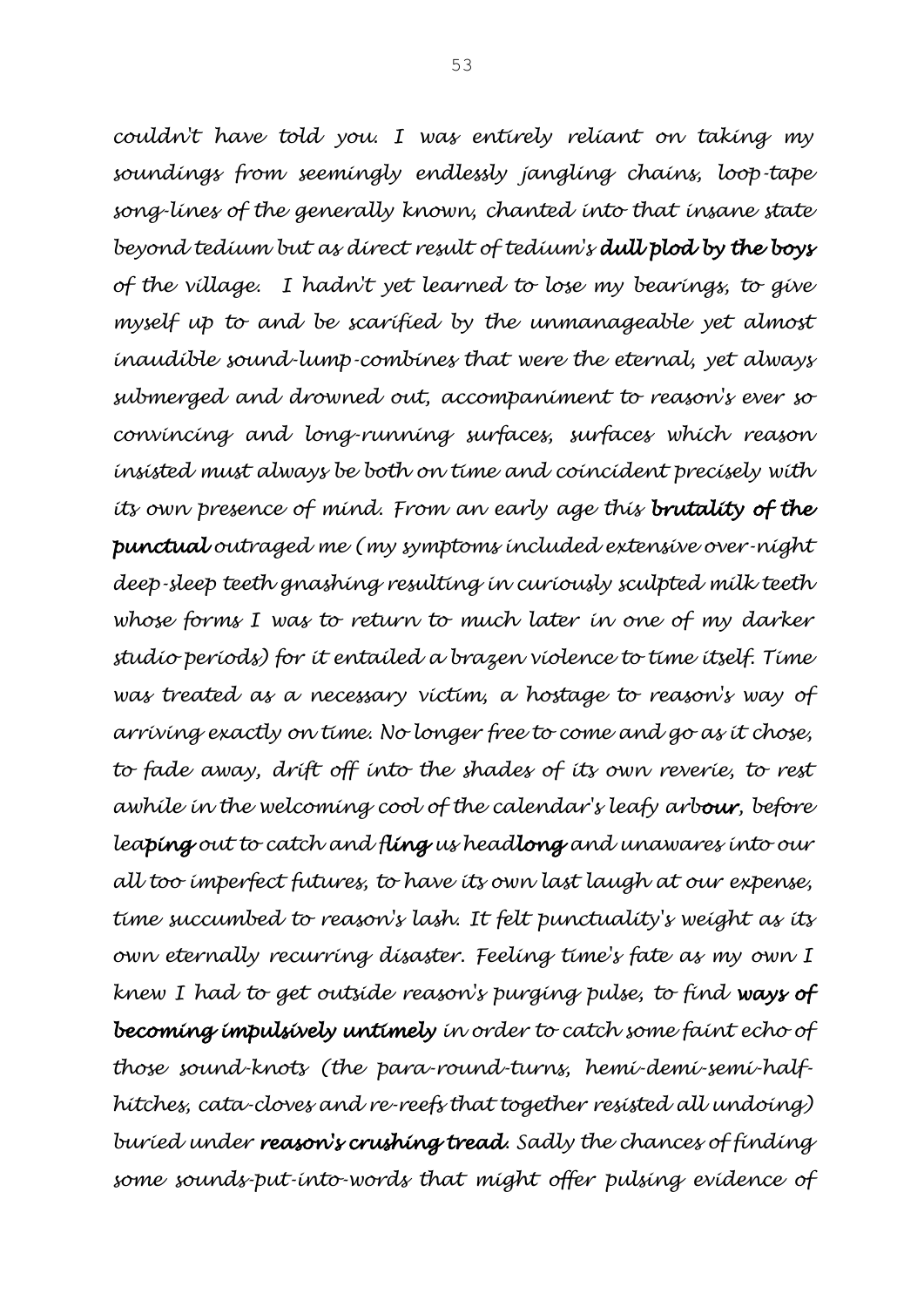*this crushed urmelodious region seemed slim. Even were a few sonic chips to be dredged up, and in so doing distorted sufficiently to allow them to be worked into and to interrupt reason's familiar passing surfaces, they would be condemned to wander, placeless, their lot a permanent purgatory, recognisable only as matter out of place, at home neither below nor at the surface and certainly not in the inner and outer suburbs across which it was my lot to wander searching for goodness knows what (for at this slack time I hadn't yet realised that my wandering was already, however latently, itself search's own true form, a structureless form lacking all direction and heteronomously mutable). I sensed only, and inchoately, that the what known by goodness would be uncoverable somewhere very close to, if not overlapping perfectly with, my wit's end, somewhere just beyond whatever it was that continued to tether me so unequivocally to meaning's stake. Perhaps the struggle to insert myself into the gaps between ma's words was itself already a hesitant broaching of the search to come, for were they not beginning to drive me to a nascent form of distraction, on the way towards my wit's end, right there just beyond (or maybe just before) the end of my tether? I say 'my' tether although it is by no means clear to me (either then or now) that the personal possessive is appropriate to the case. Indeed the ownership of said tether might be the crucial question gnawing away at the liver of the entire matter-in-hand's still quick body. Was there a who or a what that was doing the tethering? Did it have a leash of determinable length that, arriving at its end, one could break by some superhuman show of strength or guile or combination of these? And if one did free oneself from its restraint where would that leave one, for isn't some kind of tethering crucial to survival in a world*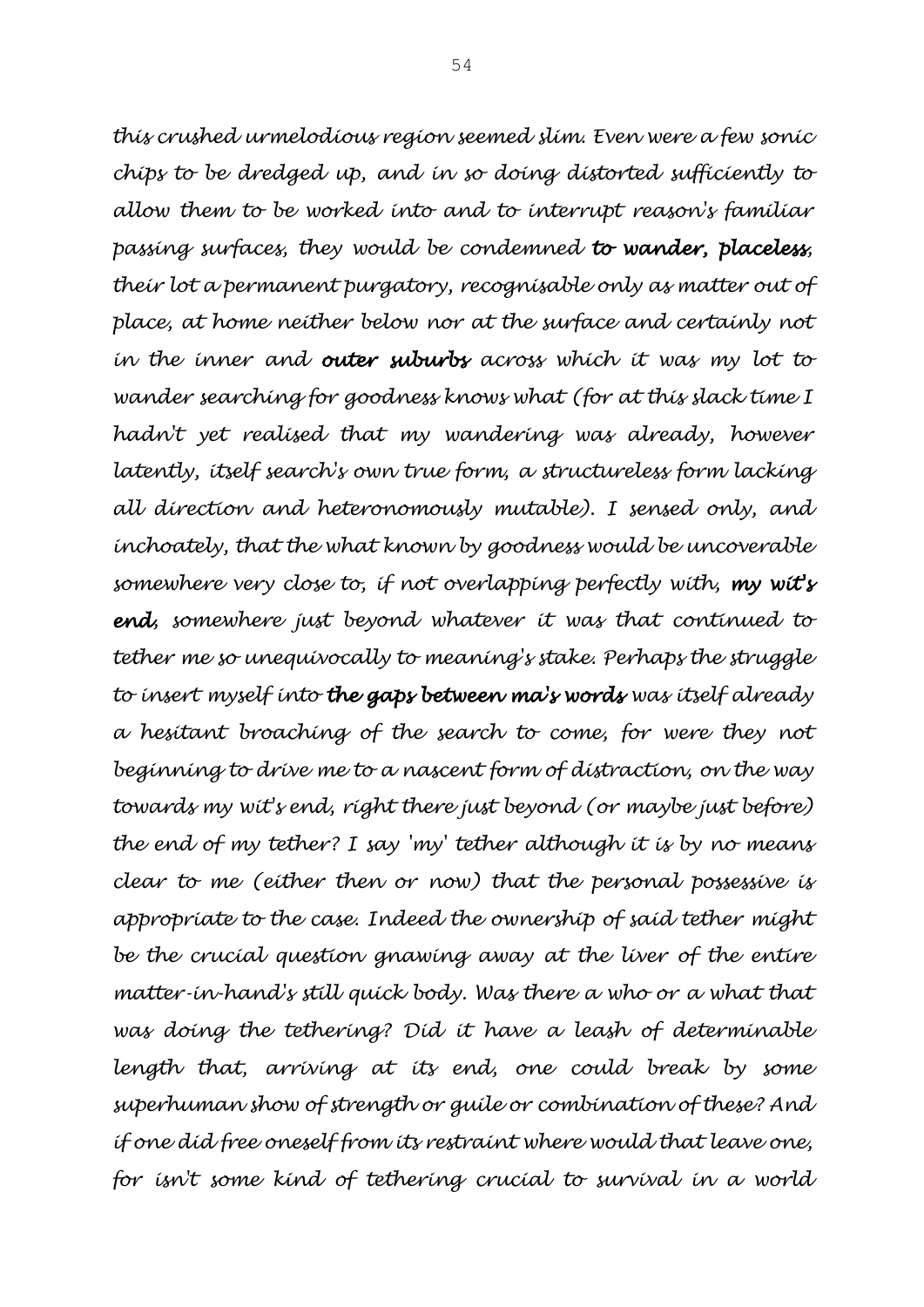*dependent upon minimal sociality? As earthly beings (still, just) weren't we tethered to the ground, grounded, by unfathomable forces whose tethering ends we could never hope to approach? It was slowly dawning on me that mother's tongue doubled as both a lash and a leash. At first glance her words appeared to be perfectly ordinary, but as I strove to place myself under their wing, to become their knowing ally, they became to my childish mind, stranger and stranger, retreating from my puerile attempts to grasp them into a beyond where they seemed to undo themselves, and thus me too, entirely. Later, in the first and subsequently second and even later flushes of lusting adolescence, as my wanderings increased in confidence, I began to entertain the possibility that such out-words, sub-words, might be able to remind us of what we routinely shut off in our on-rushing surface trajectories in the name of sweet reason. Perhaps their subliminal jolts to the passing of common sense might just nudge us into some halting recognition that every surface's word-lines (that is, the very process by which every surface becomes recognisable as surface) perform a cover-up by hiding the little somethings that cannot break through on their own. Poor quiddities! Their very inconceivable possibility is vested in their absence from being, in their subtendance to what goes on, what gets brought off at and as the play of our forever teetering yet absolutely secure surfaces, for isn't everything we do set up to confirm to ourselves that we are nothing but that which surfaces - that we are only-surfaces? As we grindingly and somewhat grudgingly learned, there is no depth, no sub-, into which we can plunge searchingly, but only-surfaces, membranes lacking all thickness, with occasional slight almost invisible rents, splits, gaps, delays, hesitancies, which we try*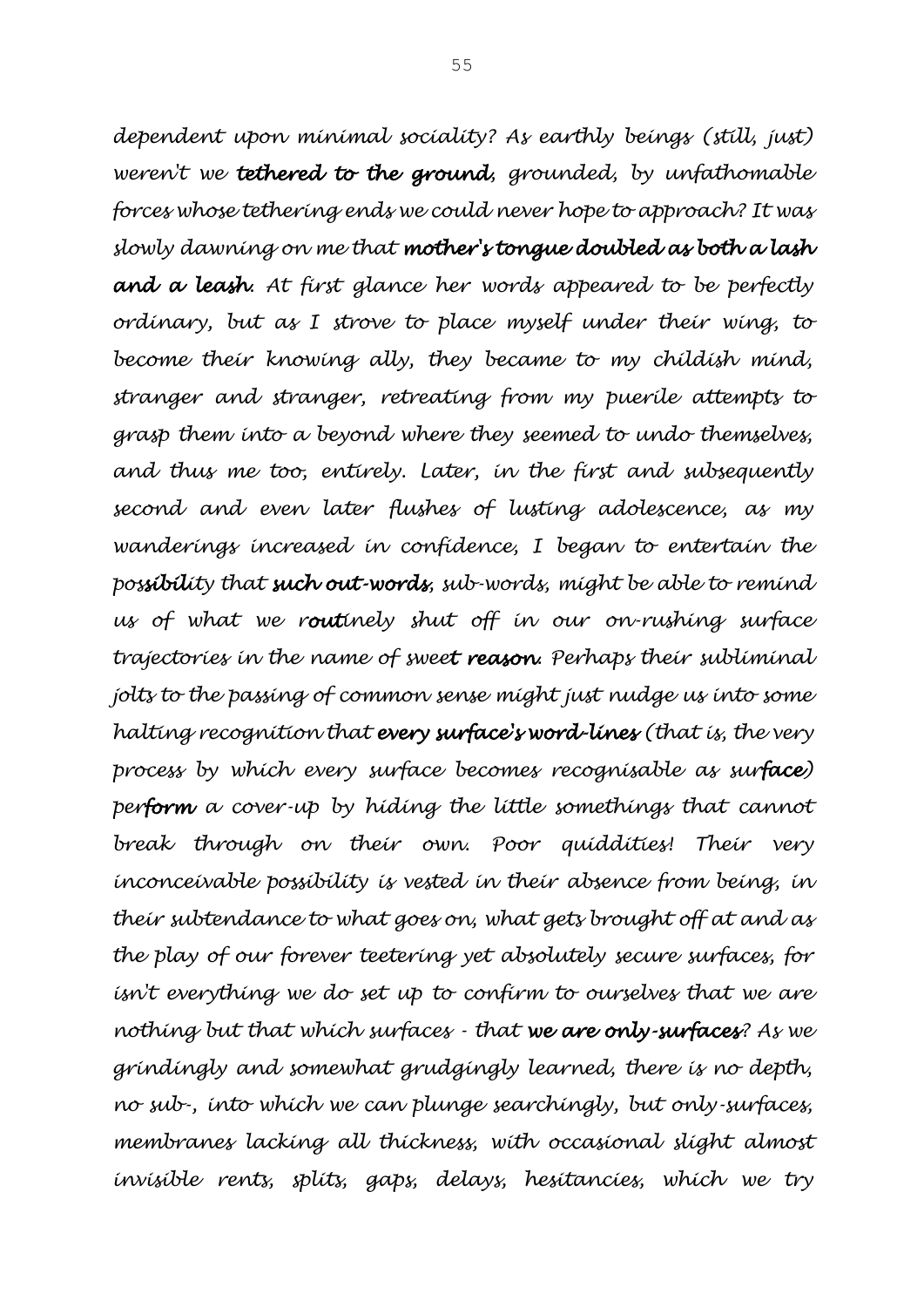*desperately to repair or hide while no-one is looking, and across which we then slide, jump, or tumble without, typically, so much as a backward-sideward-or-onward glance. I was to discover all too soon that, mired in this dilemma, any making that wants to hearsee through the gaps can only devote all its energies to immersing itself in the surface's depthless shallows in order to pay the most acute attention to how this never-ending surface-stretching by reason's ever-tightening rack is the most profound, but endlessly ignored (for mind-bent anguish speedily ensues), accomplishment of any-world-whatsoever. In doing this, such making learns to recognise, as its very point, that this whatever-world includes, and is thus partially, and therefore essentially, made up of gaps-inthat-same-world. Committing itself to homelessness it seeks to carry on (one could not call this 'living' or 'dwelling'), to sur-vive (to live-on as the after-word of living?), in these gaps. Far too hesitant to take up the brazen cudgel of making, or of making making itself, in these days of prematurity (a prematurity that has, alas perhaps, remained with me to this very day), I nevertheless began to sense that the things issuing from making's intensive attention (an attention that seems to value above everything else the inattention eternally accompanying and permeating every attentive act) - we might call them gappy undwellers - are out to flip into the separateness of the fully alone. They've been encouraged from first light to make do with themselves. And their makers, often to be found recumbent before some local shrine to the uncanny, offer them as cut-outs, cut-offs, incised out of and drawn away from the drifts of togetherness. Unrehearsable they have slipped quietly out of earshot of all known (and perhaps knowable) conversations. Naturally, as all this crept up on me without my ever*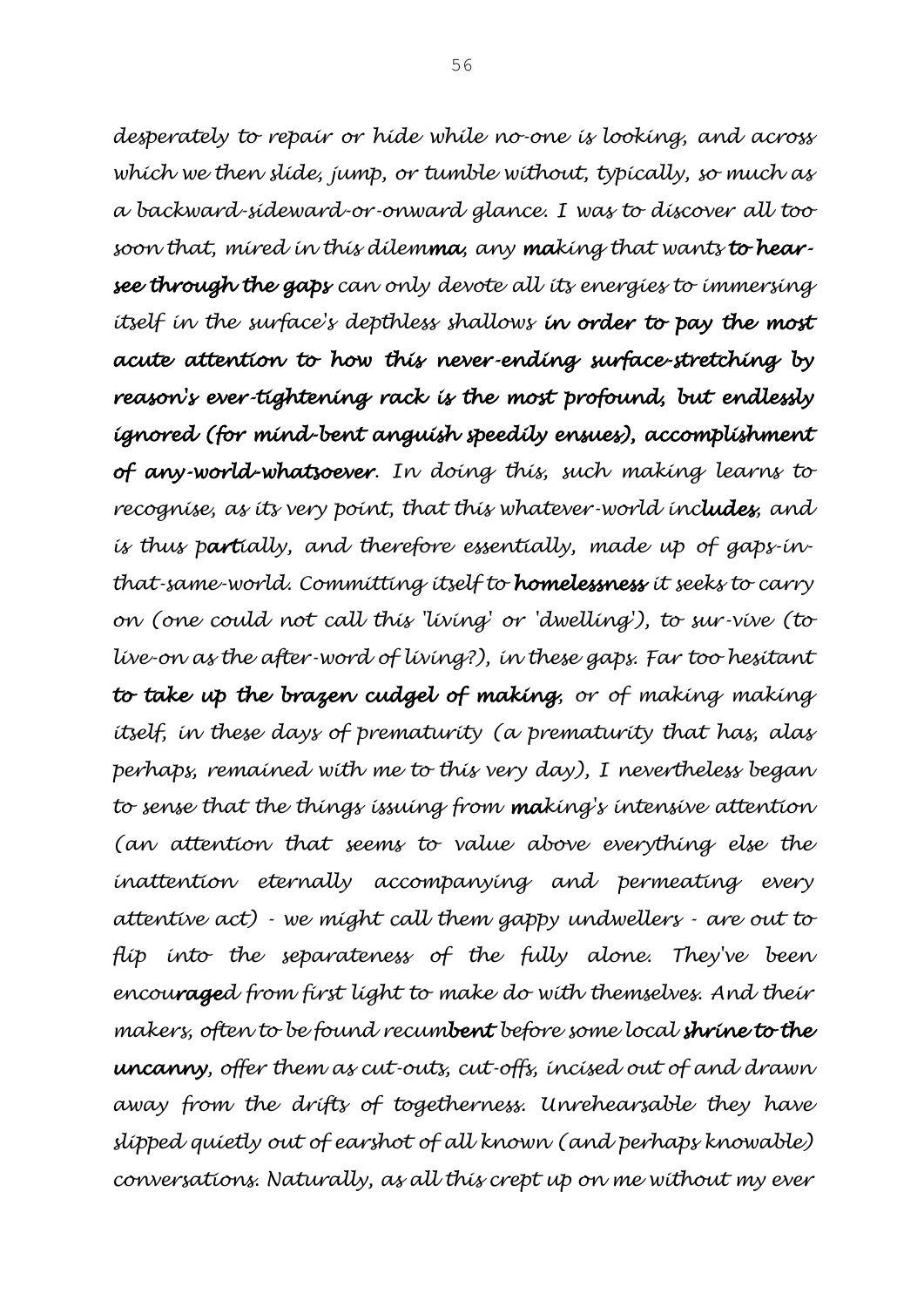*realising such up-creeping was under way, the narrow band of moods characterising my daily round (generated, supported and exemplified by the liquified camaraderie arising nightly so freely and effortlessly inside and outside 'The Eagle-Eyed Buzzard') was steadily eroded and replaced by dramatic and inexplicable shifts: one moment I'd be beached on the sinking grey quick-sands of depression and the next riding atop the highest wave of mania flinging strings of seemingly nonsense syllables larded with homegrown obscenities (lunt, sleb, blug, shapping, brike, bestercot, skrike, to name but the mildest, many of the others being simply unprintable, far worse than the fucks and cunts of this or any other world), into the face of the Catleigh gales. Whirled into some other non-world by dervish thought I became a pariah, shunned by those with whom I had previously shared the home-school-club-pub-kerb round. Late-mates jeered, teachers scratched their pates while shaking their heads with an air of resigned sadness (although in reality glad to see the back of me as I was shunted from class to class to special unit), while ma stoically tried to sustain things on the home-front refusing point blank all offers and pressures of outside so-called 'help'. She had harboured a deep suspicion of all things clinical or therapeutic since a course of electro-convulsive therapy had transformed her merely cranky maiden-aunt into some kind of half-being hovering between a gibbering drawler and a renegade extra from " Dead Fingers Talk"; she refused absolutely to commit me to any treatment programme, realising in her own vague way that I had, in effect, already committed myself, although neither she nor I had, at that stage, the least inkling of what this nascent commitment was committing itself to, for I had only the most mother-hubbardish sense of what a committed life*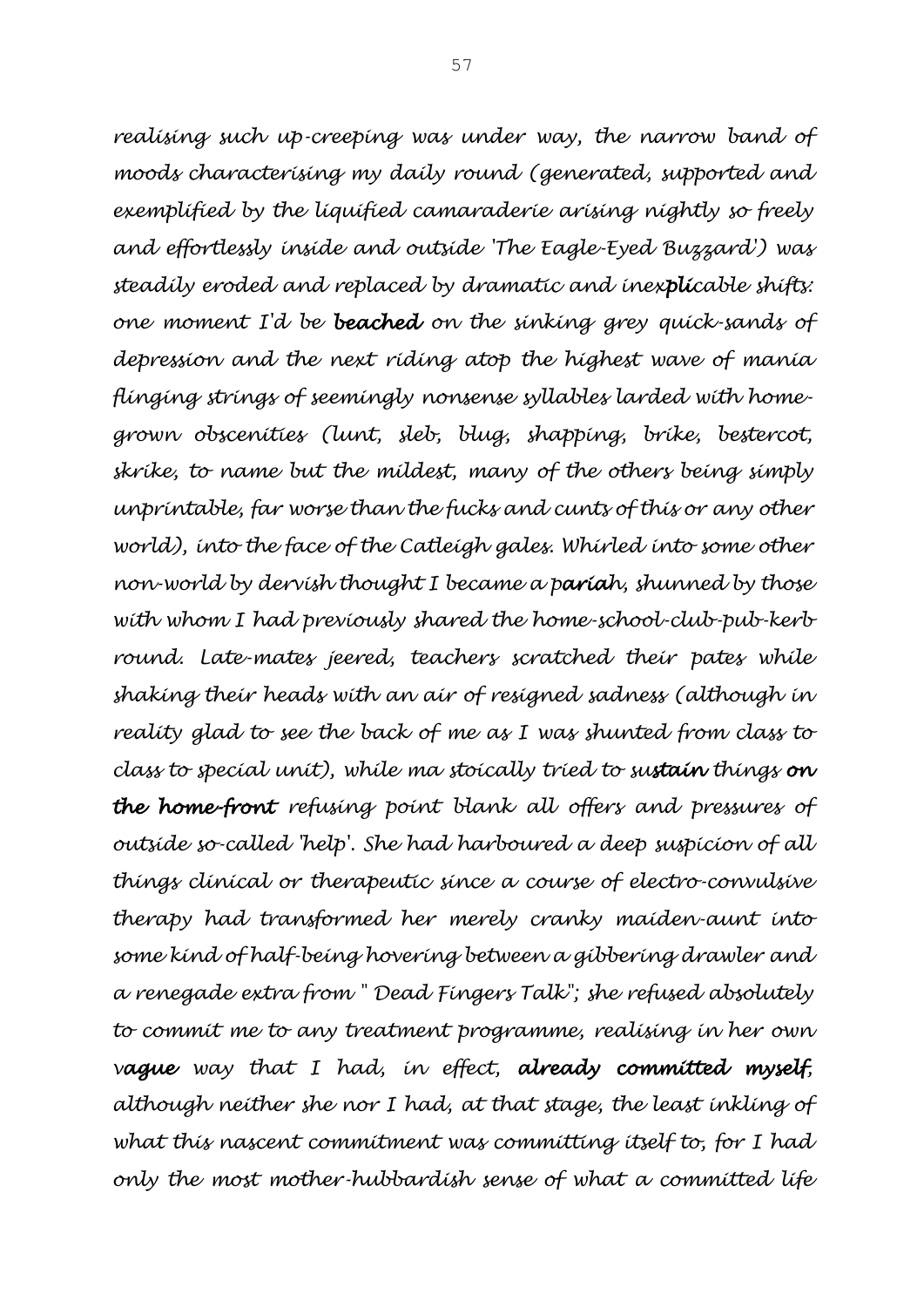*might involve, and I certainly had no intention, mired in my own inarticulacy as I was, of sharing my formless troubles with someone as distant as and old enough to be my mother. Yes, indeed something was certainly going on that was quite beyond me. But what? Beyond the all-too obvious recognition of this shapeless something's movements around the outskirts and inskirts of my half-baked becoming (I was incessantly bumping into it, without, as far as I could see, having given it the least provocation) I had no idea what was happening to me; all I knew was that I had to find ways of responding to whatever the it would turn out to have been. It (here a different 'it', a more generalised 'it', standing in for everything that at that time of my nascent life (little more, as we have seen, than a sur-vival strategy) seemed to be the case) seemed that, from my earliest formless fumblings with ma's pronouncements, the search for this something was already,*  without my knowing or even becoming passingly familiar with it *(let alone how to come to terms with it) under way. It was a search, if search it was, that lacked either goal or means, that, although on its way, having neither thread nor sign, was both clewless and clueless. I had little option but to thrash around within the bottomless zone of searching-in-general, in a kind of search for searching, all the time hoping, although lacking the emergence of anything which might count as the grounds of hope, micawberlike, that something-in-particular would at last just turn up. And as you will appreciate, in those days of dubiety, of that suspicion of both others and the contextual particulars of my own plight generated by my experiences of increasing exclusion and derision, such a turning up seemed highly improbable. Somehow I intuited that what I needed were props, props and at least a minimal*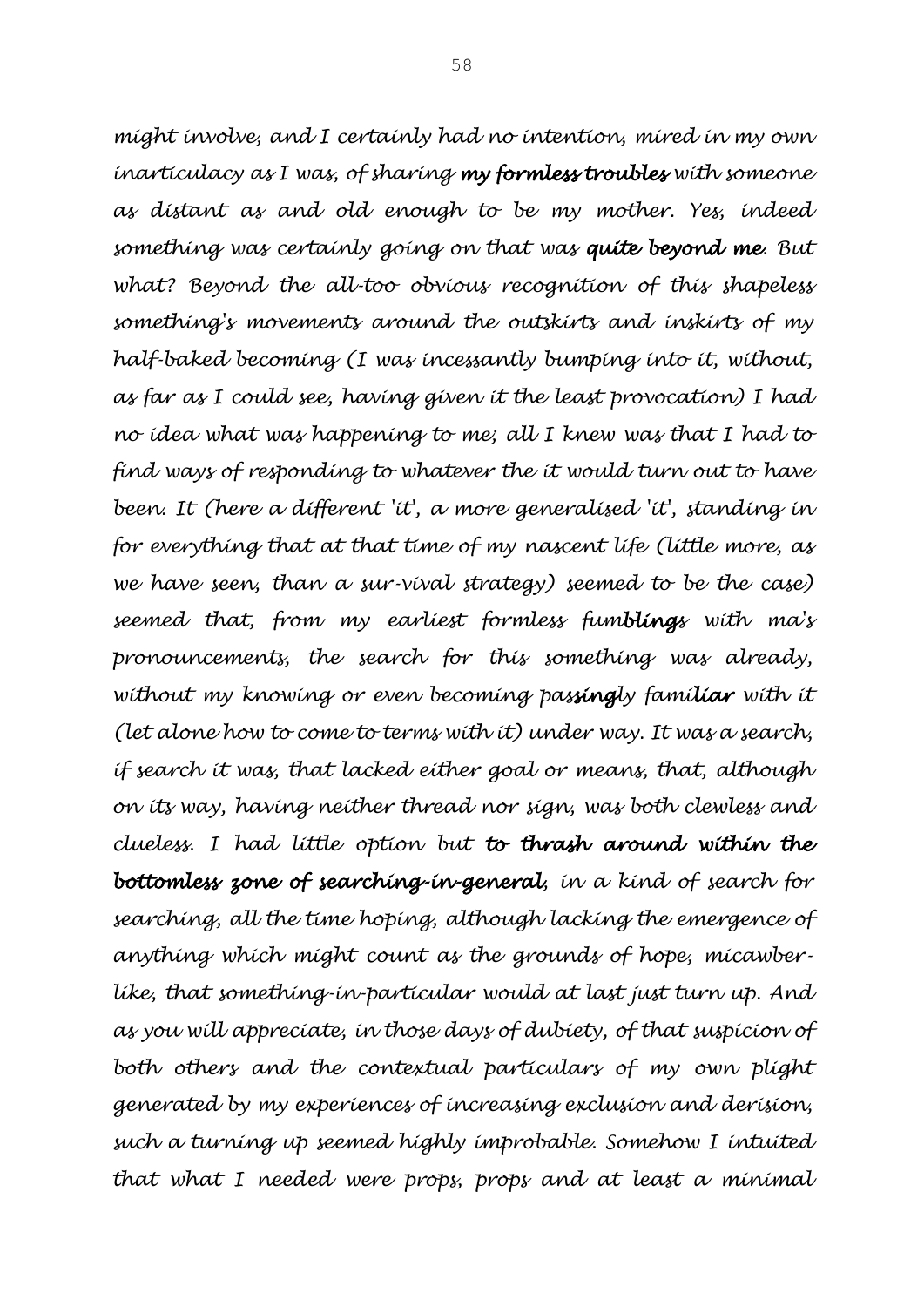*structure. The props might give me something to fall back on in the (likely) event of failure to get anywhere in my search for searching's sake (for it was, don't forget, this inner sanctum of the search, what charged it - its very sake - that gave rise (an extraordinary phrase, pregnant with barely concealed yet finally indecipherable senses from the culinary, through the blatantly erotic and beyond) to my undirected searchings) and a structure could just, like blinkers, serve to keep me for at least short periods on the same pathways, thus giving the paths themselves a chance to come up with something of possible passing relevance to my unreasoning search. But what on earth could possibly serve as prop or structure for such an open project, a project that was unable to project anything of itself beyond its blank wall-eyed stare? Looking down at the spot to which it was rooted (the 'it' being the unplaceable subjectless I in this instance) it saw only the spotlessness of its 'own' (apostrophised because surely no it could possess its own absent spot) spot, the spot it was in. Or rather not in or on, for the concentrated stare downwards in the expected direction of the possible spot could see nothing there which it could remotely identify as a spot. It could only derive the possibility of a spot by recognising and being overcome by same spot's all too obvious absence, spot here thus being a derivative, an epiphenomenon, of and sequent to spot's lack. I believe that it was precisely the realisation of this spot-lack's present absence which, by conveying me, teetering, to the cusp of distraction, began to force to my surfaces (as a kind of all-over welling of a generalised insurgency) probes needling me to confront the need for a random mutation, a break in the inexorability of my evolution from boy through yoblad to bloke. Of course if it was to be random I could*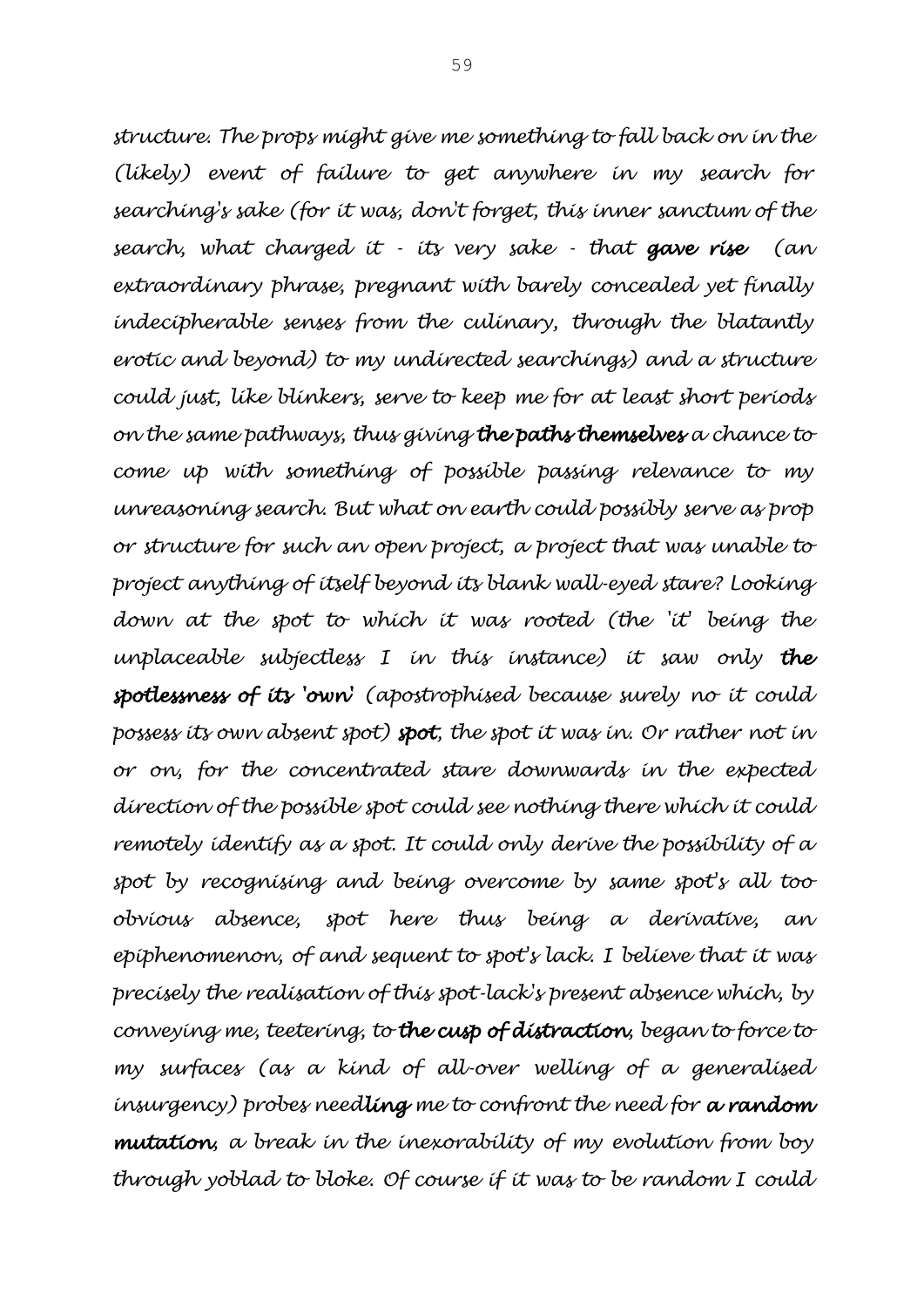## *play no intentional part in it although I could try to foster situations which might leave me open to fate's by-chance blows, out of which perhaps I might find some way of applying my wits to luck's gift."*

## And that was where the loose leaves finished!

For me it was not a moment too soon. In the last few sheets he seemed to have left his ma's words some way behind him. It's only too obvious that he had already taken off into that same aether of abstraction which had earlier dogged and threatened to suffocate our hill-top conversation.

All those words and phrases may indeed have constituted the details of his life for him but they were, are, not the details that I crave - delirial they might be but they leave me, lover of the utterly concrete that I am, with little to hang on to.

Nevertheless, as I was forced to admit to myself, he had eventually, no matter what might have taken place in the meantime between these early-days-sheets and now, found a way of grounding himself. The saxifrage project, with its apparently intense focus on the life and needs of that tiny plant, seemed to be some kind of practical resolution of the dilemmas posed by his ma's euphonic provocations. He had, in his own idiosyncratic way, whether or not one believed his saxifragile cold-fissionish nonsense, found a way of reconciling words and not-words, lingo and thingo. And certainly I could still hear echoes of his ma's voice (a voice I could only catch by going through and beyond the vibrations of his own words to the now inaudible sound traces that might have animated them) resonating somewhere in the distant background as, following his to say the least quirky interpretations of and responses to her words, he began turning them inside out and pitting them against themselves as he cranked up his rambling self-dementing abstractions.

Yes, she certainly had a lot to answer for. Indeed there was more than a crumb of evidence here,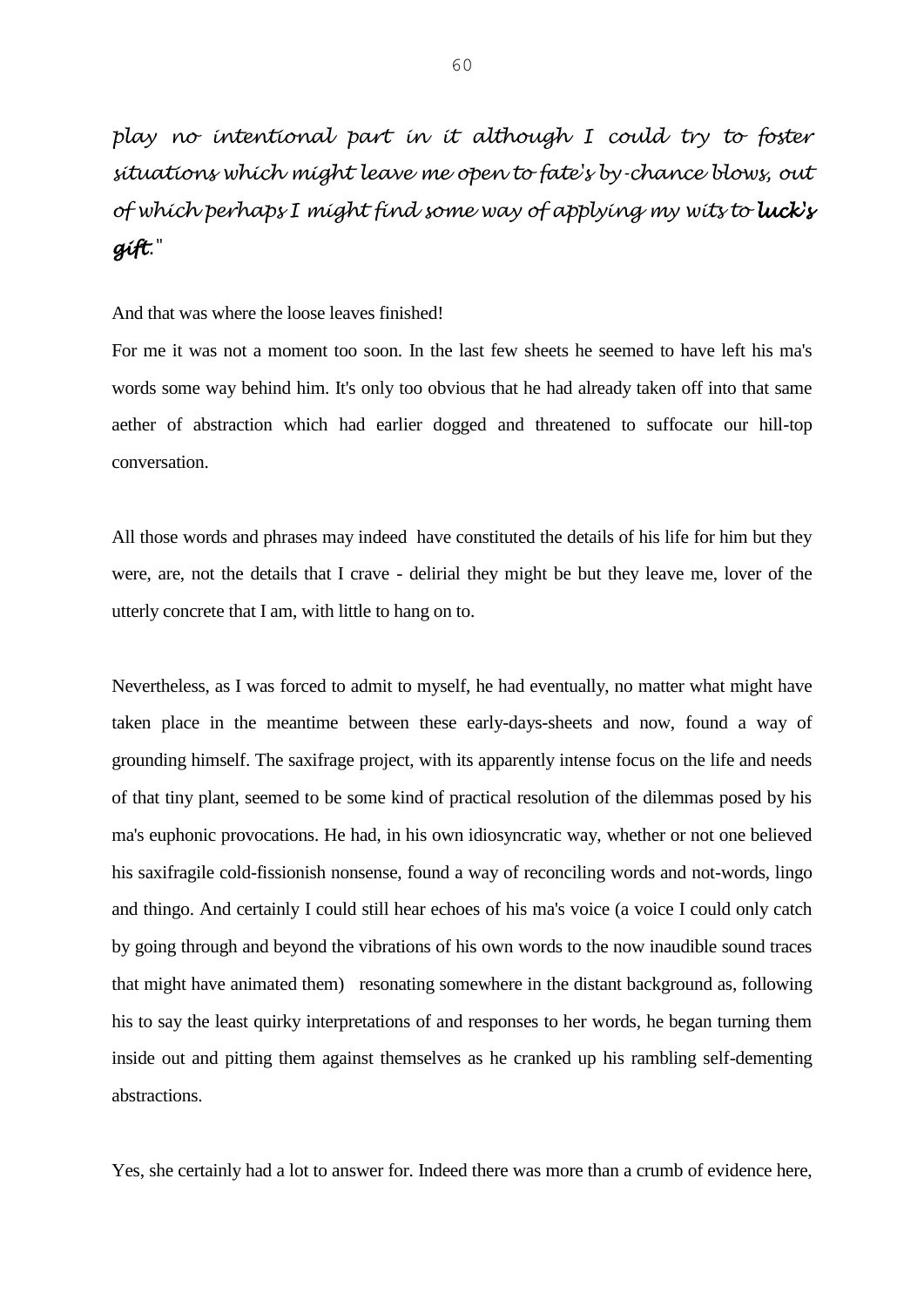I thought, to support the by now seemingly discredited (yes, but by whom, on what grounds I asked myself) hypothesis of the schizophrenogenic family. For a moment I hallucinated and glimpsed through a haze the sign for the Bates Motel, as if to suggest to me that my hill-top scribbler was son of Bates, and his language a lainguage (the same as ours only everso slightly different, lumpily twisted perhaps, almost knotted), a lung-wedge. Yet maybe I could learn something from his seemingly willed and perverse twisting of his ma's words, for had he not, in the unearthly light of that afternoon on the rocky plateau, through his words and actions, held up a mirror to myself?

Certainly it was a distorting mirror. I could see only disparate fragments of my self (the little drifts of slivered selves) that never quite resolved into a coherent image. But though they didn't add up to any one thing they formed a glomerate gathering that whispered only me, me. Whatever ma's words had been responsible for in the scribbler it seemed that they had something of me too in their sights, in their cataphonics. Perish the thought, her thought, her words! But it wouldn't, they haven't. They still haunt and patrol my margins, refusing to leave me alone.

At least I could, I should, as I had promised, hand the loose leaves back. Maybe out of sight, out of mind I thought... I determined to return the sheaf to their author as soon as possible. Having taken a photocopy and taking advantage of a break in the weather I set off for the tiny hamlet of Tricoignton, the only settlement I could find on my ordnance survey map that was anywhere near the area where I thought the path had brought me out on my evening descent some days ago.

It was indeed tucked under an escarpment forming part of the line of hills into which I had previously strayed. Moreover a capital P on the map indicated the presence of a post office. It wasn't hard to find for I could see immediately when I arrived that the post office was the village. Apart from said P.O. all that remained was a row of ruined cottages whose roofs, walls and gardens had already been colonised by rampant buddleia. Not a soul was in sight. On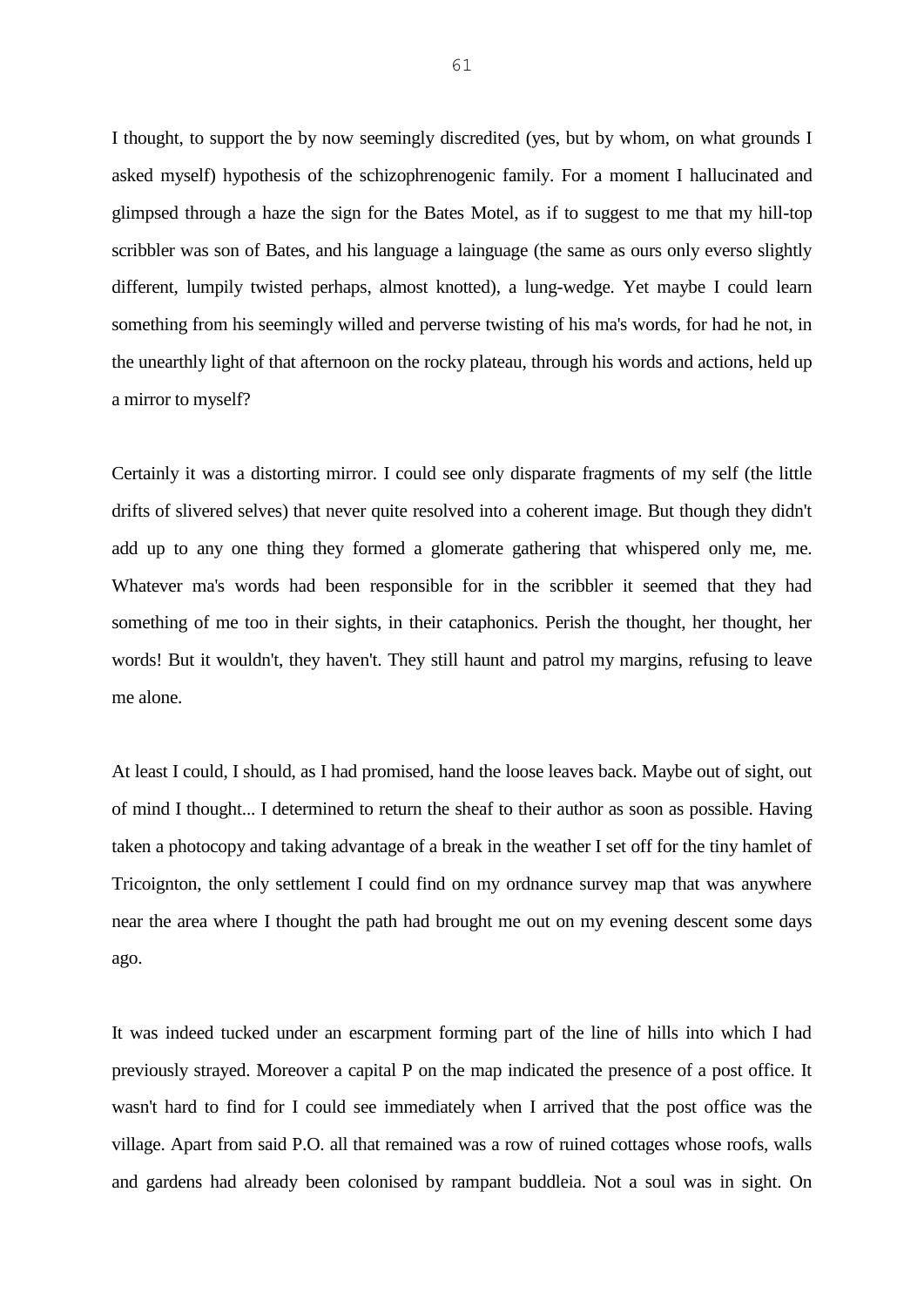entering the post office I apologised to the post-mistress for disturbing her rural idyll. She gave me an icy stare. I knew I had got off to a bad start. It should have been obvious to me that rural post mistresses and masters craved nothing more than continual disturbance. Nothing was worse for business than the idiocy of rural quietude.

Placing the oilskin parcel on the counter I explained that I wanted to leave it in her *poste restante* section for collection by its owner who lived some way away up in the hills and whom she would doubtless know as he had told me he was an occasional visitor here. Her still icy stare turned rapidly into a look of pitying incredulity. "I can assure you," she said, "absolutely no-one lives up in those hills. They are far too bleak to sustain any kind of life. They have been uninhabited for centuries. Do you have a name for the parcel's intended recipient?" I began to stutter, realising how ridiculous it would sound to say that the addressee was, for apparently sound reasons, nameless. Eventually I managed to blurt out that I believed he once used the pen name 'Mr. Affin-Matta' and wondered if she'd come across him in the last few months. I could see her right hand feeling for the emergency button under the counter's edge, doubtless thinking she might need hubby's help to deal with the pathetic nutter who might turn violent at any moment; behind her, leaning against the wall, was a hefty pandy or baseball bat at the ready.

"Now look here," she said, her voice rising and taking on a harder edge, "this may only be some kind of practical joke to you but it's no laughing matter to me. Attempting to deceive an officer of the crown is a criminal offence and I'd advise you to either state your business plainly or move on please." I decided to try another tack. "This is the village with three corners is it not?" I asked. "So the name would lead one to believe," she replied drolly. "Yes, but is it known locally as the village with three corners?" I persisted. "It all depends on what you mean by locally," she responded, "for, as you no doubt observed on your way in, there are very very few locals around here anymore. I am just about the only local left, and I'm known solely as the Tricoignton Post Mistress." I gave up.

"Would it be possible, then" I asked her in the most contrite tone I could muster, "just to leave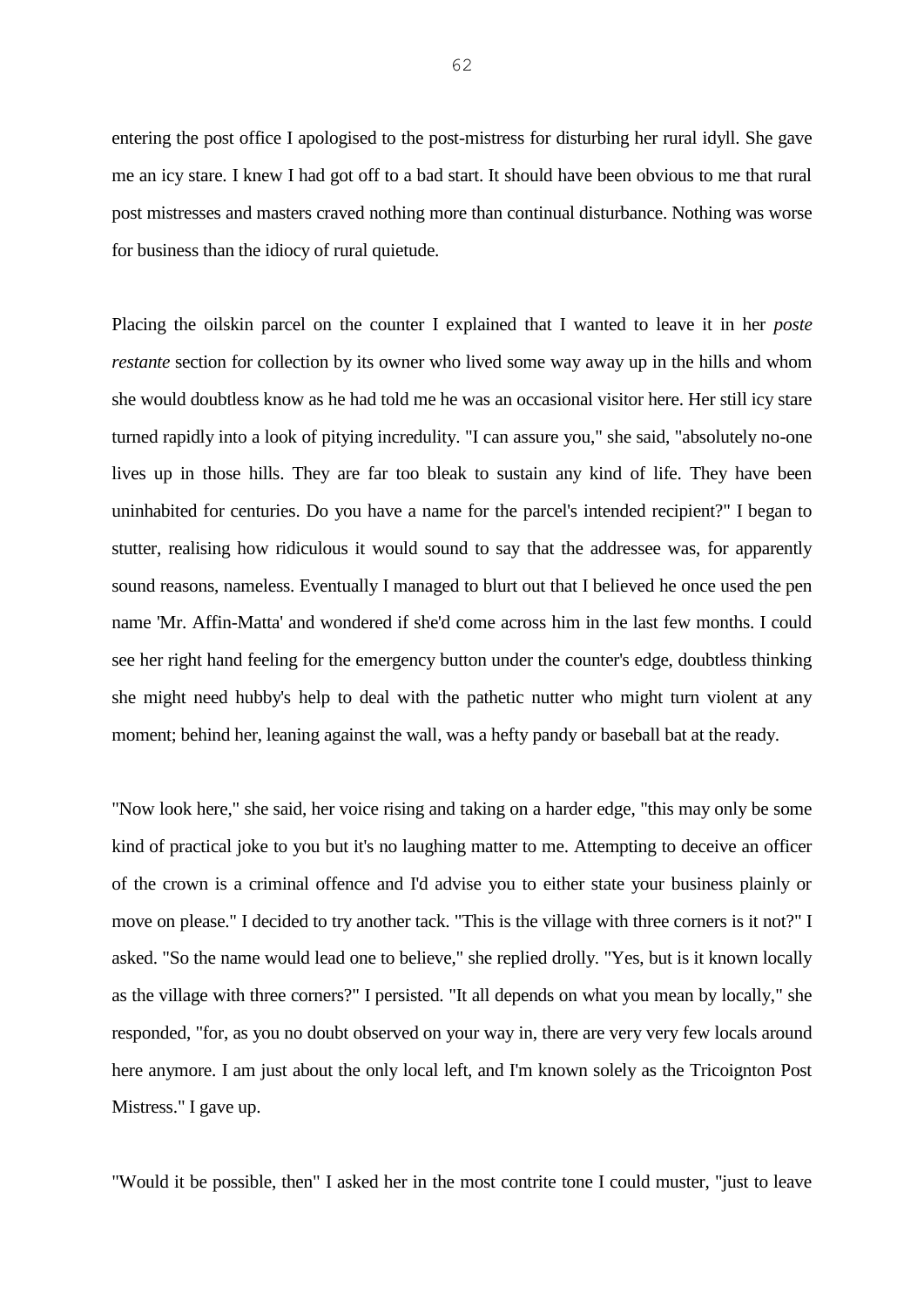this parcel with you on the off chance that it's owner may indeed call in to collect it at some stage. I'm perfectly happy to pay your *poste restante* fee." Waving the offer aside she said, "Very well then, providing you don't treat this as official post office business. There can be no record of this transaction for I cannot deal in unaddressable packages. Just leave it there on the counter. I'll keep an eye on it for a few days. Mind you I can't give it much longer than that for we are due to be closed down within the fortnight. After that it will be out of my hands, for anything still here will be sent to head office for storage in the dead letter section."

I felt I had no option but to accept her offer. Thanking her profusely and apologising, as was my wont, for being such a nuisance, I beat a hasty retreat and headed homewards. Dead letters! Was this to be the fate of ma's words, of her son's post-ma (but not yet, perhaps, post-manly) words? And had I even been in the right village? I had to admit, on reflection, that I hadn't actually counted the corners in that village, I had simply, and perhaps quite mistakenly, put my trust in the name. I should have known better! I had been far too naive, had taken my responsibilities far too lightly (gulled, most probably, by my attribution of some totally spurious (as I now see) romantic sense to the project). Whatever would the scribbler say! And would I ever know?

Two days later, munching desultorily on existence and my frugal cold collops supper, I was half-listening to the regional news bulletin when my attention was caught by an item referring to the latest in a series of arson attacks. Apparently over the last few months several rural post offices had been torched in protest, according to anonymous telephone calls received afterwards, at the government's closure programme. Misguided perhaps, but certainly effective in drawing attention to the problem. The latest casualty had been the listed building at Tricoignton which had, without a word of warning, been completely gutted that day. As in the previous cases the post-mistress had escaped without injury. Indeed there had been some mischievous media speculation (as ever unsupported by evidential shreds) that the post masters and mistresses themselves may have colluded in the attacks as they had been particularly active and vocal in the campaign against closure. But the scribbler's words, ma's words, dashed down in the black-andwhite heat of memory's intense moment, now, thanks to my bungling incompetence, consumed